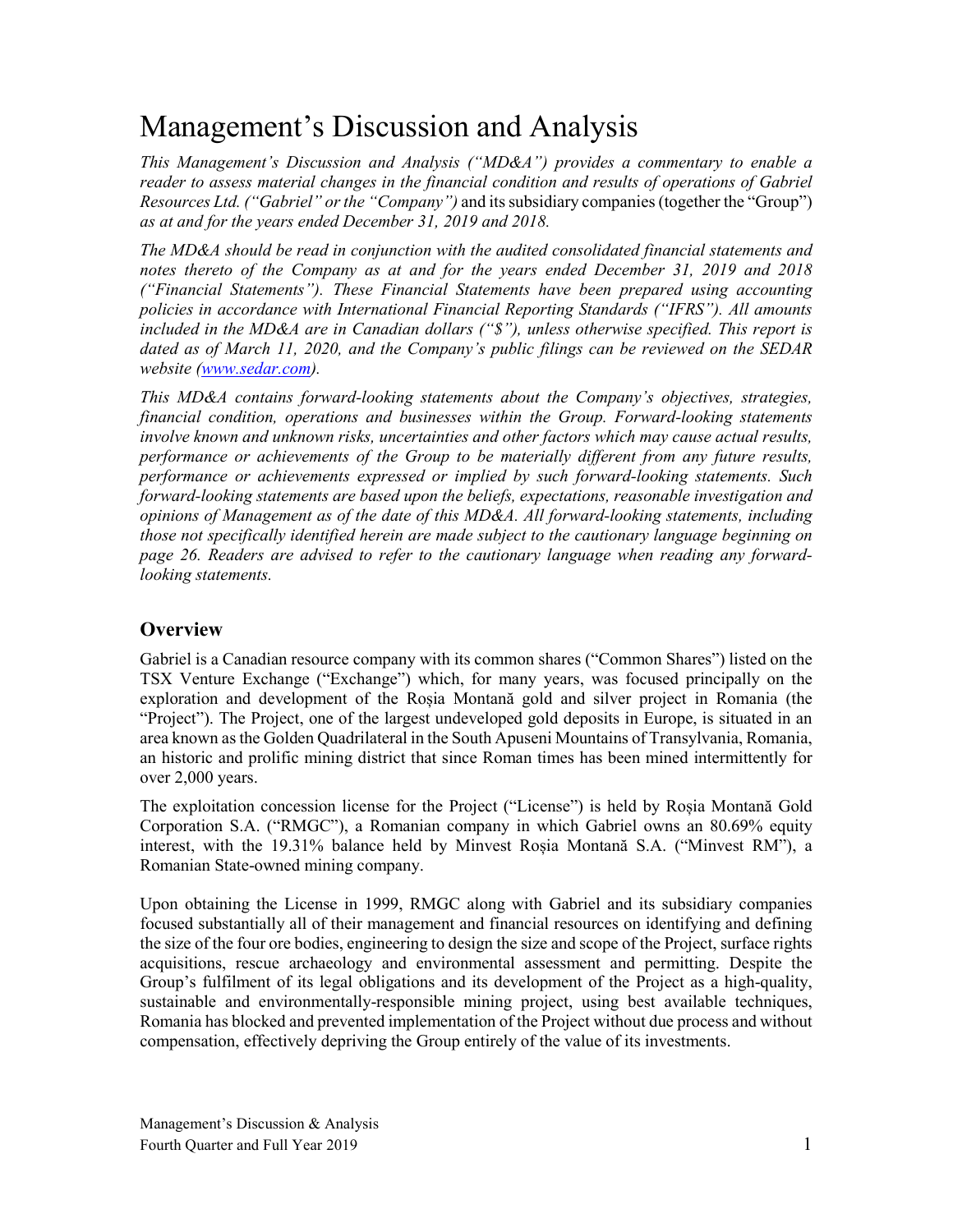On July 21, 2015, the Company and its wholly-owned subsidiary, Gabriel Resources (Jersey) Ltd. (together "Claimants"), filed a request for arbitration ("Arbitration Request") before the World Bank's International Centre for Settlement of Investment Disputes ("ICSID") against the Romanian State (the "Respondent") pursuant to the bilateral investment protection treaties which the Romanian Government has entered into with each of the Government of Canada and the Government of the United Kingdom of Great Britain and Northern Ireland for the Promotion and Reciprocal Protection of Investments (together the "Treaties") ("ICSID Arbitration"). Information on the key milestones to-date in the ICSID Arbitration process is given below.

In light of the continued absence of any positive engagement by the Romanian State since the Arbitration Request, the ICSID Arbitration has become the Company's core focus. Accordingly, any information set out in this MD&A relating to the Project, the License, and the Group's development activities in Romania is for background purposes only and should not be interpreted as being indicative of the Company's expectations as at the date of this document regarding the future development of the Project.

# **ICSID Arbitration**

In reliance on numerous representations made and actions taken by the Romanian authorities and in the reasonable expectation that the Company's projects would be evaluated in accordance with the law and reasonable technical standards and, ultimately, on its merits, the Claimants have invested over US\$700 million to maintain and develop the Project and to define two valuable mineral deposits at the Rodu-Frasin (epithermal gold and silver) site and Tarniţa (porphyry coppergold) site, both within the Bucium area located in the vicinity of Roşia Montană ("Bucium Projects"), in accordance with all applicable laws, regulations, licenses, and permits. However, having encouraged the Claimants' investment in the Project and the Bucium Projects, the Romanian State has frustrated and prevented the implementation of those developments in an unlawful, discriminatory and non-transparent manner by refusing to make permitting and other administrative decisions in accordance with the established procedures required by law.

As a consequence of Romania's acts and inactions, the Project and the Bucium Projects have been blocked politically, depriving the Claimants of the use, benefit and entire value of their property rights associated with the Project and the Bucium Projects, which have effectively been taken without compensation in contravention of the applicable legal and administrative processes and requirements.

The ICSID Arbitration seeks compensation for all of the loss and damage resulting from the Romanian State's wrongful conduct and its breaches of the Treaties' protections, including against expropriation, unfair and inequitable treatment and discrimination, and other unlawful treatment in respect of the Project, the Bucium Projects and related licenses.

## *Status of the ICSID Arbitration and Recent Developments*

The Company is well advanced in the ICSID Arbitration process. To date, and in accordance with the procedural timelines established by the presiding tribunal for the ICSID Arbitration ("Tribunal"), the parties have exchanged a number of substantial written submissions and participated in the first hearing on the merits of the claim, each as summarized below: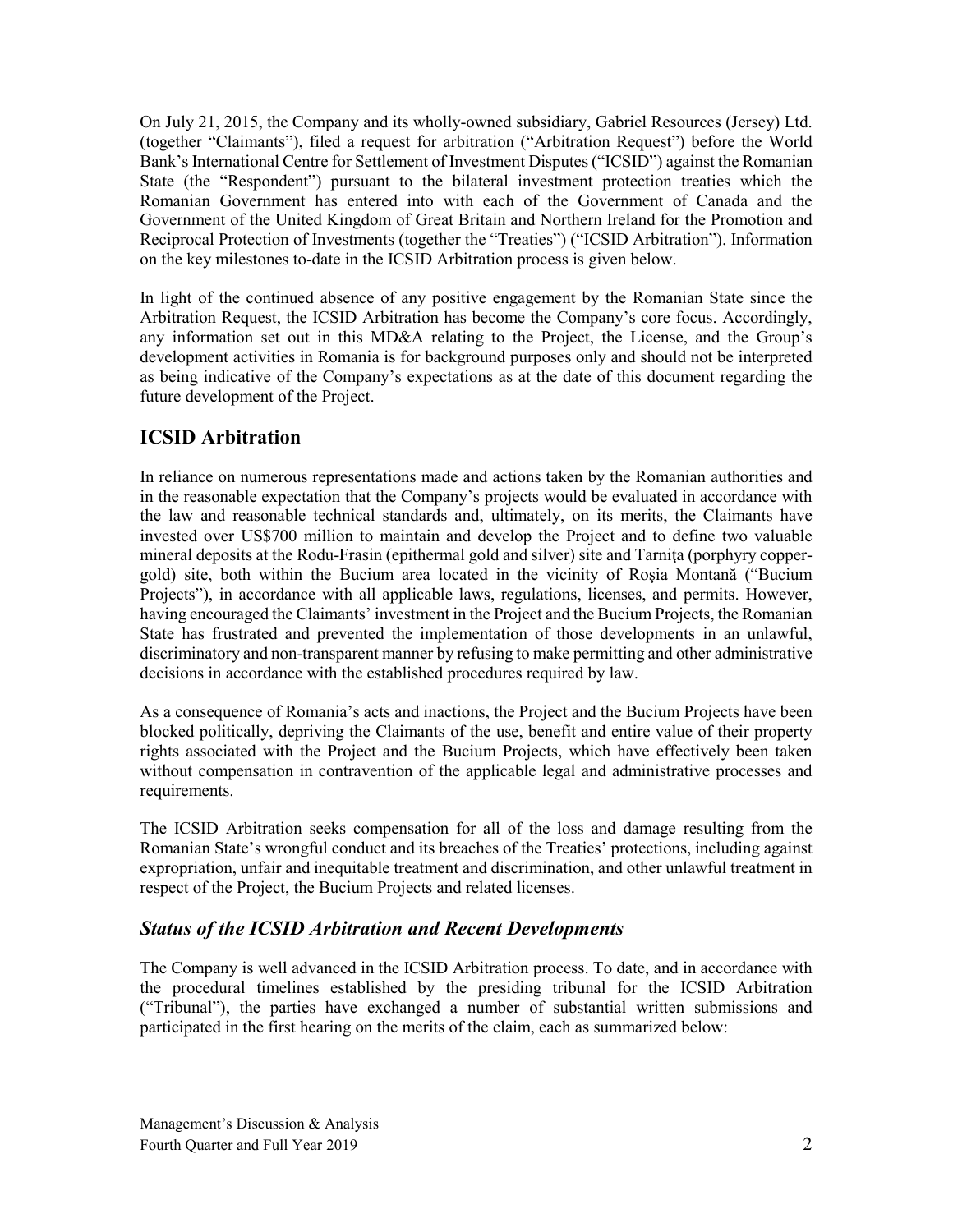- The Claimants filed their memorial on the merits of the claim ("Memorial") on June 30, 2017 detailing, amongst other things, the factual and legal arguments supporting their claim against Romania and the quantum of the damages sustained;
- On February 22, 2018, the Respondent filed its counter-memorial ("Counter-Memorial") in response to the Memorial;
- On May 25, 2018, the Respondent filed a supplementary jurisdictional objection with ICSID ("Jurisdictional Challenge") challenging the jurisdiction of the Tribunal to hear the claims presented by Gabriel Jersey;
- On November 2, 2018, the Claimants submitted their reply ("Reply") to the Counter-Memorial and the Jurisdictional Challenge;
- On February 28, 2019, the Claimants and the Respondent filed their comments on an amicus curiae submission to the Tribunal by certain non-governmental organizations (or "nondisputing parties") who have opposed the Project for many years;
- On May 24, 2019, the Respondent filed its response to the Reply ("Rejoinder") and its reply on the Jurisdictional Challenge, the Respondent's final substantive submission;
- On June 28, 2019, the Claimants filed their surrejoinder on the Jurisdictional Challenge ("Surrejoinder"); and
- An oral hearing on the merits of the claim was held in Washington D.C. between December 2 and December 13, 2019 ("Hearing").

The Hearing was the culmination of an extensive undertaking by the Claimants' legal counsel, legal and other experts and fact witnesses, which focused on the evidentiary record in the case and allowed counsel for both parties to address issues on liability and jurisdiction. The Hearing also afforded the Tribunal the opportunity to hear testimony from certain of the parties' fact and expert witnesses, as well as to address questions to each of the parties.

Following the completion of the Hearing, the Tribunal notified the parties that it would submit to the parties a list of questions arising from the evidence presented during the Hearing. On March 10, 2020, the Tribunal issued Procedural Order No, 27 whereby it set outsuch questions. The parties will have an opportunity to respond to these questions in a sequential manner during the course of April and May.

As previously disclosed, in October 2019, the Tribunal ruled that an additional one week oral hearing ("Second Hearing") would be scheduled as soon as possible after the Hearing. The Second Hearing has been scheduled for the week of September  $28$ , 2020 and will be held at the ICSID hearing facilities in Paris. The Second Hearing will focus on the technical and feasibility-related aspects of the Project and the quantum of the damages claimed.

The Tribunal has also indicated to the parties that they will each have the opportunity, following completion of the Second Hearing, to submit post-hearing briefs, to be filed simultaneously, in order to comment in conclusion on the full evidentiary record, as is typically permitted in such arbitrations ("Post-Hearing Briefs"). It is expected that the Tribunal will issue its decision thereafter. There is no specified timeframe in the ICSID Rules in which such a decision is to be made. The Company, however, is informed that it is typical for tribunals in this type of arbitration to require twelve to eighteen months to finalize and issue a decision after Post-Hearing Briefs are submitted. Furthermore, that decision may be subject to a request for annulment (albeit such request can only be on very limited grounds).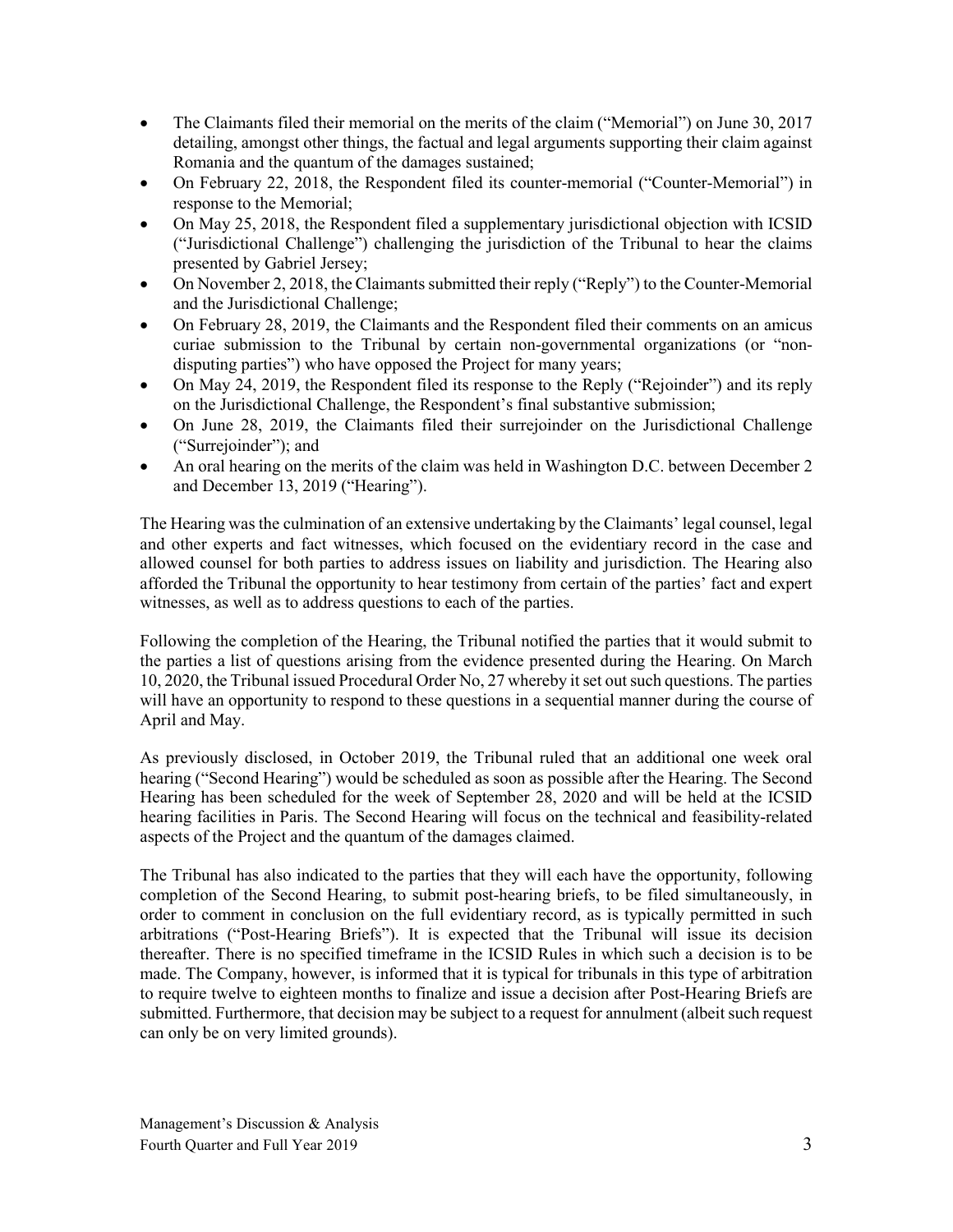On November 29, 2019, shortly prior to the commencement of the Hearing, the Tribunal notified the parties that the European Commission had submitted an application for leave to intervene as a "non-disputing party" in the ICSID Arbitration, including the right to file a written submission and participate in the oral hearings of the case ("EC Application"). Notwithstanding objections from the Claimants, on December 7, 2019, the Tribunal granted the EC's request to file a non-disputing party submission, but rejected the EC's request to participate in the oral hearings of the ICSID Arbitration. The Tribunal also decided to provide the parties an opportunity in due course to submit written comments on the EC's submission.

A summary of the procedural aspects of the ICSID Arbitration, together with copies of the procedural orders of the Tribunal and the principal submissions, including the Memorial, the Counter-Memorial, the Reply and the Rejoinder are available on ICSID's website. Redacted versions of the transcripts of the Hearing will also be uploaded to the ICSID website in due course.

## *UNESCO World Heritage*

In February 2016, the Romanian Ministry of Culture submitted an application to add what it described as the "Roşia Montană Mining Cultural Landscape" to UNESCO's "Tentative List" to be declared a UNESCO World Heritage site. The Ministry of Culture subsequently submitted a full application to nominate the "Roşia Montană Mining Cultural Landscape" as a World Heritage site in January 2017. Neither the Company nor RMGC were notified of, or consulted on, this proposal.

The World Heritage Committee issued its draft decision on May 14, 2018 placing Roşia Montană on the agenda for the 42nd session of the World Heritage Committee to be held June 24-July 4, 2018 in Manama, Bahrain, and proposing to inscribe the Roşia Montană site onto the World Heritage List.

The Romanian Government then decided, extraordinarily, in view of the ICSID Arbitration, to request that consideration of Romania's application be postponed during the pendency of the ICSID Arbitration, but not withdrawn. At its session on July 2, 2018, the World Heritage Committee granted the request for postponement "due to the ongoing international arbitration," and called on Romania to implement protection measures accordingly.

On January 31, 2020, the Ministry of Culture submitted a letter to UNESCO conveying the Romanian Government's official request for the "reactivation" of its nomination of the "Roşia Montană Mining Landscape" as a UNESCO World Heritage site. The Ministry of Culture and Romania's Ambassador to UNESCO also have announced publicly that Romania has resumed the procedure to list Roşia Montană as a UNESCO World Heritage site and has submitted the file to the World Heritage Committee.

The act of applying to UNESCO for such designation is wholly incompatible with development of the Project. The application itself is an undertaking by Romania to protect the subject area from development and precludes mining, as would a decision by UNESCO formally approving the application.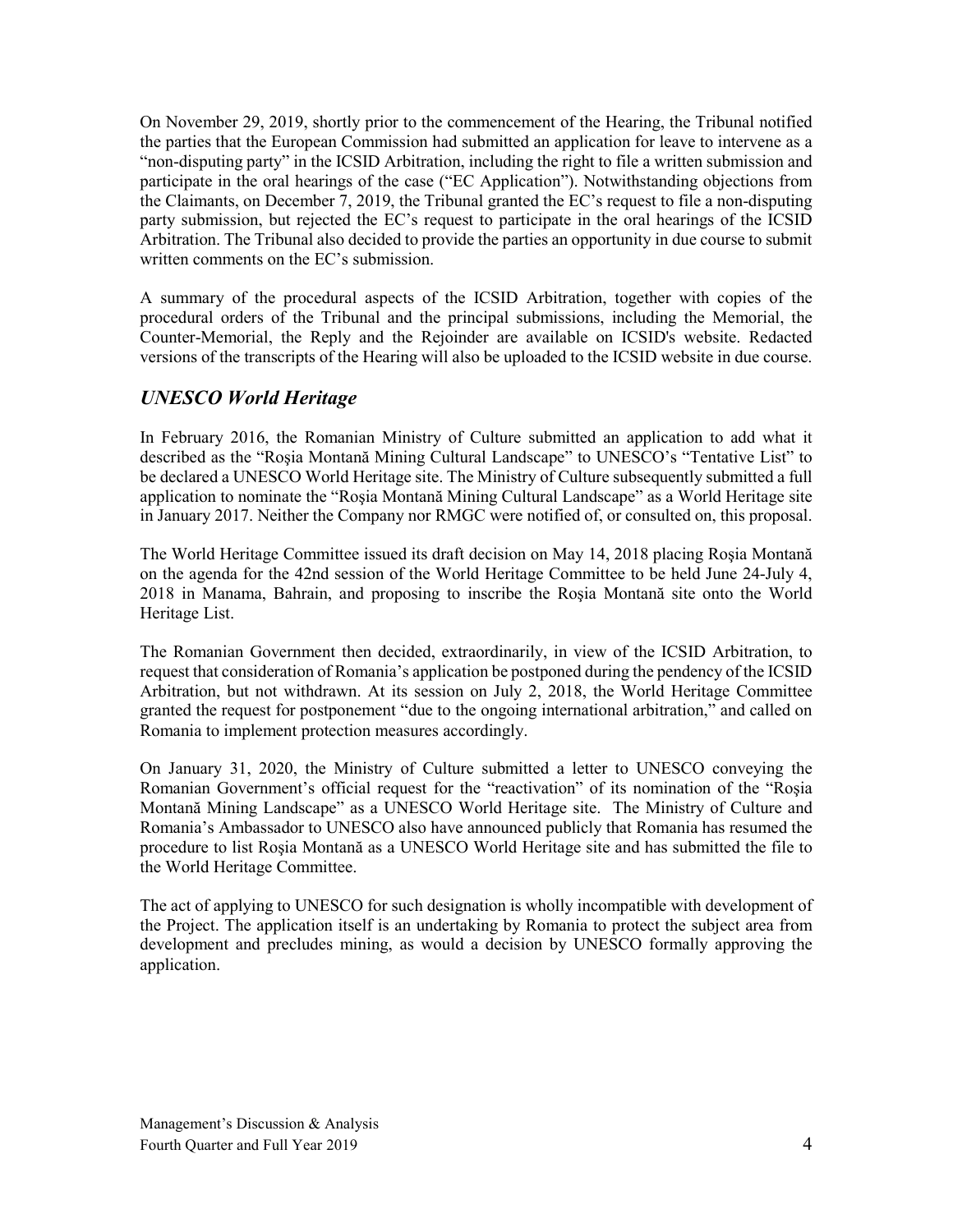In light of these recent developments and, for the avoidance of doubt, having taken note of Romania's objection in the ICSID Arbitration that breaches of the Treaties relating to its UNESCO application purportedly fall outside the scope of the Tribunal's jurisdiction (which objection the Company understands is without merit and is not legally supported), Gabriel has provided notice to Romania of a dispute under the Treaties with regard to Romania's application to UNESCO in relation to Roşia Montană and has reserved its right to commence a further arbitration if warranted accordingly (the "Notice").

In the Notice, Gabriel confirmed that it is prepared to cooperate in good faith at a senior level with the Romanian Government and other authorities in a process of consultation with regard to the UNESCO application. Gabriel is hopeful that Romania will engage constructively and that it will promptly withdraw its UNESCO application in order to preserve the possibility that Romania, and in particular the local communities in and around Rosia Montana, can enjoy the significant wideranging benefits from the sustainable development of the Project, as part of an amicable resolution of the dispute regarding Gabriel's investments in Romania.

The issuance of the Notice does not in any way interfere with Gabriel's pursuit of the ICSID Arbitration. The Company remains focused on the progression and conclusion of the ICSID Arbitration.

## **Other Recent Developments**

# *RMGC Audits and Investigations*

Since the filing of the ICSID Arbitration, RMGC has been subjected to several audits and investigations by the Romanian National Agency for Fiscal Administration ("ANAF"), a Romanian Government agency operating under the Ministry of Public Finance, a Romanian Government department, which is also charged with organizing and overseeing Romania's defense of the ICSID Arbitration.

RMGC was served with a decision by ANAF assessing a liability for value-added-tax ("VAT") in the amount of RON 27 million (approximately \$8.6 million) on July 5, 2017 (the "VAT Assessment"). The assessment relates to VAT refunds previously claimed and received by RMGC from the Romanian tax authorities in respect of RMGC's purchase of goods and services from July 2011 to December 2015.

On October 2, 2017, the Alba Iulia Court of Appeal admitted RMGC's request for a stay of enforcement of the VAT Assessment, pending the determination of RMGC's annulment challenge of the VAT Assessment. On October 23, 2017, RMGC received an additional demand from ANAF in respect of interest and penalties related to the VAT Assessment for RON 18.6 million (approximately \$6.0 million).

On February 6, 2019, the Alba Court of Appeal (Division for Administrative and Tax Claims) ruled in favour of RMGC's annulment challenge of the VAT Assessment. ANAF subsequently filed an appeal against this decision with the High Court of Cassation and Justice, and the first hearing date has been set as December 2, 2020. RMGC is contesting this appeal and the stay of enforcement remains in effect for the VAT Assessment and for the interest and penalties demand. The Company, along with RMGC, intends to pursue all available legal avenues to challenge the VAT Assessment along with the interest and penalties and to fully protect its rights and assets.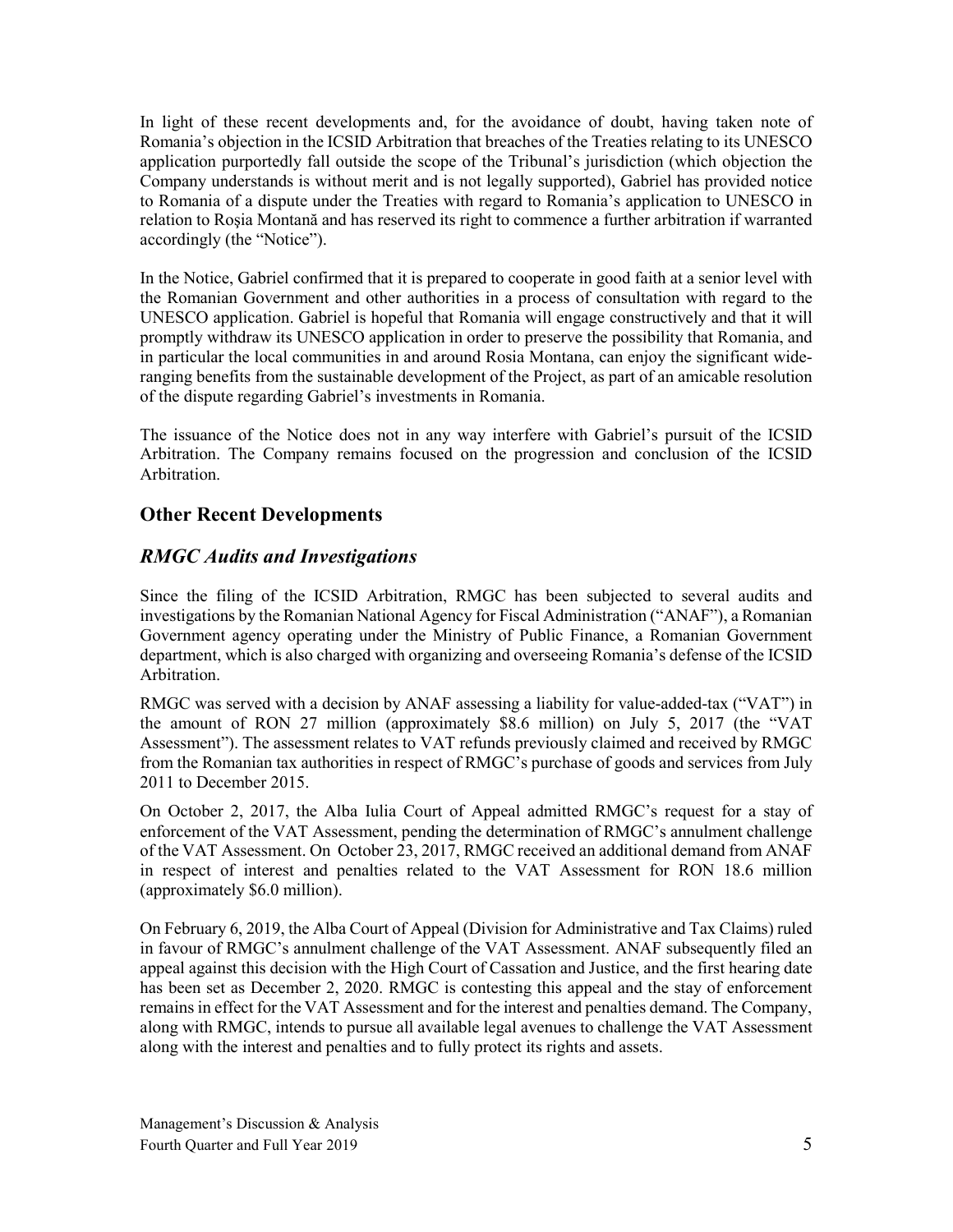In parallel with the VAT Assessment, and for over four years as of the date of this MD&A, a separate directorate of ANAF has continued to pursue an ad hoc investigation covering a broad range of operational activities and transactions of RMGC, and a number of its suppliers, consultants and advisors, over an extensive period spanning 1997 to 2016 (the "ANAF Investigation"). Although RMGC is co-operating in good faith with ANAF, in December 2019, immediately prior to the Hearing, an additional requirement to provide materials and explanations in response to further questions was received from ANAF, with a deadline prior to the end of the Hearing. As at the date of this MD&A Gabriel still awaits formal indication of the grounds for the ANAF Investigation and neither the Company nor RMGC has received any feedback on its status.

# *Long Lead-Time Equipment*

Long lead-time equipment ("LLTE") comprised of crushing and milling equipment was originally procured by the Group between 2007 and 2009 for the operational phase of the Project. The prospect of the LLTE being used in the future for the purpose for which it was purchased is now considered remote.

On October 18, 2019, RMGC concluded the sale of the remaining ball mill, excluding motors, for aggregate gross proceeds of US\$3.3 million (approx. \$4.3 million). Taking into account costs of sale, including commission payable to the Company's equipment broker, Gabriel added to its treasury net cash receipts of US\$2.3 million (approx. \$3.0 million) in the fourth quarter of 2019.

The Company continues, through its agents, to procure the sale of the remaining LLTE, comprising predominantly a SAG mill together with a gearless motor drive and ball mill motors. During the quarter ended December 31, 2019, the carrying amount of the remaining LLTE was assessed for indicators of impairment and Management deemed it appropriate to record an impairment charge of \$1.0 million.

## *Completion of Private Placement*

As previously announced, on September 13, 2019, the Company completed closing of a nonbrokered private placement (the "2019 Private Placement") of 81,730,233 units of the Company (the "Units"). Each Unit consists of one Common Share and one Common Share purchase warrant (Warrant") and was issued by the Company at a price of \$0.3225 per Unit for gross proceeds of US\$20 million (approximately \$26.4 million). Each Warrant entitles the holder to acquire one Common Share at an exercise price of \$0.645 at any time within five years of issuance. The new Common Shares and new Warrants issued were subject to a statutory 4-month hold period.

# **Liquidity and Capital Resources**

Cash and cash equivalents at December 31, 2019 were \$25.7 million.

Excluding the receipt of proceeds of \$3.0 million in respect of the sale of the remaining ball mill and \$0.4 million from the exercise of incentive stock options ("Options"), the Company's average monthly cash usage during Q4 2019 was \$4.0 million (Q3 2019: \$1.5 million). The higher cash usage in Q4 2019 compared to Q3 2019 was due principally to the increase in ICSID Arbitration related activities in the period, including analyzing the Respondent's Rejoinder and the significant resources necessary to undertake intense activity preparing for and attending the Hearing in December 2019.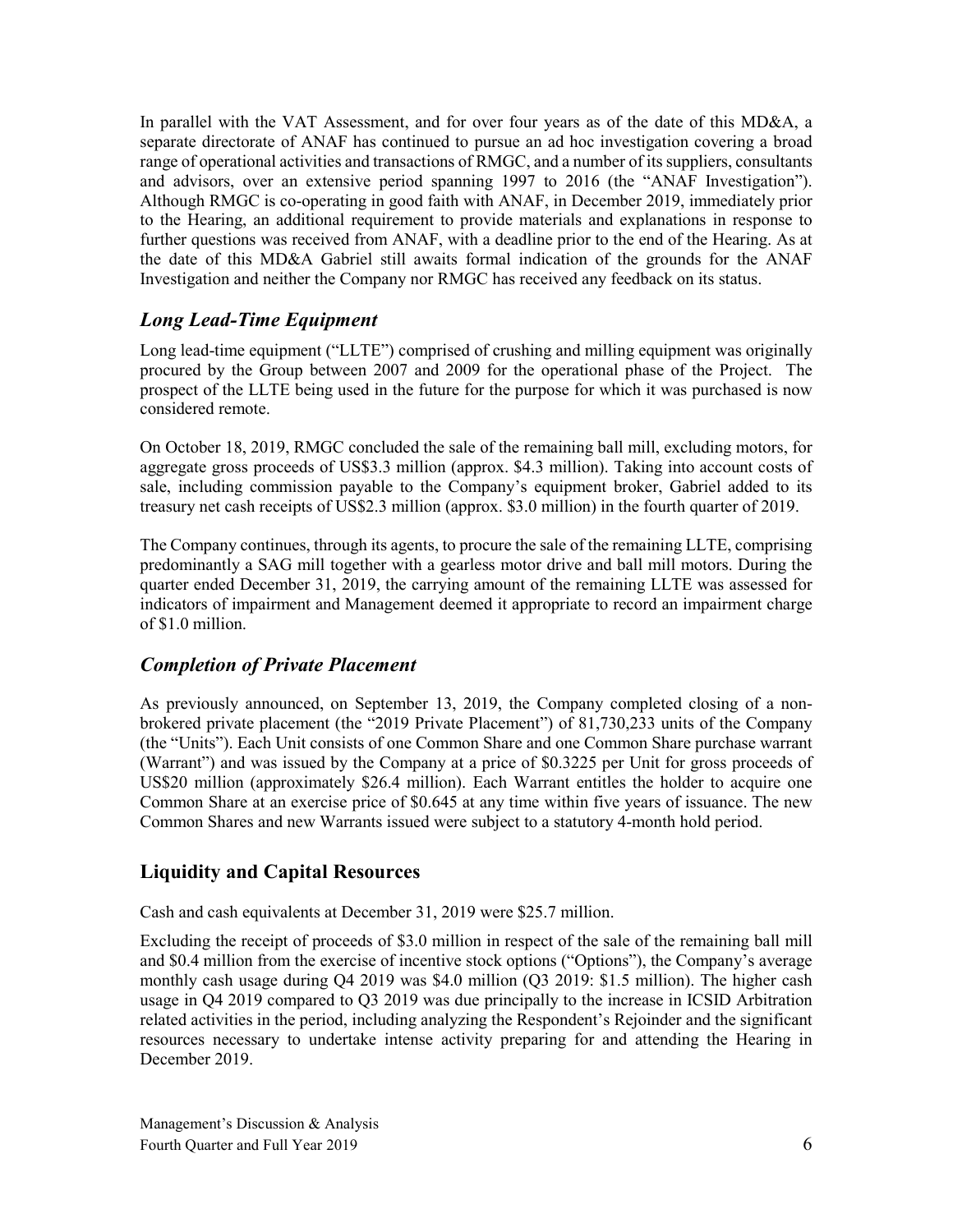At the end of Q4 2019, accruals for costs in respect of the ICSID Arbitration amounted to \$6.5 million (Q3 2019: \$4.2 million), primarily reflecting the acceleration in activities in the final quarter of 2019 including re-engagement with all witnesses and experts to develop and implement the strategy for the Hearing.

Following the 2019 Private Placement, the Group had sufficient funds as at December 31, 2019 to settle all current and existing long-term liabilities, after taking into account that the Company has the option to repay all or a proportion of the principal amount of the convertible notes outstanding at maturity by issuing Common Shares. Management continues to review the Company's activities in order to identify areas to rationalize expenditures.

The Company believes that it has sufficient sources of funding to enable the Group to maintain its primary assets, including its License and associated rights and permits, and to fund general working capital requirements together with the material estimated costs associated with the Company advancing the ICSID Arbitration through the Second Hearing to the fourth quarter of 2020. Notwithstanding, there can be no assurances that the ICSID Arbitration will advance in a customary or predictable manner or be completed or settled within any specific or reasonable period of time.

As at December 31, 2019, the Group had no sources of operating cash flows and does not have sufficient cash to fund either the development of the Project or all the long-term activities required to see the ICSID Arbitration through to its conclusion, including in any potential annulment proceeding and/or litigation to enforce any award. Accordingly, once costs associated with the Company advancing the ICSID Arbitration through the Second Hearing are taken into account, the Group will require additional funding in the medium-term to maintain its primary assets while it awaits a decision from the Tribunal and to pursue the ICSID Arbitration to its conclusion.

# **Outlook**

Notwithstanding the ongoing ICSID Arbitration, the Company remains open to engagement with the Romanian authorities in order to achieve an amicable resolution of the dispute or a settlement enabling the Group to develop the Project and the Bucium Projects. In the meantime, the Company's current plans for the ensuing year are as follows:

- the advancement of the ICSID Arbitration through the Second Hearing and any Post Hearing Briefs in 2020;
- securing additional funding;
- carefully managing its cash resources (including the disposition of the remaining long leadtime equipment acquired for the Project); and
- the protection of its rights and interests in Romania (including, so far as reasonably practical and desirable, ensuring that existing licenses and permits remain in good standing).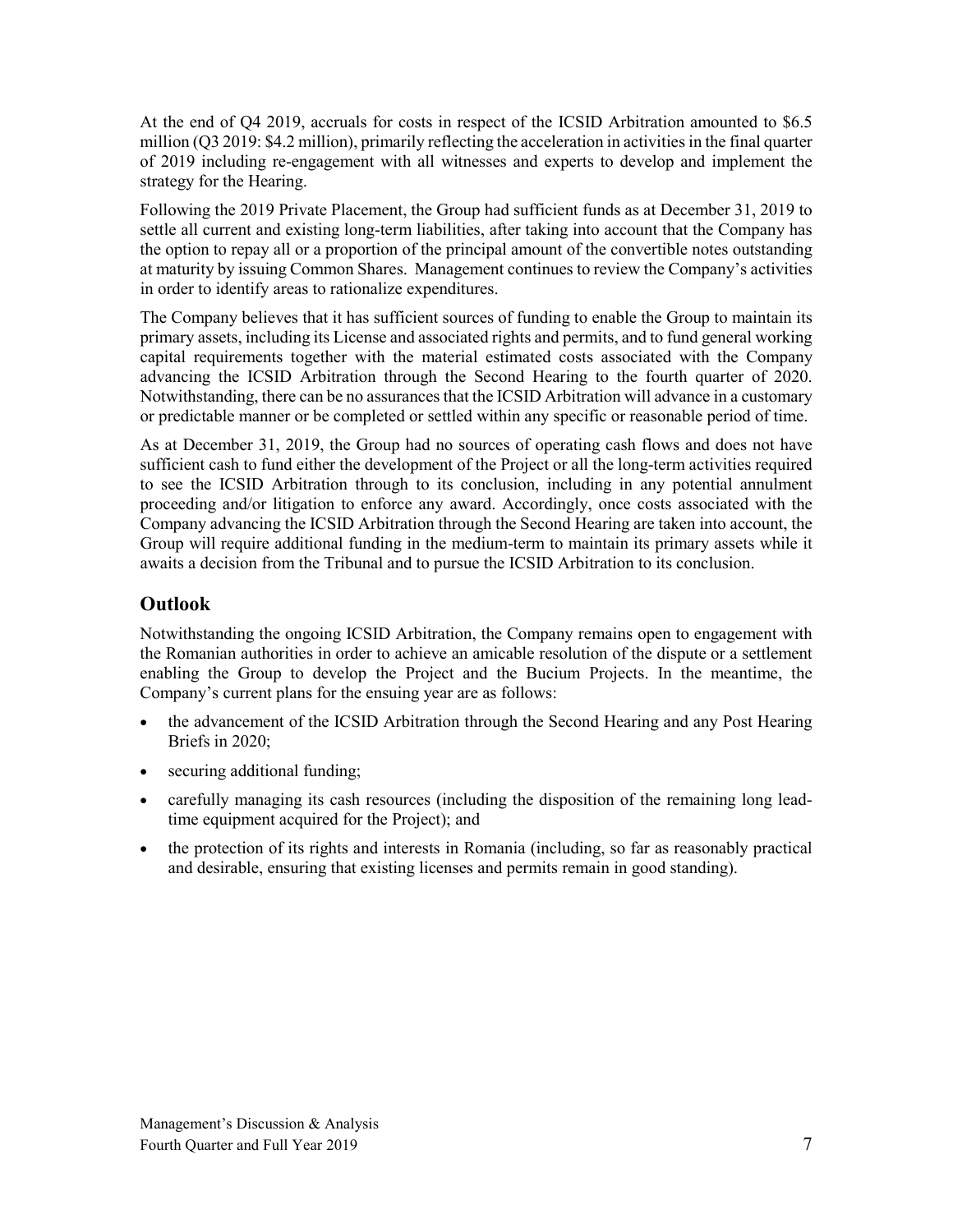## **Annual Summary**

The annual summary is set out in the following table. The amounts are derived from the Financial Statements prepared under IFRS.

| in thousands of Canadian dollars, except per share amounts |   | 2,019          | 2018   | 2017         |
|------------------------------------------------------------|---|----------------|--------|--------------|
| Operating loss                                             | S | 36,221<br>- \$ | 44,413 | 29,384<br>-S |
| Other expenses                                             |   | 8,310          | 6,153  | 8,296        |
| Loss - attributable to owners of the parent                |   | 44,531         | 50,566 | 37,680       |
| Loss per share (basic and diluted)                         |   | 0.09           | 0.13   | 0.10         |
| Total assets                                               |   | 31,183         | 26,893 | 47,300       |
| Non-current liabilities                                    |   | 80,070         | 71,136 | 63,201       |
| Cash flows from financing activities                       | S | 32,953<br>S    | 19,828 | (20)         |

### *Results of operations*

Operating loss in 2019 was \$36.2 million, \$8.2 million lower than in 2018 (\$44.4 million) with the decrease arising from three main factors. First, 2019 corporate, general and administrative costs of \$32.2 million were \$7.3 million lower than 2018, as described in the "Expenses" section below. Second, in 2019 an impairment charge of \$1.0 million relating to the LLTE was recorded compared to an impairment charge of \$3.9 million recorded in 2018. Third, these lower costs were partly offset by a higher charge in relation to stock-based compensation of \$3.0 million in 2019 compared to \$0.9 million in 2018, as described in the "Expenses" section below.

Other expenses include finance costs, finance income and foreign exchange gains and losses. Finance costs in 2019 include \$9.0 million (2018: \$8.0 million) of accreted interest costs in respect of the debt components of private placements completed in May 2014 ("the 2014 Private Placement"), May 2016 ("the May 2016 Private Placement"), and July 2016 ("the July 2016 Private Placement"), (together the "2016 Private Placements"). The increase year-on-year is due to the interest component increasing as the liability increases over the period to maturity. Higher interest rates on short term deposit cash balances resulted in higher finance income (\$0.4 million) when compared to 2018 (\$0.3 million). Exchange losses of \$0.7 million were recognized in 2019 (2018: gain of \$0.9 million) due to the depreciation of the US dollar against the Canadian dollar, having an adverse effect on US dollar cash balances when converted at period end to the presentation currency, the Canadian dollar.

The loss attributable to owners of the parent for 2019 was \$6.2 million higher than the loss incurred in 2018, primarily due to the ICSID Arbitration related costs (as further described in commentary on Corporate, General and Administrative expenses below) and impairment costs described above.

### *Total assets*

Total assets increased by \$4.3 million in 2019. Net cash inflows from the net proceeds received in the January 2019 final closing of the December 2018 private placement ("the 2018 Private Placement"), in aggregate with the net proceeds from the 2019 private placement were \$32.6 million. Further funds of approximately \$3.8 million were received from the ball mill sale described in "Long Lead Time Equipment" above, additional fixed asset sales and proceeds from the exercise of Options. This was largely offset by the utilization of \$28.1 million of cash to fund the Group's 2019 activities and the \$3.3 million reduction in value of LLTE absent the ball mill sold.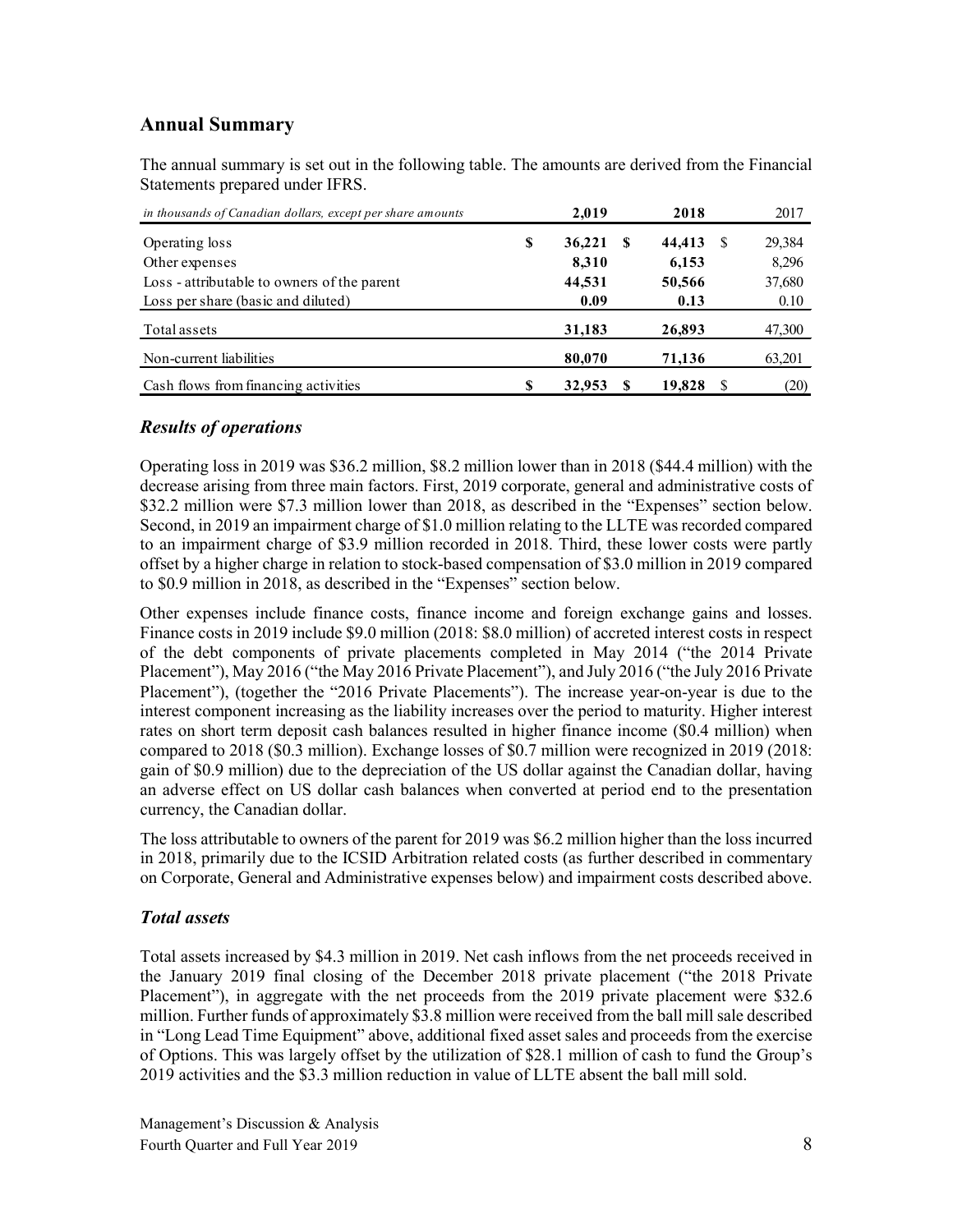In 2018, total assets decreased by \$20.4 million compared to 2017, primarily due to the utilization of \$38.0 million in operational activities and the \$7.2 million reduction in value of LLTE following impairment and the sale of a ball mill, offset by income of \$19.9 million from the initial closing of the 2018 Private Placement and net proceeds from the sale of LLTE of \$4.3 million.

#### *Non-current liabilities*

Non-current liabilities are comprised of the debt components of the 2016 Private Placements of \$80.1 million (2018: \$71.1 million).

### *Cash flows from financing activities*

Cash flows from financing activities in 2019 primarily reflect the net cash inflow after issue costs of \$32.6 million from the final closing of the 2018 Private Placement and the 2019 Private Placement together with \$0.4 million from the exercise of Options.

## **Results of Operations**

The results of operations are summarized in the following tables. The amounts are derived from the Financial Statements prepared under IFRS.

| in thousands of Canadian dollars, except per share amounts | 2019 Q4             | 2019 Q3 | 2019 Q2 | 2019 Q1 |
|------------------------------------------------------------|---------------------|---------|---------|---------|
| <b>Income Statement</b>                                    |                     |         |         |         |
| Loss - attributable to owners of parent                    | 18,263              | 11,128  | 7,408   | 7,732   |
| Loss per share - basic and diluted                         | 0.03                | 0.02    | 0.02    | 0.02    |
| <b>Statement of Financial Position</b>                     |                     |         |         |         |
| Working capital                                            | 15,146              | 27,242  | 9,365   | 13,858  |
| Total assets                                               | 31,183              | 42,791  | 21,755  | 26,153  |
| <b>Statement of Cash Flows</b>                             |                     |         |         |         |
| Cash flows from financing activities                       | 401                 | 26,228  |         | 6,324   |
|                                                            |                     |         |         |         |
| in thousands of Canadian dollars, except per share amounts | 2018 O <sub>4</sub> | 2018 O3 | 2018 Q2 | 2018 Q1 |
| <b>Income Statement</b>                                    |                     |         |         |         |
| Loss - attributable to owners of parent                    | 12,665              | 17,176  | 13,794  | 6,931   |
| Loss per share - basic and diluted                         | 0.03                | 0.04    | 0.04    | 0.02    |
| <b>Statement of Financial Position</b>                     |                     |         |         |         |
| Working capital                                            | 12,573              | 2,804   | 18,090  | 22,625  |
| Total assets                                               | 26,893              | 20,115  | 33,464  | 44,410  |
| <b>Statement of Cash Flows</b>                             |                     |         |         |         |
| Cash flows from financing activities                       | 19,828              |         |         |         |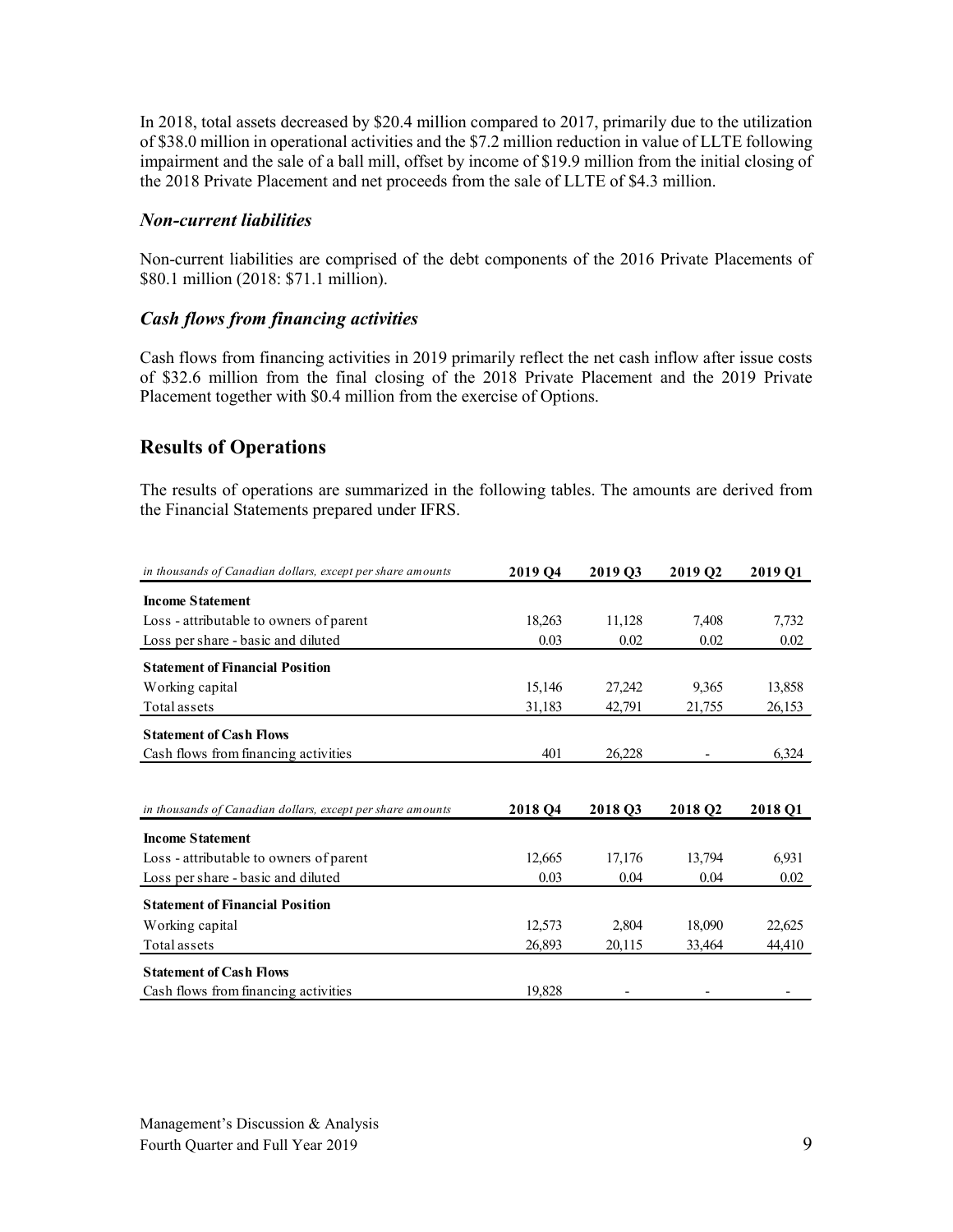## **Review of Financial Results**

|                                                            |        | 3 months ended<br>December 31 | 12 months ended<br>December 31 |        |  |
|------------------------------------------------------------|--------|-------------------------------|--------------------------------|--------|--|
| in thousands of Canadian dollars, except per share amounts | 2019   | 2018                          | 2019                           | 2018   |  |
| Operating loss for the period                              | 16,611 | 11.319                        | 36,221                         | 44,413 |  |
| Loss for the period                                        |        |                               |                                |        |  |
| - attributable to owners of parent <sup>(1)</sup>          | 18.263 | 12.665                        | 44.531                         | 50,566 |  |
| Loss per share - basic and diluted                         | 0.03   | 0.03                          | 0.09                           | 0.13   |  |

*(1) The transfer by the Company of equity in RMGC to Minvest RM during Q1 2014 resulted in the presentation of a non-controlling interest, as set out in the Financial Statements.*

Operating loss for the three-month period ended December 31, 2019 (\$16.6 million) was \$5.3 million higher when compared to the corresponding 2018 period (\$11.3 million). The primary factor underlying this increase was costs related to the ongoing ICSID Arbitration which were \$4.8 million higher in the 2019 period compared to 2018, as explained in the Corporate, General and Administrative costs analysis below.

Operating loss for the year ended December 31, 2019 was \$8.2 million lower than the prior year principally driven by reduced operational expenditures of \$32.2 million (2018: \$39.5 million) including \$18.3 million of ICSID Arbitration costs (2018: \$22.0 million) and \$7.1 million of group payroll costs (2018: \$10.7 million) as further described in commentary on Corporate, General and Administrative expenses below.

### **Expenses**

### *Corporate, General and Administrative*

|                                               | 3 months ended<br>December 31 | 12 months ended<br>December 31 |        |        |
|-----------------------------------------------|-------------------------------|--------------------------------|--------|--------|
| in thousands of Canadian dollars              | 2019                          | 2018                           | 2019   | 2018   |
| <b>ICSID</b> Arbitration related              | 10,335                        | 5,564                          | 18,337 | 22,035 |
| Payroll                                       | 3,227                         | 3,303                          | 7,080  | 10,733 |
| Travel and transportation                     | 359                           | 192                            | 1,043  | 815    |
| Finance                                       | 186                           | 228                            | 878    | 830    |
| Community relations                           | 173                           | 147                            | 803    | 508    |
| Property and exploration taxes                | 169                           | 232                            | 689    | 747    |
| Legal                                         | 216                           | 17                             | 568    | 624    |
| Long lead-time equipment storage costs        | 120                           | 480                            | 557    | 1,134  |
| Office rental and utilities                   | 138                           | 131                            | 506    | 503    |
| Information technology                        | 113                           | 83                             | 468    | 329    |
| External communications                       | 20                            | 44                             | 147    | 213    |
| Other                                         | 533                           | 316                            | 1,127  | 1,042  |
| Corporate, general and administrative expense | 15,589                        | 10,737                         | 32,203 | 39,513 |

All operating expenditures incurred by the Group are included in corporate, general and administrative expenses.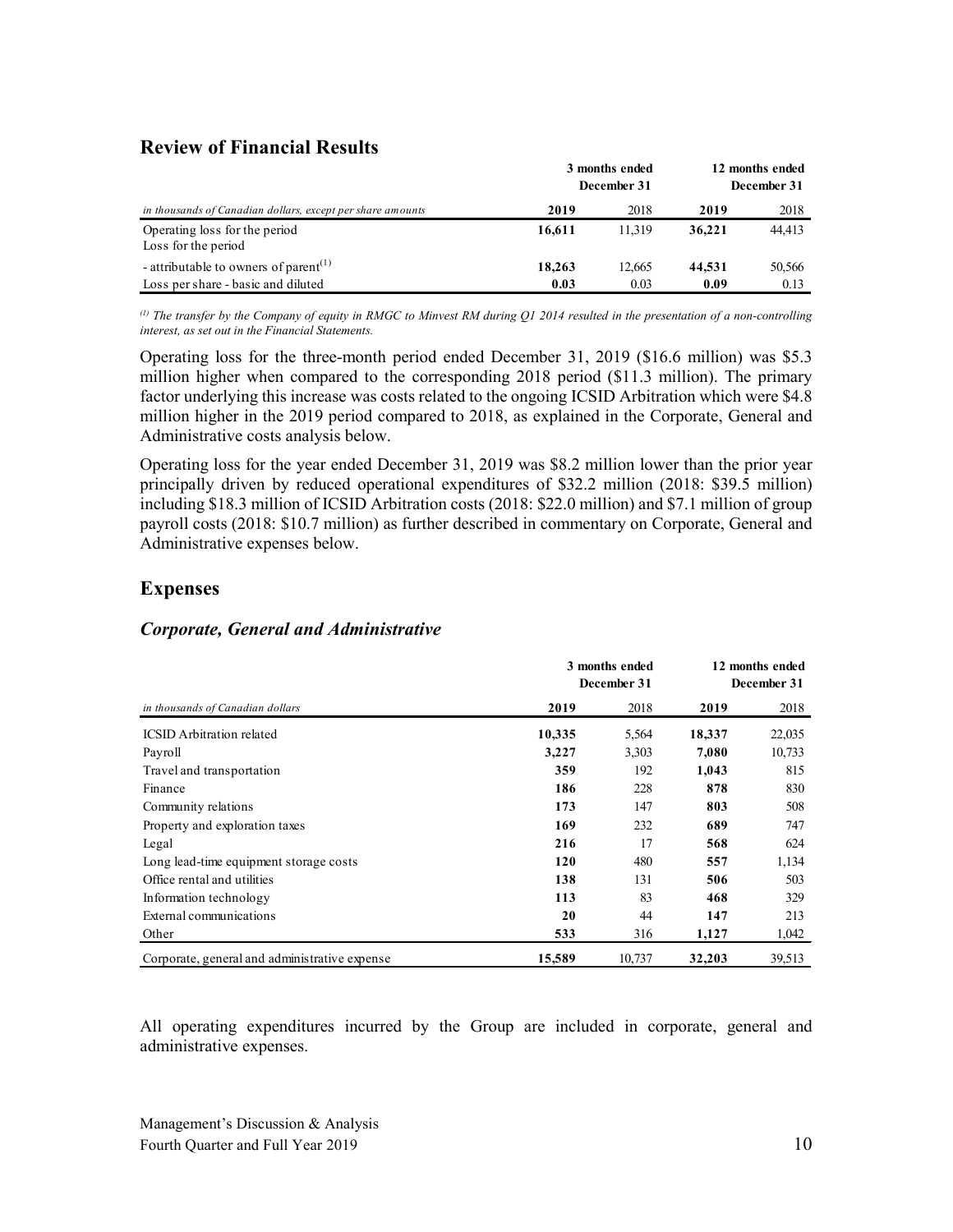ICSID Arbitration related expenses are for legal and other services provided to the Company in respect of the ICSID Arbitration which, for the year ended December 31, 2019, were approximately \$18.3 million, reflecting activity in respect of the assessment of Romania's Rejoinder, filed on May 24, 2019, together with responding to various procedural issues and preparing for, and participation in, the Hearing in December 2019. The decrease compared to the \$22.0 million costs incurred in the corresponding 2018 period is due to timing of the higher activity levels required in 2018 for the analysis of Romania's Counter-Memorial, filed in late February 2018, resolution of significant procedural issues and establishing the detailed evidentiary record to support the final substantive submission of the Claimant in the Reply, filed in early November 2018.

Total payroll costs for the year ended December 31, 2019 are significantly lower than the corresponding 2018 period, which included an expense of \$3.5 million in respect of settlement expenses paid to the former chief executive officer of the Group, including the forfeiture of all Options and share unit related incentives held by him, at the time of his departure from the Company.

LLTE costs for the year ended December 31, 2019 are lower than the corresponding 2018 period as a result of the sale of one of the ball mills in 2018 and the relocation of substantially all of the remaining equipment to one storage location in Belgium.

Legal expenses include ongoing corporate legal advice within the Group, in particular with regard to matters such as the VAT Assessment and the ANAF investigations.

|                                                         |   | 3 months ended           |    |             | 12 months ended |                          |               |             |
|---------------------------------------------------------|---|--------------------------|----|-------------|-----------------|--------------------------|---------------|-------------|
|                                                         |   |                          |    | December 31 |                 |                          |               | December 31 |
|                                                         |   | 2019                     |    | 2018        |                 | 2019                     |               | 2018        |
| <b>Stock option compensation</b>                        |   |                          |    |             |                 |                          |               |             |
| Number of stock options granted                         |   | 88,290                   |    | 4,016,077   |                 | 6,068,070                |               | 4,331,196   |
| Average value ascribed to each option granted           | S | 0.57                     | S  | 0.31        | S               | 0.37                     | S             | 0.31        |
| Number of stock options exercised                       |   | 853,000                  |    |             |                 | 853,000                  |               |             |
| Average value ascribed to each option exercised         | S | 0.50                     | -S |             | S               | 0.50                     | <sup>\$</sup> |             |
| Number of stock options expired/cancelled               |   | $\overline{\phantom{0}}$ |    |             |                 | 2,325,000                |               | 6,535,400   |
| Average value ascribed to each option expired/cancelled | S |                          | S  |             | S               | 0.84                     | \$.           | 1.08        |
| <b>DSU</b> compensation                                 |   |                          |    |             |                 |                          |               |             |
| Number of DSUs issued                                   |   | 99,672                   |    | 262,502     |                 | 524,250                  |               | 472,145     |
| Average value ascribed to each DSU issued               | S | 0.57                     | S  | 0.29        | -S              | 0.53                     | -S            | 0.32        |
| Number of DSUs cancelled                                |   | $\overline{\phantom{0}}$ |    |             |                 | $\overline{\phantom{a}}$ |               | 422,243     |
| Average value ascribed to each DSU cancelled            | S |                          | \$ |             |                 |                          | S             | 0.30        |

### *Stock Based Compensation*

During the year ended December 31, 2019, 6.1 million Options were granted at a weighted average exercise price of \$0.37, of which 3.3 million vested immediately and the remaining 2.8 million vest over a one-year period. During the year ended December 31, 2018, 4.3 million Options were granted at a weighted average exercise price of \$0.31, of which 3.1 million vest on a milestone basis and the remaining 1.2 million vest over a three-year period.

The estimated fair value of the Options is calculated using the Black Scholes method as at the date of grant and amortized over the period during which the Options vest.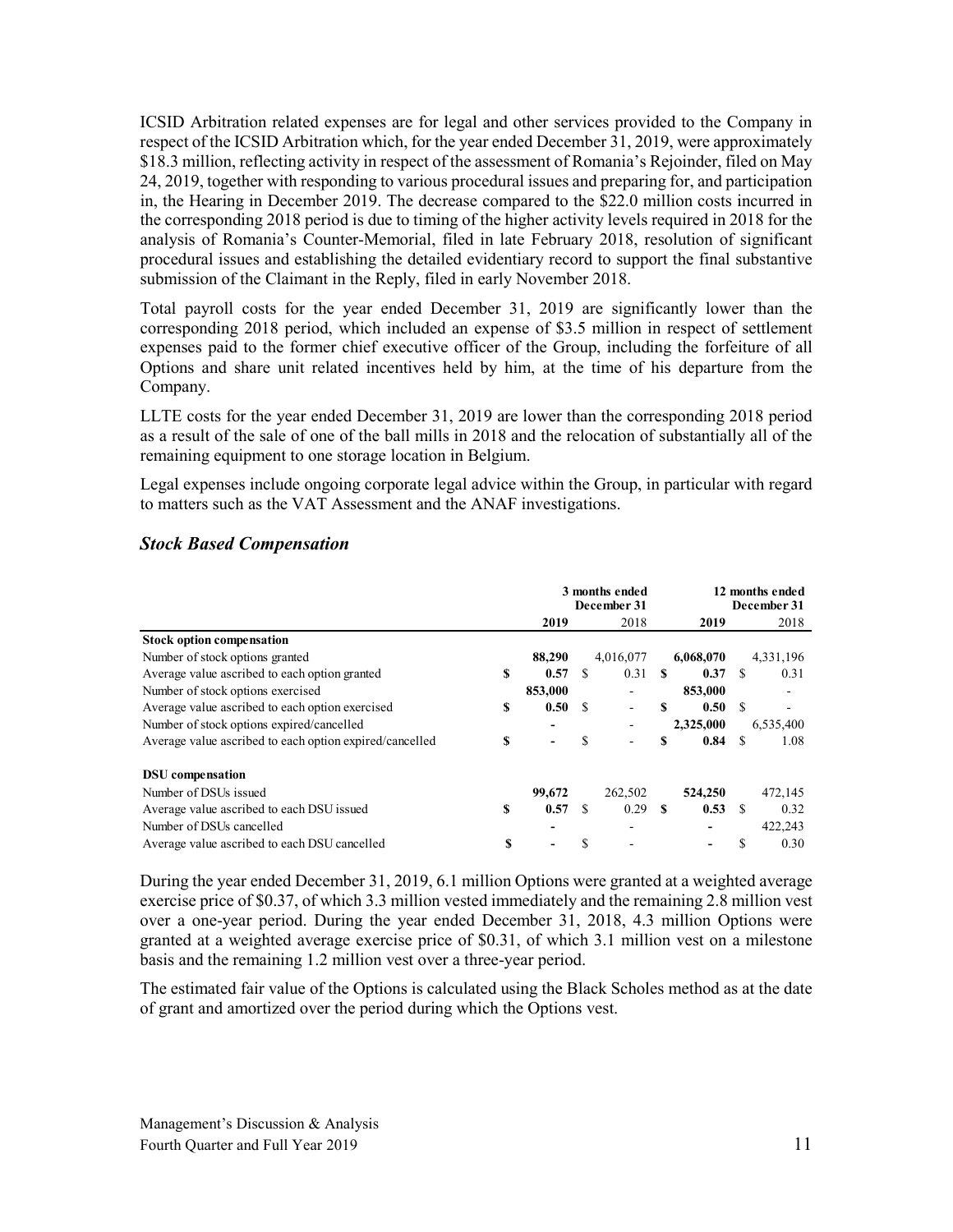For performance Options, the fair value is expensed over the estimated vesting period from the time of grant. Once the performance conditions have been attained, which may result in the full vesting of the instruments, the remaining fair value (if any) is either expensed immediately or over the remaining vesting period, as appropriate. The expected performance dates are periodically reviewed and the expensing adjusted accordingly. With effect from July 1, 2016, non-executive directors receive at least fifty per cent of their director's fees payable in deferred share units ("DSUs") or Options in lieu of cash. Certain non-executive directors have elected to receive all of their director's fees payable in DSUs or Options. A total of 88,290 Options (all of which vest immediately) and 99,672 DSUs were granted to certain non-executive directors during the threemonth period ended December 31, 2019 in lieu of cash fees for services provided during Q3 2019. The Company has accrued \$0.1 million for the cost of future issuance of Options and DSUs for fees for services provided during Q4 2019.

|                                  |       | 3 months ended<br>December 31 | 12 months ended<br>December 31 |       |  |
|----------------------------------|-------|-------------------------------|--------------------------------|-------|--|
| in thousands of Canadian dollars | 2019  | 2018                          | 2019                           | 2018  |  |
| $DSUs - expense / (gain)$        | (267) | 18                            | 569                            | (203) |  |
| Stock option - expense           | 317   | 551                           | 2.389                          | 1,089 |  |
| Stock based compensation         | 50    | 569                           | 2.958                          | 886   |  |

DSUs are revalued each period end based on the period end closing share price. The initial value of the DSUs on grant, and the effect on the valuation of DSUs of the period-on-period change in share price, is expensed. At December 31, 2019, the Company's share price was \$0.47 (December 31, 2018: \$0.34), resulting in a DSU revaluation expense of \$0.6 million for the year ended December 31, 2019.

#### *Finance Income*

|                                  | 3 months ended |      | 12 months ended |      |  |
|----------------------------------|----------------|------|-----------------|------|--|
|                                  | December 31    |      | December 31     |      |  |
| in thousands of Canadian dollars | 2019           | 2018 | 2019            | 2018 |  |
| Interest income                  | 121            |      | 395             | 244  |  |

Interest income reflects the average holdings of cash and cash equivalents during the respective periods shown above.

As at December, 2019, approximately 71% of the Company's cash and cash equivalents were invested in US government guaranteed instruments, with the majority of the balance held as cash deposits with major Canadian banks.

#### *Finance Costs*

|                                              | 3 months ended |       | 12 months ended |             |  |
|----------------------------------------------|----------------|-------|-----------------|-------------|--|
|                                              | December 31    |       |                 | December 31 |  |
| in thousands of Canadian dollars             | 2019           | 2018  | 2019            | 2018        |  |
| Financing costs - convertible note accretion | 2.340          | 2.080 | 8.958           | 7.959       |  |

Finance costs relate to the accretion of the debt components of the 2014 and 2016 Private Placements, which are measured at amortized cost using the effective interest rate method.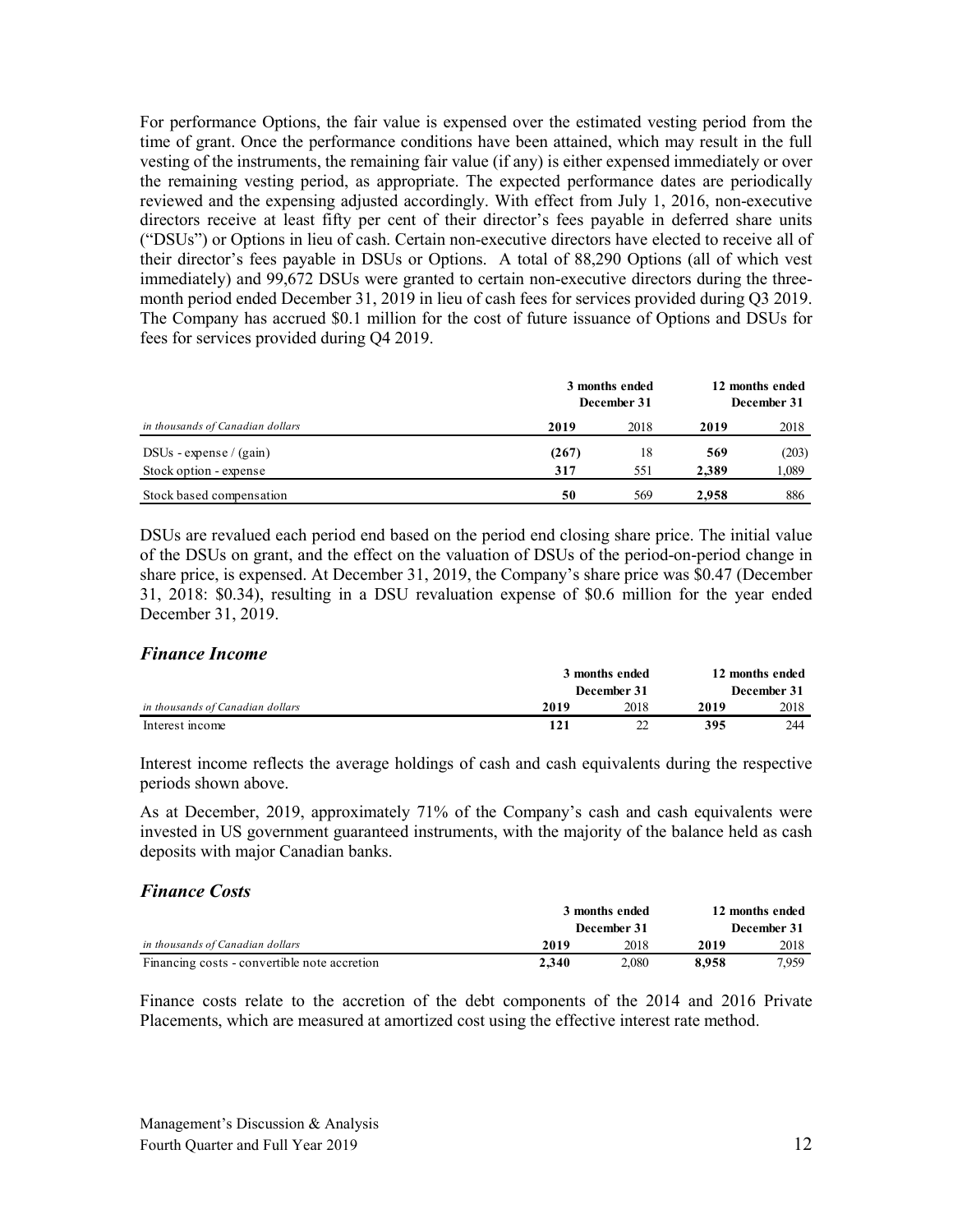### *Foreign Exchange*

The Company has experienced an increase in foreign currency gains and losses as a result of increased exposure to non-functional currencies, in particular the US dollar. A significant portion of the funds raised in the four private placements of debt, equity and warrants since 2014 were received in US dollars and the Company retained these US dollars to fund its subsequent US dollar denominated working capital expenses.

### *Taxes*

Except as described above in the section entitled "*RMGC Audits and Investigations*", all tax assessments received prior to December 31, 2019 have been paid or provided for in the Financial Statements.

# **Investing Activities**

The majority of Group expenditures over the years through December 31, 2015 were for identifying and defining the size of the four ore bodies, for engineering to design the size and scope of the Project, environmental assessment and permitting, social support to local communities, communications and public relations activities to support the permitting process, archeological and rehabilitation work to buildings, as well as surface rights and property acquisition and resettlement housing and infrastructure.

Since January 1, 2016, no significant expenditures apart from building maintenance have been incurred in these areas and any such expenditures are expensed in the income statement.

## *Purchase of Capital Assets*

|                                      |      | 3 months ended |      | 12 months ended |  |  |
|--------------------------------------|------|----------------|------|-----------------|--|--|
|                                      |      | December 31    |      | December 31     |  |  |
| in thousands of Canadian dollars     | 2019 | 2018           | 2019 | 2018            |  |  |
| Total investment in capital assets   | 22   |                |      | 54              |  |  |
| Depreciation and disposal - expensed |      |                | 104  |                 |  |  |

The purchase of capital assets remains low, in line with the Company's cost containment strategy. Depreciation costs have increased in 2019 due to the adoption of IFRS 16 by the Company, which has resulted in the recognition of certain leases as depreciable assets.

## **Financing Activities**

The 2014 and 2016 Private Placements, and the private placements of equity and warrants announced in 2018 Private Placement and the 2019 Private Placement (together "Private Placements") raised gross aggregate proceeds of \$148.2 million. The Company is using the balance of the proceeds of the Private Placements to finance the costs of the continuing ICSID Arbitration and for general working capital purposes. Further information on the Private Placements is provided in the Financial Statements.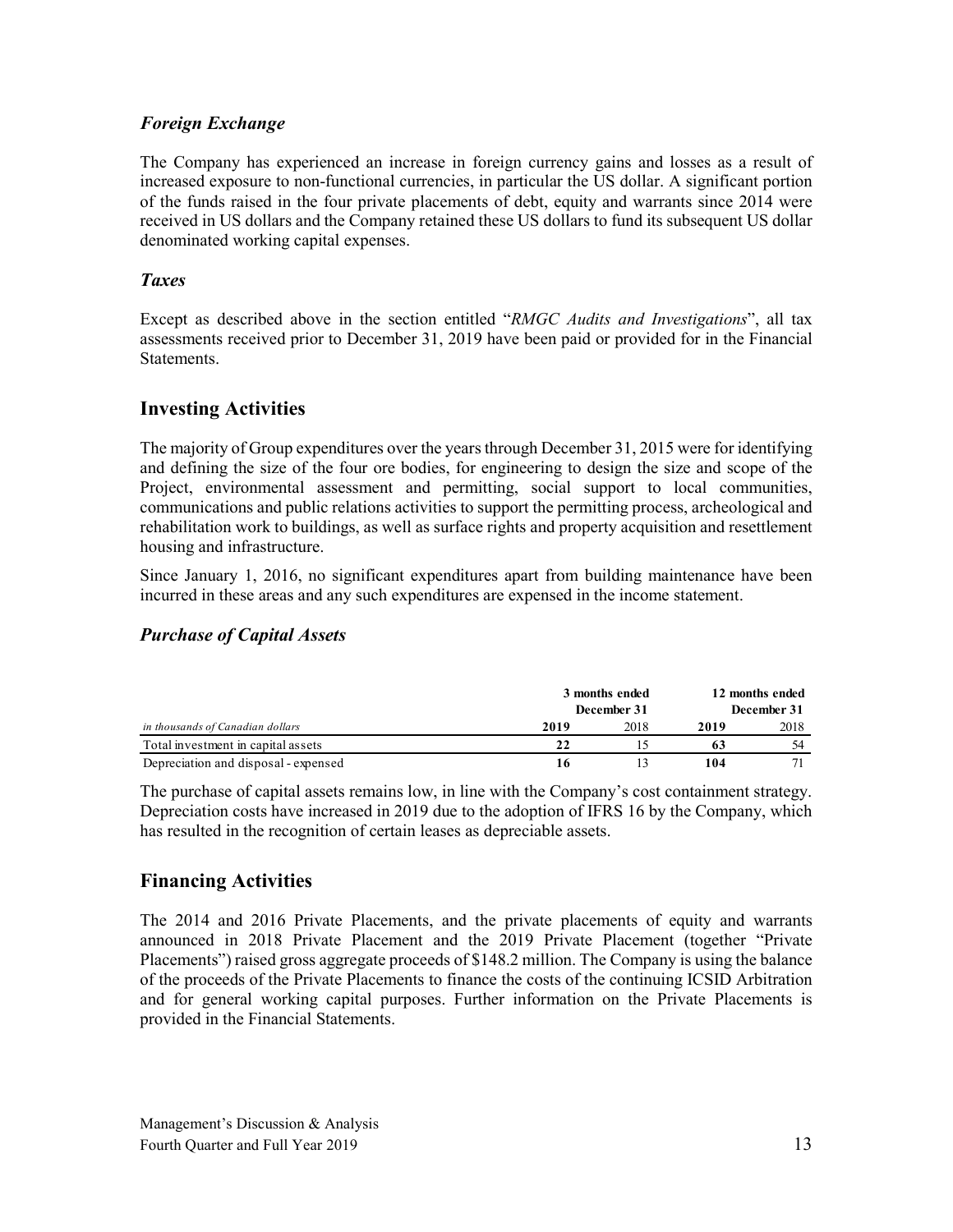# **Cash Flow Statement**

### *Liquidity and Capital Resources*

The main sources of liquidity are the Company's cash and cash equivalents, and the equity and debt markets. At December 31, 2019, aggregate cash and cash equivalents were \$25.7 million (December 31, 2018: \$18.1 million).

### *Working Capital*

At December 31, 2019, the Company had working capital, calculated as total current assets less assets held for sale less total current liabilities, of \$15.1 million (December 31, 2018: \$12.6 million).

As at December 31, 2019, the Company had current liabilities of \$11.3 million (December 31, 2018: \$6.6 million). This period on period increase is primarily due to the increase in ICSID Arbitration accruals for work performed in preparation for, and attendance at, the Hearings in December 2019.

# **Resettlement Liabilities**

RMGC had a program for purchasing homes in the Project area, which was suspended in February 2008 due to the suspension of the EIA review process in September 2007.

At December 31, 2019 the Company had accrued resettlement liabilities totaling \$0.6 million (December 31, 2018: \$0.6 million).

## **Contractual Obligations**

A summary of the Company's contractual capital and operating lease commitments as of December 31, 2019 is included within the Financial Statements.

The Company and its subsidiaries have a number of arms-length agreements with third parties who provide a wide range of goods and services. Typically, the service agreements are for a term of not more than one year and permit either party to terminate upon notice periods ranging from 15 to 90 days. At termination, the Company has to pay for services rendered, and costs incurred, to the date of termination.

# **Critical Accounting Estimates**

The preparation of Financial Statements in conformity with IFRS requires Management to make estimates and assumptions that affect the reported amount of assets and liabilities and disclosure of contingent assets and liabilities at the date of the Financial Statements and the reported amount of expenses and other income during the reporting period.

Significant estimates and assumptions include those related to going concern, the recoverability or impairment of certain assets, benefits of future income tax assets, estimated useful lives of capital assets, valuation of stock based compensation and other benefits, assumptions and determinations as to whether costs are expensed or capitalized, and the valuation and measurement of the components of the Private Placements.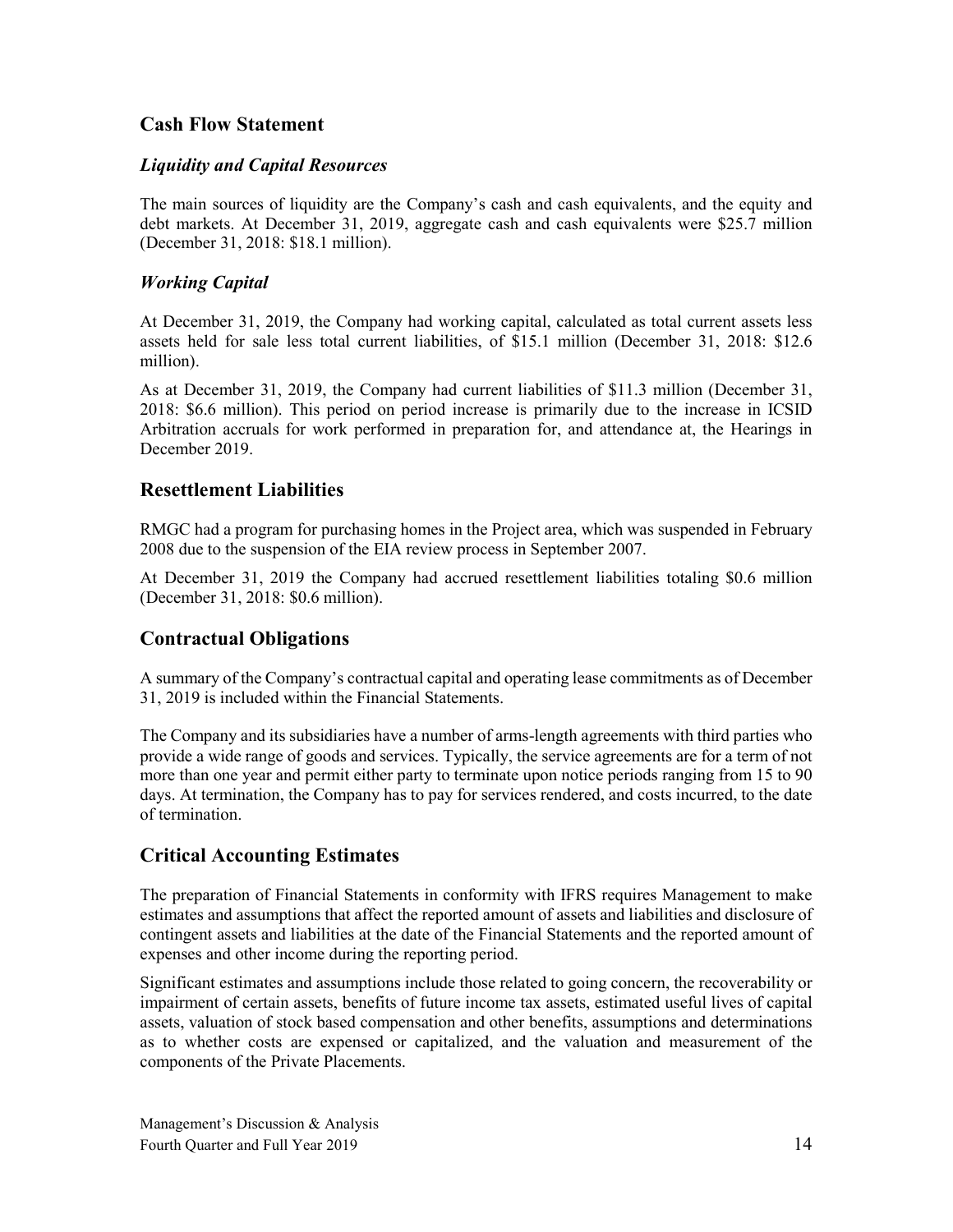While Management believes that these estimates and assumptions are reasonable, actual results could vary significantly therefrom. The critical accounting estimates are not significantly different from those reported in the Financial Statements as at, and for the year ended, December 31, 2018.

## *Going Concern*

On the basis of the Company's balance of cash and cash equivalents as at December 31, 2019, the Company believes that it has sufficient sources of funding to enable the Group to maintain its primary assets, including its License and associated rights and permits, and to fund general working capital requirements together with the material estimated costs associated with the Company advancing the ICSID Arbitration through the Second Hearing to the fourth quarter of 2020. There can be no assurances that the ICSID Arbitration will advance in a customary or predictable manner or be completed or settled within any specific or reasonable period of time.

Management continues to review the Company's activities in order to identify areas to rationalize expenditures. As at December 31, 2019, the Group had no sources of operating cash flows and does not have sufficient cash to fund either the development of the Project or all the long-term activities required to see the ICSID Arbitration through to its conclusion, including in any potential annulment proceeding and/or litigation to enforce any award. Accordingly, once costs associated with the Company advancing the ICSID Arbitration through the Second Hearing are taken into account, the Group will require additional funding in the medium-term to maintain its primary assets while it awaits the decision of the Tribunal and to pursue the ICSID Arbitration to its conclusion.

### *Future income tax assets*

Income taxes are calculated using the asset and liability method of tax accounting. Under this method, current income taxes are recognized for the estimated income taxes payable for the current period. Future income tax assets and liabilities are determined based on differences between the financial reporting and tax bases of assets and liabilities, and are measured using the substantively enacted tax rates and laws that are expected to be in effect when the differences reverse. Income tax assets are recognized to the extent that the recoverability of future income tax assets is considered probable.

The Company has subsidiaries in countries that have differing tax laws and tax rates, primarily Romania and the United Kingdom. The provision for income taxes is based on a number of estimates and assumptions made by Management, including its understanding of domestic and international tax rules. Advice is also sought from local professional tax advisors in the respective countries where the Group operates.

Tax authorities in Romania have regularly initiated various tax audits to assess the appropriateness of RMGC's tax filing positions. Regulators may interpret tax regulations differently from the Company and its subsidiaries, which may cause changes to the estimates made. As noted above, in 2017 RMGC received the VAT Assessment from ANAF which, with interest and penalties, amounted to approximately RON 45.6 million (approximately \$14.6 million). RMGC initiated a formal challenge to the VAT Assessment through the Romanian courts, with a favourable ruling from the Alba Iulia Court of Appeal which has now been appealed by ANAF. A hearing date for the appeal has been set as December 2, 2020.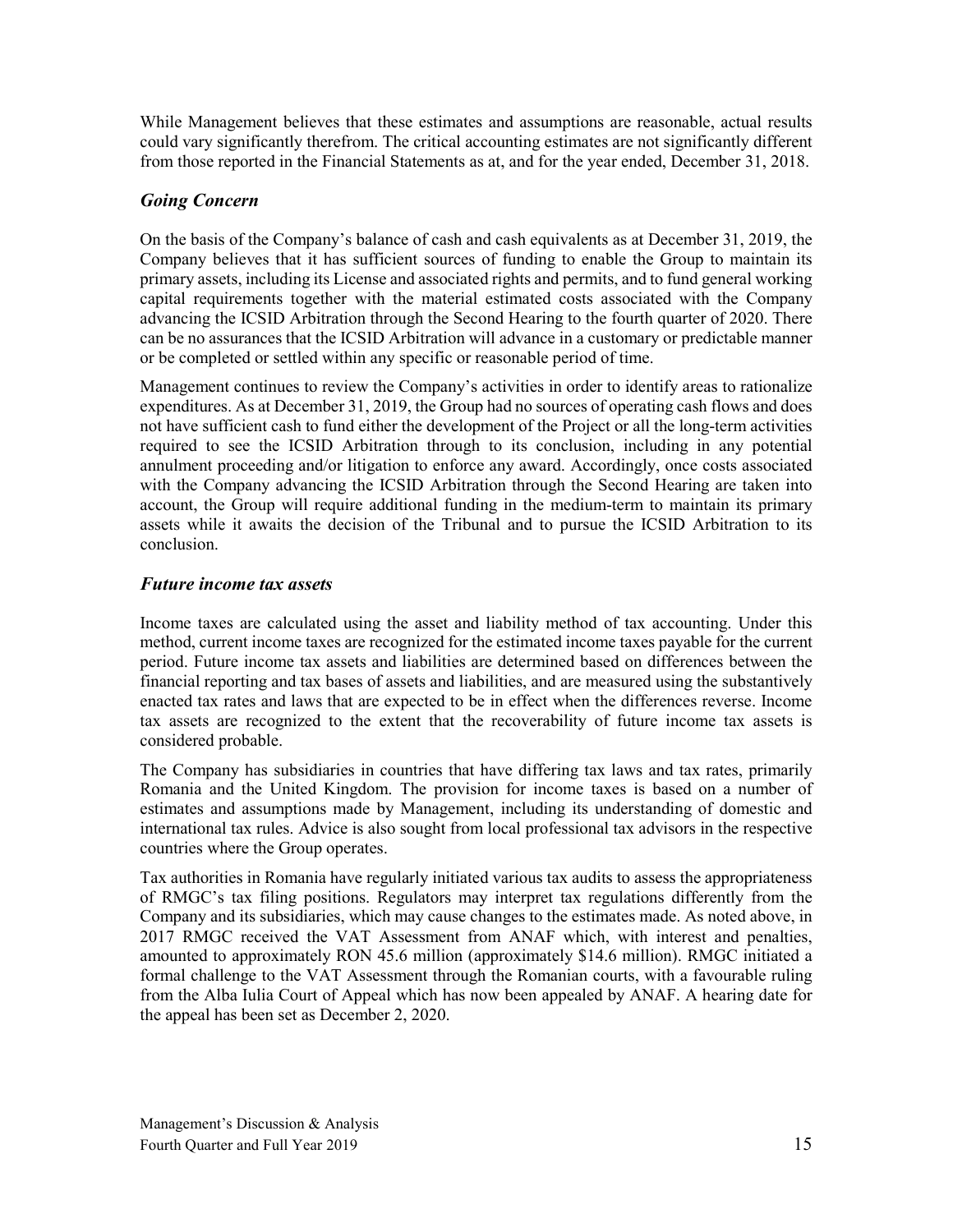### *Valuation of the Private Placements*

The units issued by the Company in the 2014 and 2016 Private Placements consisted of convertible subordinated unsecured notes ("Convertible Notes"), warrants and arbitration value rights. The Company utilized a Black Scholes valuation model to value the warrant component of the units and a discounted cash flow model to value the debt component of notes. The equity component of the notes was recognized initially at the difference between the fair value of each private placement as a whole and the fair value of the debt and warrant components. Any directly attributable transaction costs were allocated to the liability and equity components in proportion to their initial carrying amounts. A nil value was initially ascribed to the arbitration value rights and, given the current stage of the ICSID Arbitration process, a nil valuation remains applicable as at December 31, 2019. The 2014 and 2016 Private Placements contain two embedded derivatives, both of which were initially valued at nil with no subsequent adjustment in value.

The Units issued by the Company in the 2018 Private Placement consisted of Common Shares and Warrants each of which entitle the holder to acquire one Common Share at an exercise price of \$0.49 at any time in the five years following issuance. The Company utilized a Black Scholes valuation model to value the Warrant component of the Units and allocated the remainder of the value to the equity component. Any directly attributable transaction costs were allocated to the equity and Warrant components in proportion to their initial carrying amounts.

The Units issued by the Company in the 2019 Private Placement consisted of Common Shares and Warrants each of which entitle the holder to acquire one Common Share at an exercise price of \$0.645 at any time in the five years following issuance. The Company utilized a Black Scholes valuation model to value the Warrant component of the Units and allocated the remainder of the value to the equity component. Any directly attributable transaction costs were allocated to the equity and Warrant components in proportion to their initial carrying amounts.

## *Useful lives of capital assets*

The Company's policy is to amortize capital assets over their useful lives once the assets are brought into production. Management assesses useful lives to ensure that the useful lives of assets reflect the intended use of those assets.

### *Valuation of stock-based compensation*

The Company utilizes Options, DSUs and RSUs as means of compensation. Equity settled RSUs and Options are valued using a Black Scholes valuation model, and are amortized over the expected vesting periods. Management reviews the assumptions used in the Black Scholes valuation on an annual basis to ensure appropriateness.

DSUs are initially issued at the five-day weighted average market price of the Common Shares at the date of issue, and the value thereof is subsequently recalculated to fair value based on the quoted market value of the Common Shares at the end of each reporting period.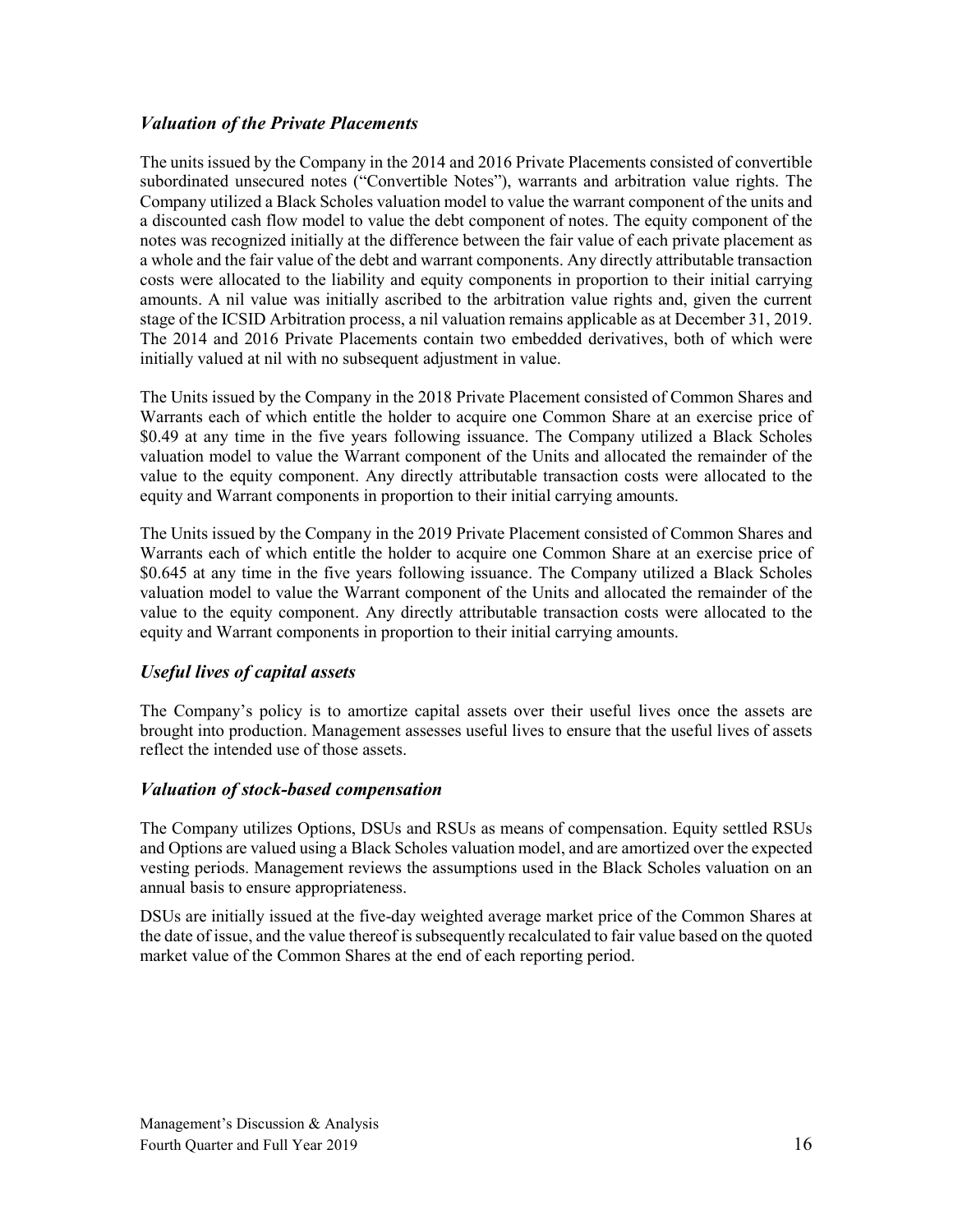## **Financial instruments and management of financial risk**

The recorded amounts for cash, cash equivalents, accounts receivable, accounts payable, accrued liabilities and other liabilities approximate fair values based on the nature of those instruments.

The Company's objective is to safeguard its cash and cash equivalents in order to be able to fund ongoing expenditures. The Company manages its capital structure and makes adjustments to it based on the level of funds on hand and anticipated future expenditures. The long-term costs, including advisors' fees and general corporate working capital, of pursuing the ICSID Arbitration have been material and are estimated to continue to be significant.

To safeguard capital the Company invests its surplus capital in liquid instruments at reputable financial institutions with acceptable credit standings.

The Group's risk exposures and the impact on the Group's financial instruments are summarized below:

## *Credit risk*

The Group's credit risk is primarily attributable to cash and cash equivalents that are held in investment accounts with Canadian banks and invested in Canadian and United States sovereign debt. The Group has adopted an investment strategy to minimize its credit risk by investing in sovereign debt (primarily issued by Canada and the United States, subject to availability) with the balance of cash being invested on short-term overnight deposit with the major Canadian banks.

The Group is exposed to the credit risk of domestic Romanian banks that hold and disburse cash on behalf of its Romanian subsidiaries. The Group manages its Romanian bank credit risk by centralizing custody, control and management of its surplus cash resources outside of Romania at the corporate office and only transferring money to its Romanian subsidiary based on near-term cash requirements, thereby mitigating exposure to domestic Romanian banks.

The Group holds small cash balances in the United Kingdom to fund corporate office activities.

The Group's credit risk is also attributable to value-added taxes receivable. Value-added taxes receivable are primarily receivables from the Romanian Government, which are more recent and not subject to challenge pursuant to the VAT Assessment. As at December 31, 2019, overdue VAT receivable amounts claimed by RMGC total approximately \$0.3 million.

## *Liquidity risk*

The Company has the ability to repay the Convertible Notes at maturity by issuing Common Shares from treasury (as more fully described in the Financial Statements); these notes represent a significant portion of the long-term Group liabilities. As of the date of this MD&A, taking account of the Group's existing treasury balances, and subject to raising additional funding as described above, the Group expects to have sufficient funds to settle all other current and existing long-term contractual liabilities as they fall due.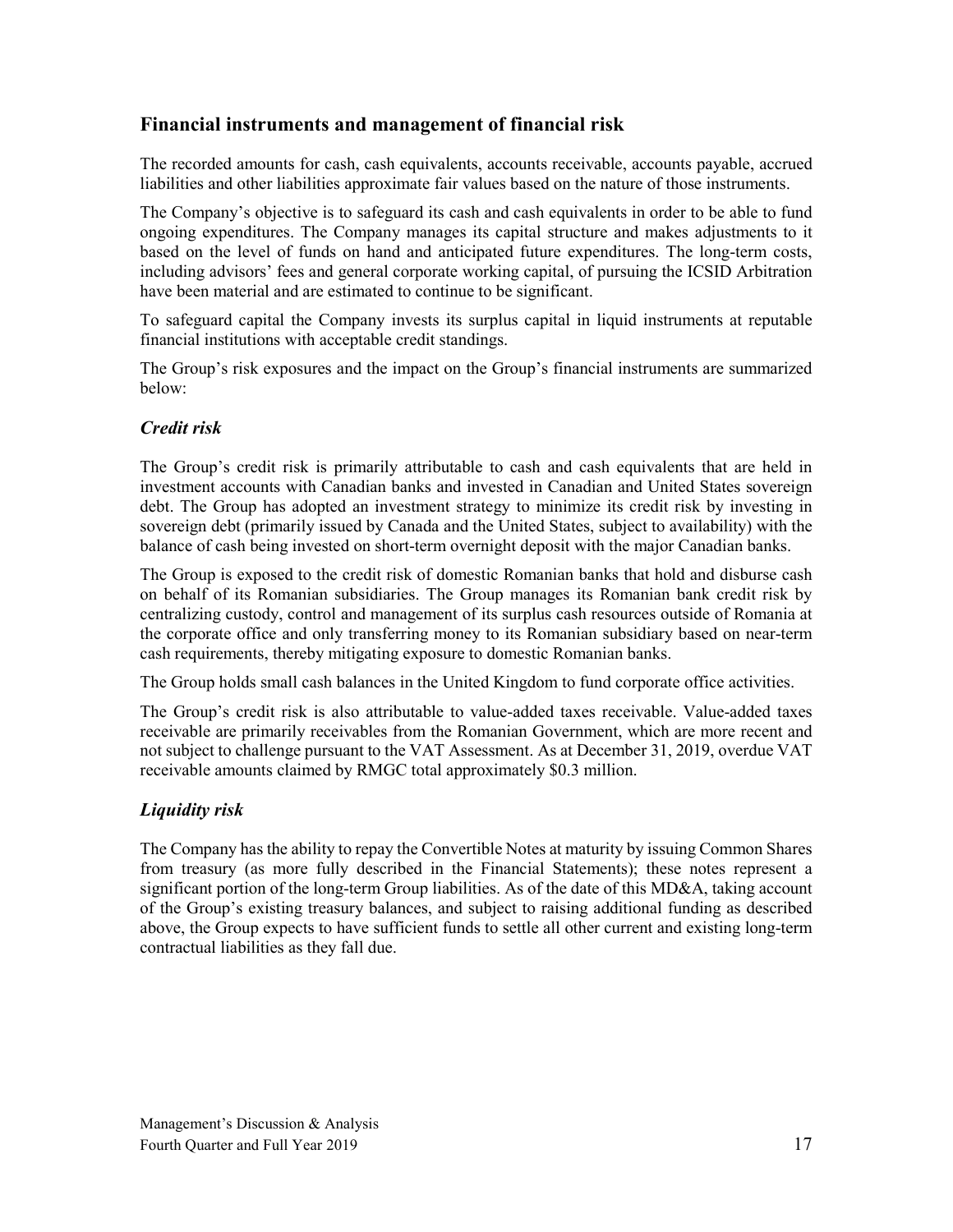### *Market risk*

#### *(a) Interest rate risk*

The Group has significant cash balances and fixed coupon debt in the form of convertible notes. The Group maintains a short-term investment horizon, typically less than 3 months, for its cash and cash equivalents, and therefore minimizes the risk of interest rate volatility at investment maturity.

With a short-term investment horizon and the intent to hold all investments until maturity, the Group is only marginally exposed to capital erosion should interest rates rise and cause fixed yield investments to devalue.

The Group's primary objective with respect to cash and cash equivalents is to mitigate credit risk. The Group has elected to forego yield in favor of capital preservation.

The interest rate attributable to the convertible notes is a fixed interest rate for the period of the instrument and is therefore not subject to market fluctuations.

*(b) Foreign currency risk*

The Group's presentation currency is the Canadian dollar and its activities expose it to fluctuations in foreign exchange rates. The Group has monetary assets and liabilities which are denominated in Romanian Lei, US dollars, UK pounds and Euros and is, therefore, subject to exchange variations against both the functional and presentation currency.

The Group maintains cash and cash equivalents in various currencies and is therefore susceptible to market volatility as foreign cash balances are revalued to the functional currency of the entity and thereafter to the presentation currency of the Group. Therefore, the Group may report foreign exchange gains or losses during periods of significant economic and market volatility. At December 31, 2019 the Group held 92% and 5% of its cash and cash equivalents in US and Canadian dollars, respectively.

The Company has not entered into any derivative hedging activities.

#### *Sensitivity*

As of December 31, 2019, the carrying amount of the financial instruments equals fair market value. Based on Management's knowledge and experience of the financial markets, in respect of the Company's balance of cash and cash equivalents as at December 31, 2019, the Company believes the following market movements are "reasonably possible" over a twelve-month period and would have the stated effects on net income:

- A plus or minus 1% change in earned interest rates; would affect net interest income by \$0.3 million.
- A plus or minus 1% change in foreign exchange rates; would affect net income by \$0.3 million.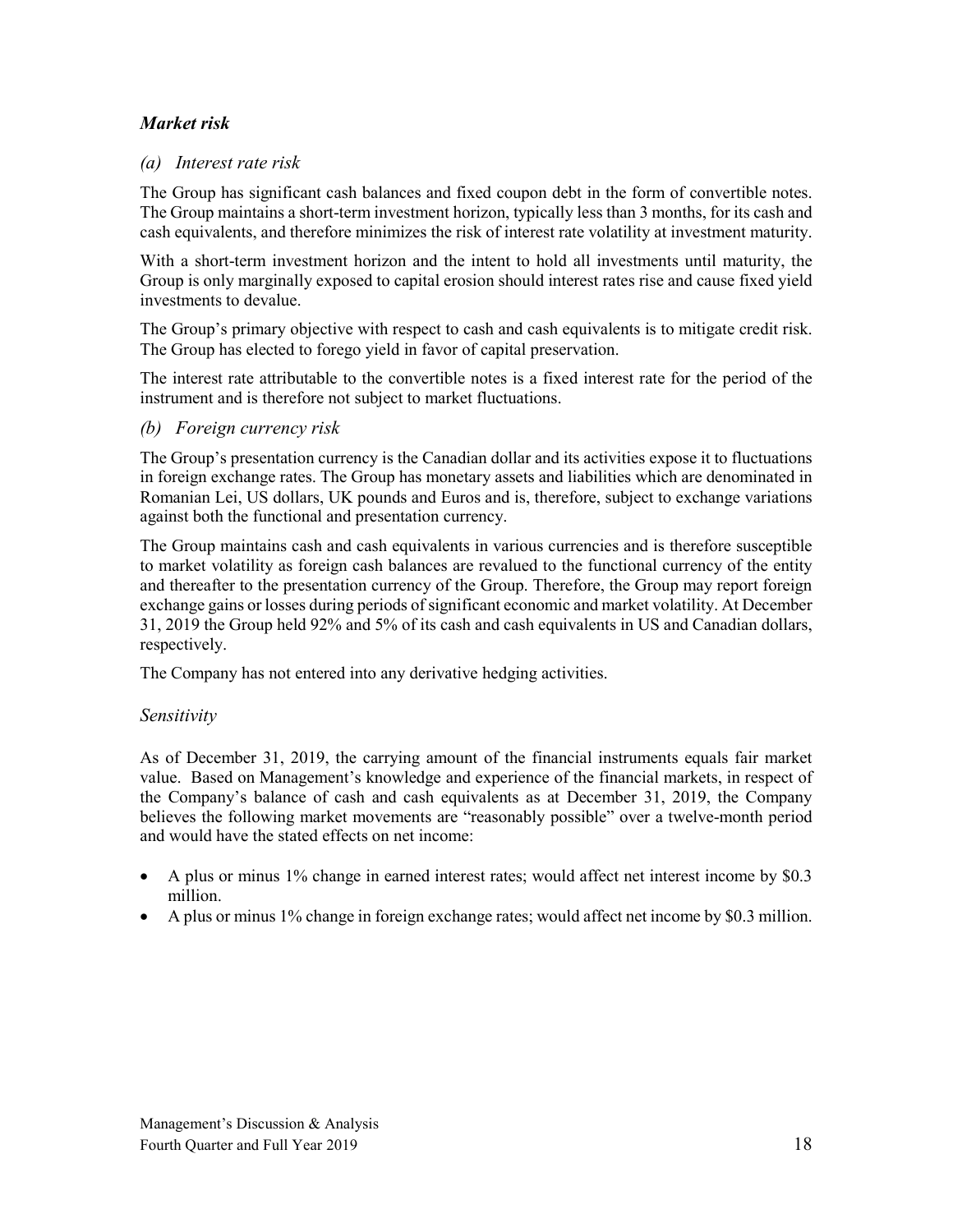## **Risks and uncertainties**

An investment in the Common Shares is subject to a number of risks and uncertainties. This section describes existing and future material risks to the business of the Group. The risks described below are not exhaustive. Additional risks and uncertainties not currently known to the Company, or those that it currently deems to be immaterial, may become material and adversely affect the Group's business. The realization of any of these risks may materially and adversely affect the Group's business, financial condition, results of operations and/or the market price of Gabriel's securities.

### *ICSID Arbitration*

The resources necessary in pursuing the ICSID Arbitration are substantial and the amount of costs, fees and other expenses and commitments payable in connection with the ICSID Arbitration may differ materially from Management's expectations. In view of the case-specific nature of arbitration, and the inherent uncertainty in the actions of the Respondent and in the process, timing and outcome of the ICSID Arbitration, there can be no assurances that the ICSID Arbitration will advance in a customary or predictable manner or be completed or settled within any specific or reasonable period of time.

There is no assurance that the Claimants will be successful in establishing Romania's liability in the ICSID Arbitration or, if successful, that the Claimants will collect an award of compensation from the Respondent in the amount requested or at all. Failure to prevail in the ICSID Arbitration, or to obtain adequate compensation for the loss in value of the Group's investment, would materially adversely affect the Group.

The pursuit by the Company of the ICSID Arbitration may lead to the commencement of further abusive fiscal and other investigations and assessments against RMGC or its staff or employees by the Romanian State.

### *UNESCO World Heritage List*

As described above, on January 31, 2020, the Romanian Government indicated that it had taken steps to resume the procedure to list the "Roşia Montană Mining Landscape" as a UNESCO World Heritage site.

The act of applying to UNESCO for such designation is wholly incompatible with the development of the Project. The application itself is an undertaking by Romania to protect the Project area from development and precludes mining, as would a decision accepting the application. The inclusion of Roșia Montană on the UNESCO World Heritage List would have a material adverse impact on the Company's business insofar as it would undermine the possibility of an amicable resolution of the dispute with Romania that would allow for the development of the Project.

### *Additional Funding*

Further funding will be required by the Company to pursue the ICSID Arbitration to its conclusion, including the enforcement of any award, and for general working capital requirements.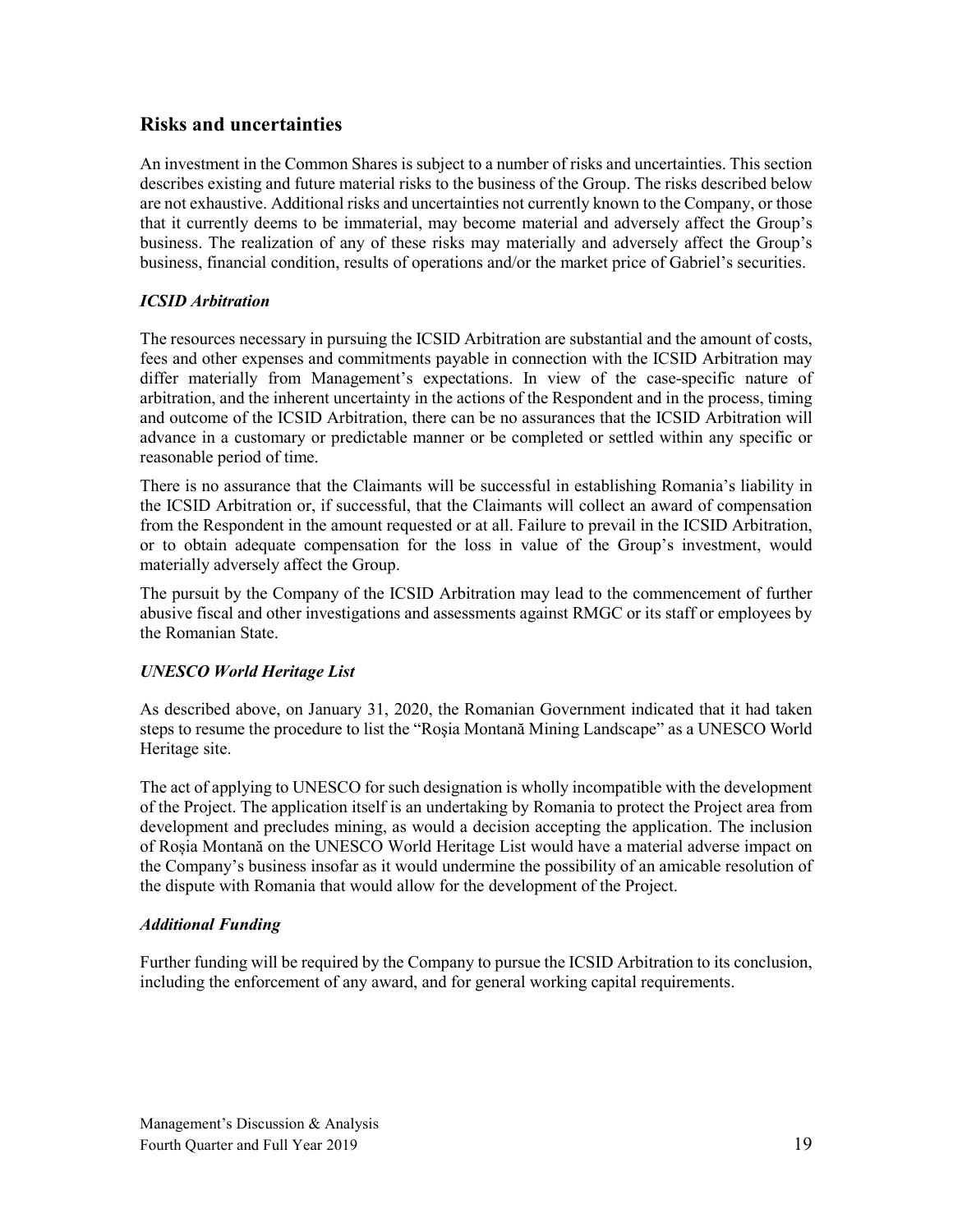Historically the Company has been financed through the issuance of its Common Shares, convertible notes and other equity based securities. Although the Company has been successful in the past in obtaining financing, it has limited access to financial resources as a direct result of the dispute concerning the Project and the core focus of the Company upon the ICSID Arbitration. Notwithstanding the Company's historic funding, there is a risk that sufficient additional financing may not be available to the Company on acceptable terms, or at all.

While, as disclosed above, the Company is continuing a process to sell its remaining LLTE which would, if completed, provide the Company with a reduced cost base and additional working capital, there are no assurances regarding the success of such a sale process or that any proceeds may be realized from the sale of the remaining equipment. The timing of the receipt of any such sales proceeds is also uncertain.

#### *Refinancing of existing securities*

The Company may need or desire to refinance all or a portion of the Convertible Notes issued and outstanding pursuant to the Private Placements. There can be no assurance that the Company will be able to refinance any of its indebtedness or incur additional indebtedness.

### *Political and economic uncertainty in Romania*

Gabriel's material operations, property rights and other interests are located in Romania. As such, the Company's activities are subject to a number of country specific risks over which it has no control. These risks may include risks related to social, political, economic, legal and fiscal instability and changes of Romanian laws and regulations affecting mining, foreign ownership, taxation, working conditions, rates of exchange, exchange control, exploration licensing, and export licensing and export duties.

In the event of a dispute arising in respect of the Company's activities in Romania (other than the ICSID Arbitration), the Company may be subject to the exclusive jurisdiction of foreign courts or may not be successful in subjecting foreign persons to the jurisdiction of courts in Canada or elsewhere. Any adverse or arbitrary decision of a court, arbitrator or other governmental or regulatory body may have a material adverse impact on the Company's business, assets, prospects, financial condition and results of operations and/or the market price of its securities.

#### *Mineral tenure rights*

RMGC is the titleholder of the License, an exploitation concession license issued by the Romanian State in June 1999 with respect to the mineral resources and reserves at Roşia Montană. The License had an initial duration of 20 years and was due to expire on June 21, 2019. RMGC, as the titleholder of the License, has the right to extend the term of the License for successive subsequent five-year periods as may be needed to ensure rational exploitation of the mineral resources and reserves identified and approved by the Romanian National Agency for Mineral Resources ("NAMR"). Although RMGC retains "nominal ownership" of the License, the acts and omissions of the Romanian State have prevented RMGC from realizing any benefits of such ownership and thus have deprived the License entirely of its value.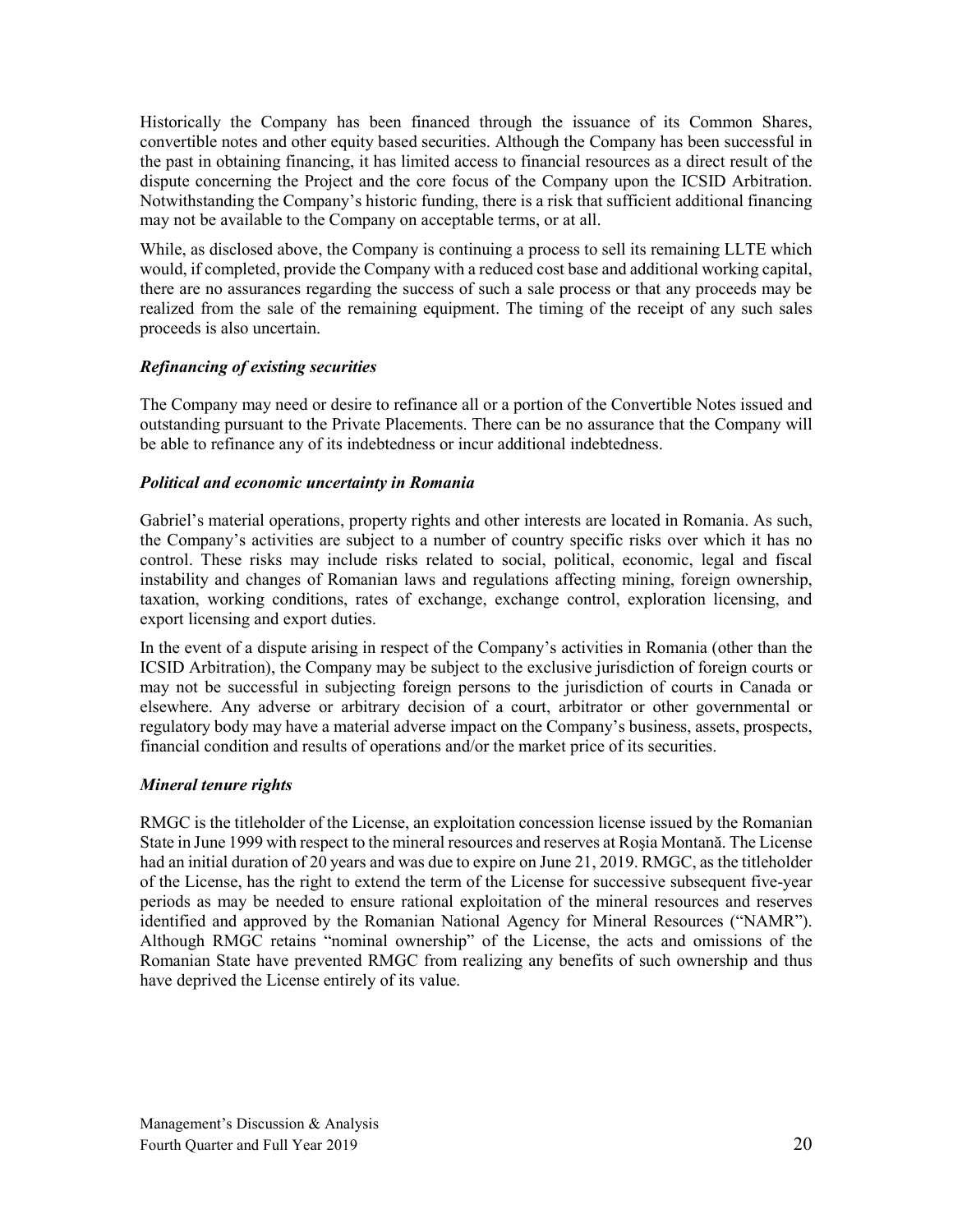In mid-June 2019, NAMR presented to RMGC a draft addendum to the License providing for, amongst other things, a 5-year term extension and the establishment of an increased royalty rate from 4% to 6% on mineral production value, the 6% rate being the level of royalty set forth in Romanian law since 2014. Gabriel and RMGC concluded that, in view of the circumstances, there was no other way to preserve RMGC's existing rights under law, including an extension of its License, other than to accept the increased royalty rate, as required by NAMR. Accordingly, an addendum providing for the extension of the term of the License to June 20, 2024, and including the revised royalty rate, was concluded on June 18, 2019.

Pursuant to an exploration concession license issued by the Romanian State in May 1999 relating to the Rodu-Frasin and Tarniţa deposits located in the vicinity of Roşia Montană, and following the completion of extensive exploration at Bucium which identified two feasible deposits, RMGC acquired a direct and exclusive legal right to obtain exploitation licenses for such deposits. However, in violation of RMGC's legal rights and of Romania's legal obligations, Romania has failed for the last 11 years to act on RMGC's applications for exploitation licenses for Rodu-Frasin and Tarnita.

As illustrated above, any adverse or arbitrary decision of NAMR may have a material adverse impact on the Company's business, assets, prospects, financial condition and results of operations and/or the market price of its securities.

### *Legal proceedings*

As previously disclosed, Gabriel has been party (directly and through RMGC) to a number of legal challenges in Romania and, in the course of its business, may from time to time become involved in the defence and initiation of legal claims, arbitration and other legal proceedings.

Due to the inherent uncertainties of the judicial process in Romania, the nature and results of any such legal proceedings cannot be predicted with any certainty. In addition, such claims, arbitration and other legal proceedings can be lengthy and involve the incurrence of substantial costs and resources by the Company. The initiation, pursuit and/or outcome of any particular claim, arbitration or legal proceeding could have a material adverse effect on the Company's financial position and results of operations, and on the Company's business, assets and prospects.

### *Dependence on Management and key personnel*

The Group is dependent on a relatively small number of key directors, officers and employees. Loss of any one of those persons could have an adverse effect on it. Retaining qualified and experienced personnel is critical to the Company's success. However, there can be no assurance that the Group will be successful in so doing.

Furthermore, the loss of key employees, in particular those who possess important historical knowledge related to the Project which could be relevant to the ICSID Arbitration, could have a material adverse effect on the outcome of the ICSID Arbitration and future operations of the Group.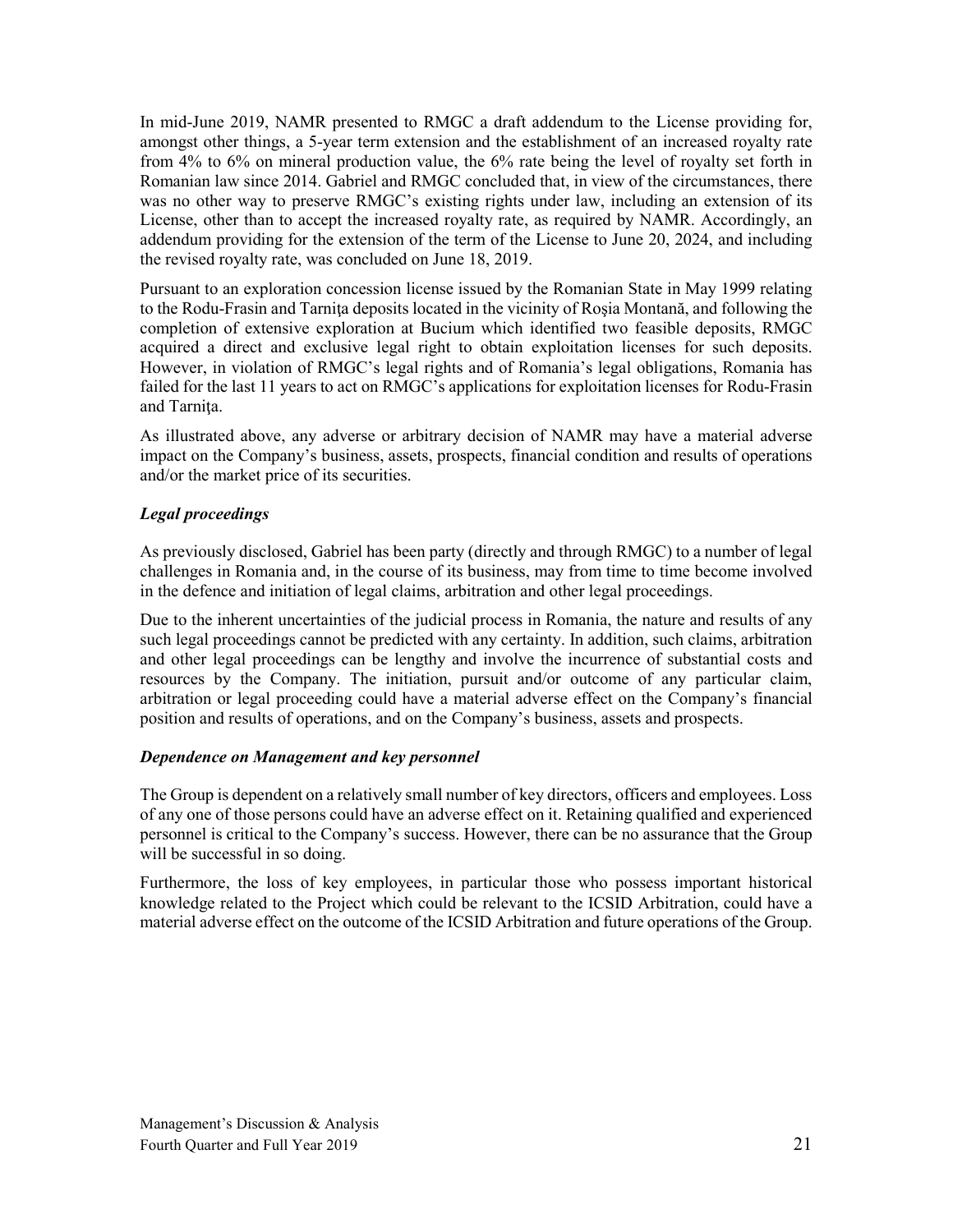#### *Minvest mine closure plan*

In May 2006, Minvest permanently ceased all of its mining operations at Roșia Montană. As a result, a mine closure plan was developed, which, Gabriel understands, was approved by the Romanian Ministry of Economy and NAMR. The mine closure plan was developed to integrate into RMGC's development plans for Roșia Montană in order to avoid any conflict between the Romanian State's closure activities and RMGC's development activities. A state-owned company under the coordination of the Ministry of Economy, S.C. CONVERSMIN S.A. ("CONVERSMIN"), has responsibility for the mine closure plan.

There can be no assurance that the activities contemplated by such mine closure plan will be implemented in a timely fashion, and no such action has been undertaken to date. Until the mine closure plan has been fully implemented, there can be no assurance that such activities will not attract liability to RMGC, as the titleholder of the License, under the current or future laws, rules and regulations applicable to mining activities in Romania. Likewise, there can be no assurance that the legally binding assumption by the Romanian State-owned operator of all liabilities associated with its past mining operations and the indemnification of RMGC from such liabilities will be fulfilled by, or be enforceable against, such entity. However, CONVERSMIN is currently seeking funding from the EU, through the Operational Programme for Large Infrastructure (POIM), for several mine closures including Rosia Montana.

#### *Potential dilution to existing shareholders*

As described above, the Company may require additional financing in order to pursue the ICSID Arbitration to its conclusion and for general working capital requirements. In order to raise such financing, the Company may sell additional equity securities including, but not limited to, Common Shares, share purchase warrants or some form of convertible security. The additional issuances of equity securities, if made, will result in dilution to existing shareholders.

The conversion and/or exercise (as applicable) of the Company's outstanding Convertible Notes and existing warrants could result in the issuance of a significant number of Common Shares causing significant dilution to the ownership of existing shareholders. Unless and until the Company successfully permits the Project or collects an arbitral award, if any, or acquires and/or develops other operating properties which provide positive cash flow, the Company's ability to meet its obligations as they fall due or redeem in whole or part or otherwise restructure the Convertible Notes will be limited to the Company's cash on hand and/or its ability to issue additional equity or debt securities in the future. Such transactions could potentially cause substantial dilution to the shareholders at that time.

#### *Continued Listing of the Common Shares*

The continued listing of the Common Shares on the Exchange is conditional upon its ability to meet the applicable continued listing requirements of the Exchange. In the event that Gabriel is not able to maintain a listing of its Common Shares on the Exchange or any substitute exchange, it may be extremely difficult or impossible for shareholders to sell their Common Shares. If the Company is delisted from the Exchange but obtains a substitute listing for the Common Shares, the Common Shares may have less liquidity and more price volatility than experienced on the Exchange. Shareholders may not be able to sell their Common Shares on any such substitute exchange in the quantities, at the times, or at the prices that could potentially be available on a more liquid trading market.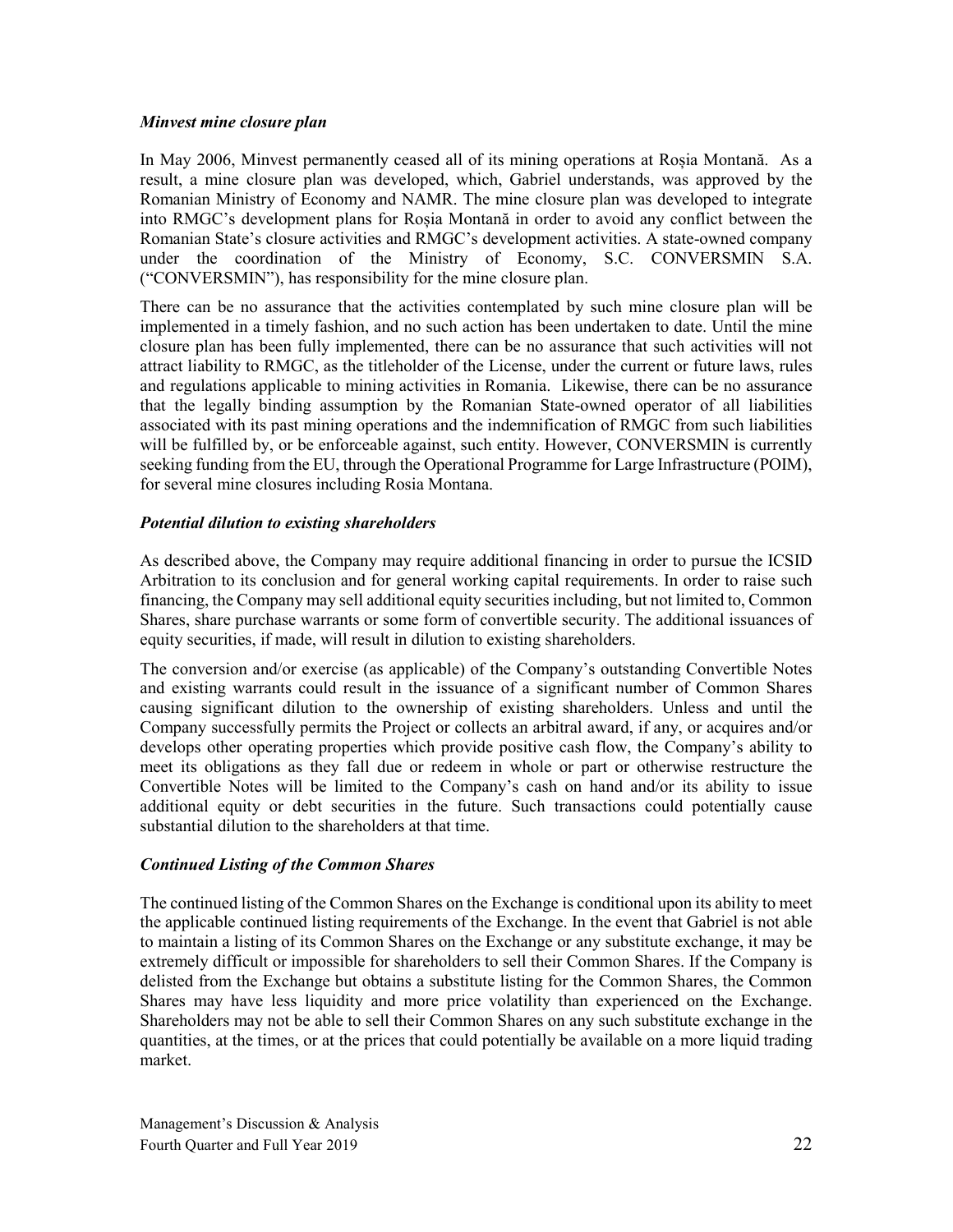As a result of these factors, if the Common Shares are delisted from the Exchange, the price of the Common Shares may decline and the Company's ability to obtain financing in the future could be materially impaired.

#### *Compliance with Anti-Corruption Laws*

Gabriel is subject to various anti-corruption laws and regulations including, but not limited to, the Canadian Corruption of Foreign Public Officials Act 1999 and the UK Bribery Act 2010. In general, these laws prohibit a company and its employees and intermediaries from bribing or making other prohibited payments to foreign officials or other persons to obtain or retain business or gain some other business advantage. Gabriel's primary operations are located in Romania, a country which, according to Transparency International, is perceived as having fairly high levels of corruption relative to the rest of Europe (Romania ranks 70st out of 180 countries in terms of corruption, according to a 2019 index published in January 2020 by Transparency International). Gabriel cannot predict the nature, scope or effect of future anti-corruption regulatory requirements to which Gabriel's operations might be subject or the manner in which existing laws might be administered or interpreted.

Failure to comply with the applicable legislation and other similar foreign laws could expose Gabriel and/or its senior management to civil and/or criminal penalties, other sanctions and remedial measures, legal expenses and reputational damage, all of which could materially and adversely affect Gabriel's business, financial condition and results of operations. Likewise, any investigation of any potential violations of the applicable anti-corruption legislation by UK, Canadian or foreign authorities could also have an adverse impact on Gabriel's ability to develop the Project or its business, financial condition and results of operations.

As a consequence of these legal and regulatory requirements, Gabriel has instituted policies and procedures with regard to business ethics, which have been designed to ensure that Gabriel and its employees comply with applicable anti-corruption laws and regulations. However, there can be no assurance or guarantee that such efforts have been and will be completely effective in ensuring Gabriel's compliance, and the compliance of its employees, consultants, contractors and other agents, with all applicable anti-corruption laws and regulations.

#### *Insurance and uninsurable risks*

Gabriel maintains insurance to protect it against certain risks related to its operations in type and amounts that it believes are reasonable depending upon the circumstances surrounding each identified risk and the advice of its retained insurance advisor. There are also risks against which the Company cannot insure or against which it may elect not to insure for various reasons. The potential costs associated with any liabilities not covered by insurance, or in excess of insurance coverage, or compliance with applicable laws and regulations may cause substantial delays to its operations and require significant capital outlays, adversely affecting the future business, assets, prospects, financial condition and results of operations of the Company.

#### *General economic and financial market conditions*

Global economic and financial conditions may impact the ability of the Company to obtain loans, financing and other credit facilities in the future and, if obtained, on terms favourable to the Company. As a consequence, global financial conditions could adversely impact the Company's financial status and share price.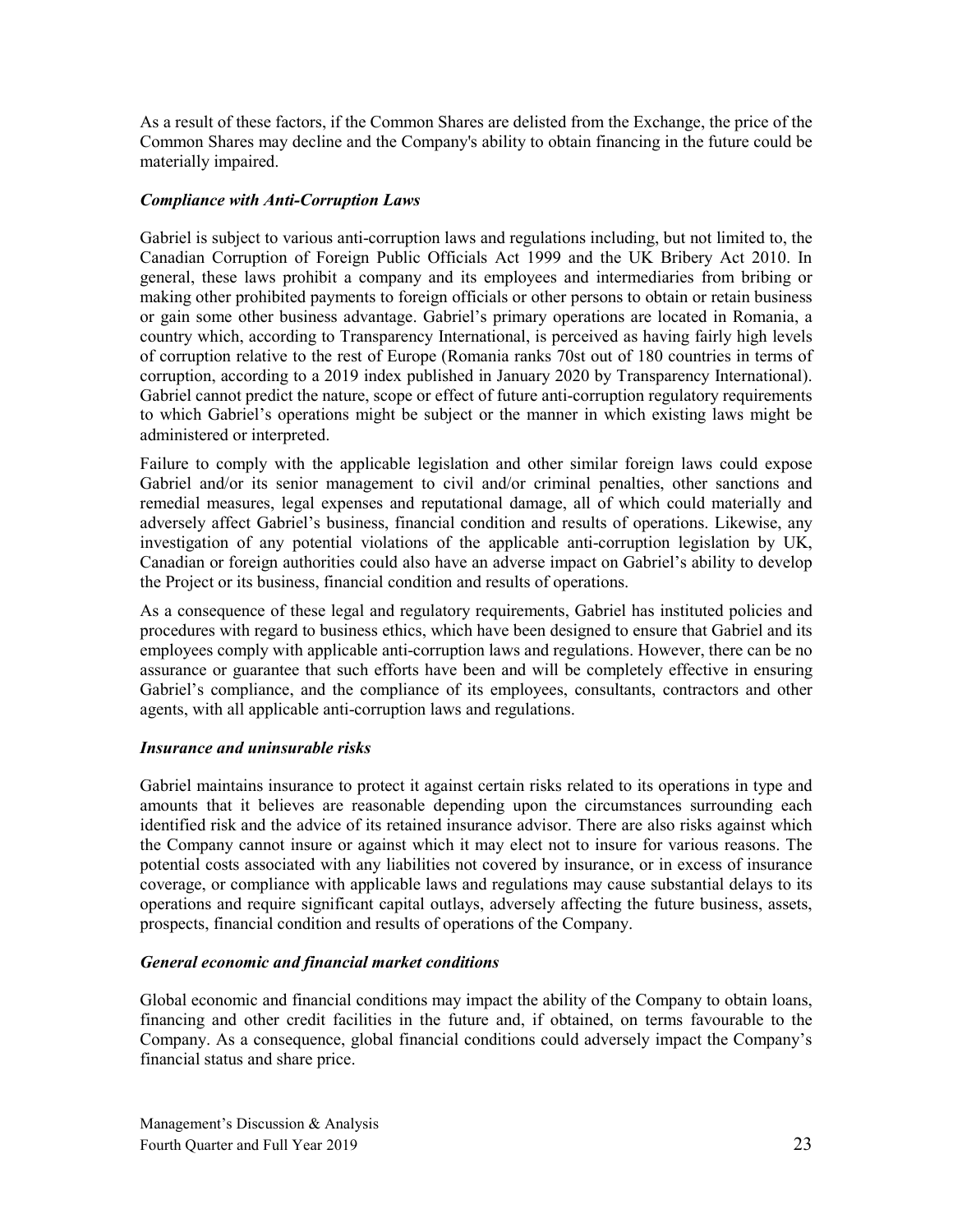#### *Currency fluctuations*

The Company's reporting currency is the Canadian dollar, which is exposed to fluctuations against other currencies. The Company's primary operations are located in Romania and many of its expenditures and obligations are denominated in Romanian Lei. In addition, the Company has and/or will have expenditures and obligations denominated in other currencies including, but not limited to, Canadian dollars, US dollars, EUROs and United Kingdom pounds sterling ("GBP"). The Company maintains active cash accounts in Canadian dollars, US dollars, GBP and RON and has either monetary assets and/or liabilities in currencies including US dollars, Canadian dollars, EUROs, GBP and RON. As such, the Company's results of operations are subject to foreign currency fluctuation risks and such fluctuations may adversely affect the financial position and operating results of the Company. The Company does not currently use any derivative products to actively manage or mitigate any foreign exchange exposure.

#### *Market price volatility*

Publicly quoted securities are subject to a relatively high degree of price volatility. It may be anticipated that the quoted market for the Common Shares will be subject to market trends generally and there may be significant fluctuations in the price of the Common Shares.

#### *No history of earnings or dividends*

The Company has no history of earnings and as such the Company has not paid dividends on its Common Shares since incorporation. The Company does not intend to declare or pay cash dividends at present.

#### *Accounting policies and internal controls*

Since January 1, 2011, the Company has prepared its financial reports in accordance with International Financial Reporting Standards. In preparation of financial reports, Management of Gabriel may need to rely upon assumptions, make estimates or use their best judgment in determining the financial condition of the Company. Significant accounting policies are described in more detail in the Company's audited Financial Statements.

In order to have a reasonable level of assurance that financial transactions are properly authorized, assets are safeguarded against unauthorized or improper use, and transactions are properly recorded and reported, the Company has implemented and continues to analyze its internal control systems for financial reporting. Although the Company believes its financial reporting and Financial Statements are prepared with reasonable safeguards to ensure reliability, the Company cannot provide absolute assurance.

### *Enforcement of civil liabilities*

As substantially all of the assets of Gabriel and its subsidiaries are located outside of Canada, and certain of its directors and officers are resident outside of Canada, it may be difficult or impossible to enforce judgements granted by a court in Canada against the assets of Gabriel or its subsidiaries or its directors and officers residing outside of Canada.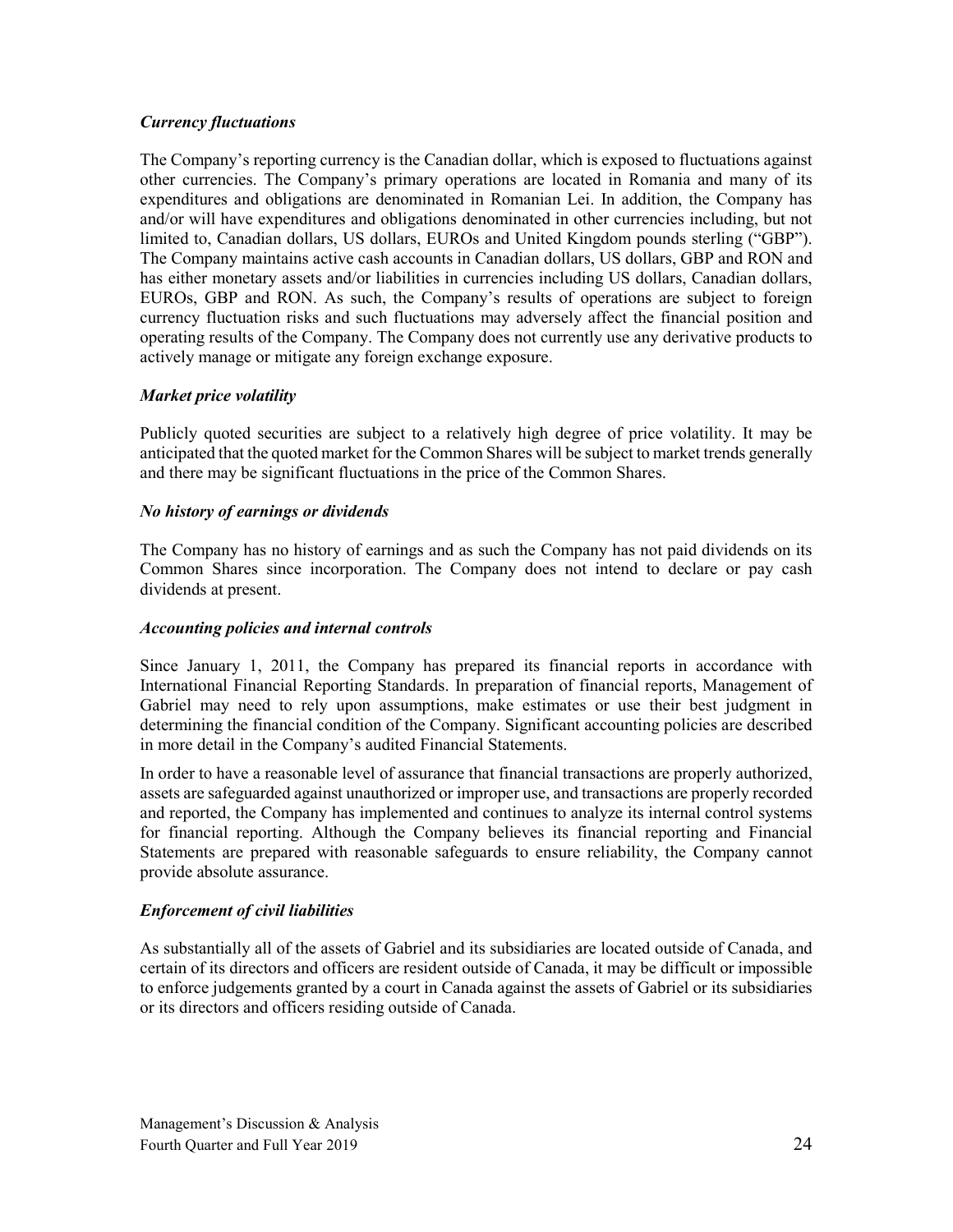#### *Conflicts of interest*

Some of the directors and officers of the Company are, or may be, on the boards of other natural resource companies, or other providers of finance, from time-to-time resulting in conflicts of interests. Therefore, there is the potential for a conflict of interest between the Company and some of its directors and officers. Directors and officers of the Company with conflicts of interest will be subject to and will follow the procedures set out in applicable corporate and securities legislation, regulations, rules and policies.

# **CEO/CFO Certification**

The Company's Chief Executive Officer ("CEO") and Chief Financial Officer ("CFO") have established processes to provide them with sufficient knowledge to support representations that they have exercised reasonable diligence that (i) the consolidated Financial Statements do not contain any untrue statement of material fact or omit to state a material fact required to be stated or that is necessary to make a statement not misleading in light of the circumstances under which it is made, as of the date of and for the periods presented by the consolidated Financial Statements; and (ii) the consolidated Financial Statements fairly present in all material respects the financial condition, results of operations and cash flows of the Company, as of the date of and for the periods presented.

In contrast to the certificate required for non-venture issuers under National Instrument 52-109 Certification of Disclosure in Issuers' Annual and Interim Filings (NI 52-109), the corresponding certificate for venture issuers does not include representations relating to the establishment and maintenance of disclosure controls and procedures (DC&P) and internal control over financial reporting (ICFR), as defined in NI 52-109. In particular, the certifying officers of the Company do not make any representations relating to the establishment and maintenance of:

- I controls and other procedures designed to provide reasonable assurance that information required to be disclosed by the issuer in its annual filings, interim filings or other reports filed or submitted under securities legislation is recorded, processed, summarized and reported within the time periods specified in securities legislation; and
- II a process to provide reasonable assurance regarding the reliability of financial reporting and the preparation of Financial Statements for external purposes in accordance with the issuer's GAAP.

The Company's CEO and CFO are responsible for ensuring that processes are in place to provide them with sufficient knowledge to support the representations they are making in the corresponding certificate. Investors should be aware that inherent limitations on the ability of certifying officers of a venture issuer to design and implement on a cost effective basis DC&P and ICFR as defined in NI 52-109 may result in additional risks to the quality, reliability, transparency and timeliness of interim and annual filings and other reports provided under securities legislation.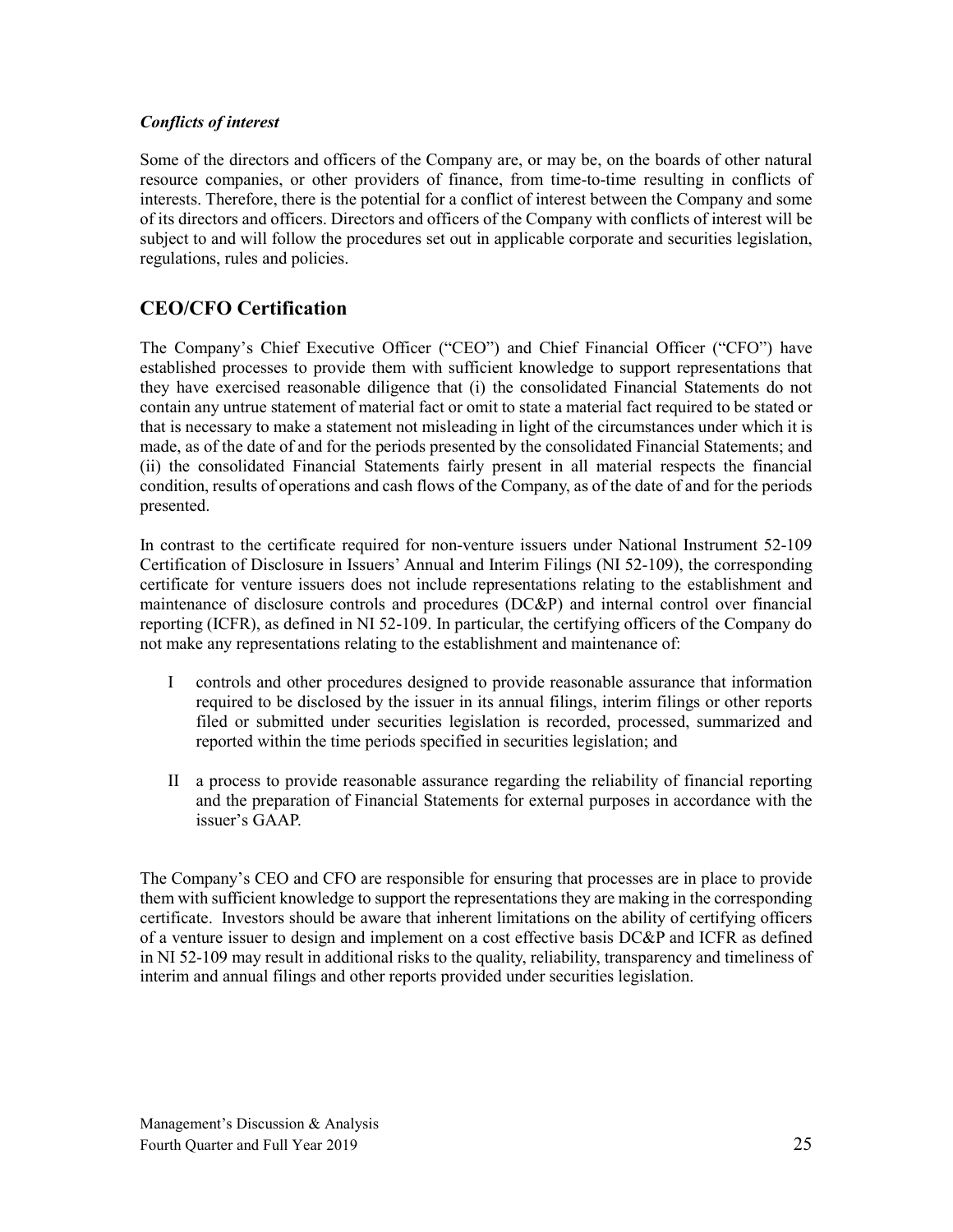# **Outstanding Share Data**

The Company's fully diluted share capital as at March 9, 2020 was:

|                                        | <b>Outstanding</b> |
|----------------------------------------|--------------------|
| Common shares                          | 574,251,496        |
| Common stock options                   | 31,480,711         |
| Deferred share units - Common Shares   | 3,353,638          |
| Restricted share units - Common Shares | 539,000            |
| Warrants                               | 299,692,330        |
| Convertible notes (maturing June 2021) | 307,912,500        |
| Fully diluted share capital            | 1,217,229,675      |

# **Forward-Looking Statements**

This MD&A contains "forward-looking information" (also referred to as "forward-looking statements") within the meaning of applicable Canadian securities legislation. Forward-looking statements are provided for the purpose of providing information about Management's current expectations and plans and allowing investors and others to get a better understanding of the Company's operating environment. All statements, other than statements of historical fact, are forward-looking statements.

In this MD&A, forward-looking statements are necessarily based upon a number of estimates and assumptions that, while considered reasonable by the Company at this time, are inherently subject to significant business, economic and competitive uncertainties and contingencies that may cause the Company's actual financial results, performance, or achievements to be materially different from those expressed or implied herein. Some of the uncertainties associated with material factors or assumptions used to develop forward-looking statements include, without limitation: the progress of the ICSID Arbitration, actions by the Romanian Government or affiliates thereof, the impact of current or future litigation against the Group, conditions or events impacting the Company's ability to fund its operations (including but not limited to the completion of additional funding noted above) or service its debt, the ability to progress exploration, development and operation of mining properties and the overall impact of misjudgments made in good faith in the course of preparing forward-looking information.

Forward-looking statements involve risks, uncertainties, assumptions, and other factors including those set out above and below, that may never materialize, prove incorrect or materialize other than as currently contemplated, which could cause the Company's results to differ materially from those expressed or implied by such forward-looking statements.

Any statements that express or involve discussions with respect to predictions, expectations, beliefs, plans, projections, objectives, assumptions or future events or performance (often, but not always, identified by words or phrases such as "expects", "is expected", "is of the view" "anticipates", "believes", "plans", "projects", "estimates", "assumes", "intends", "strategy", "goals", "objectives", "potential", "possible" or variations thereof or stating that certain actions, events, conditions or results "may", "could", "would", "should", "might" or "will" be taken, occur or be achieved, or the negative of any of these terms and similar expressions) are not statements of fact and may be forward-looking statements.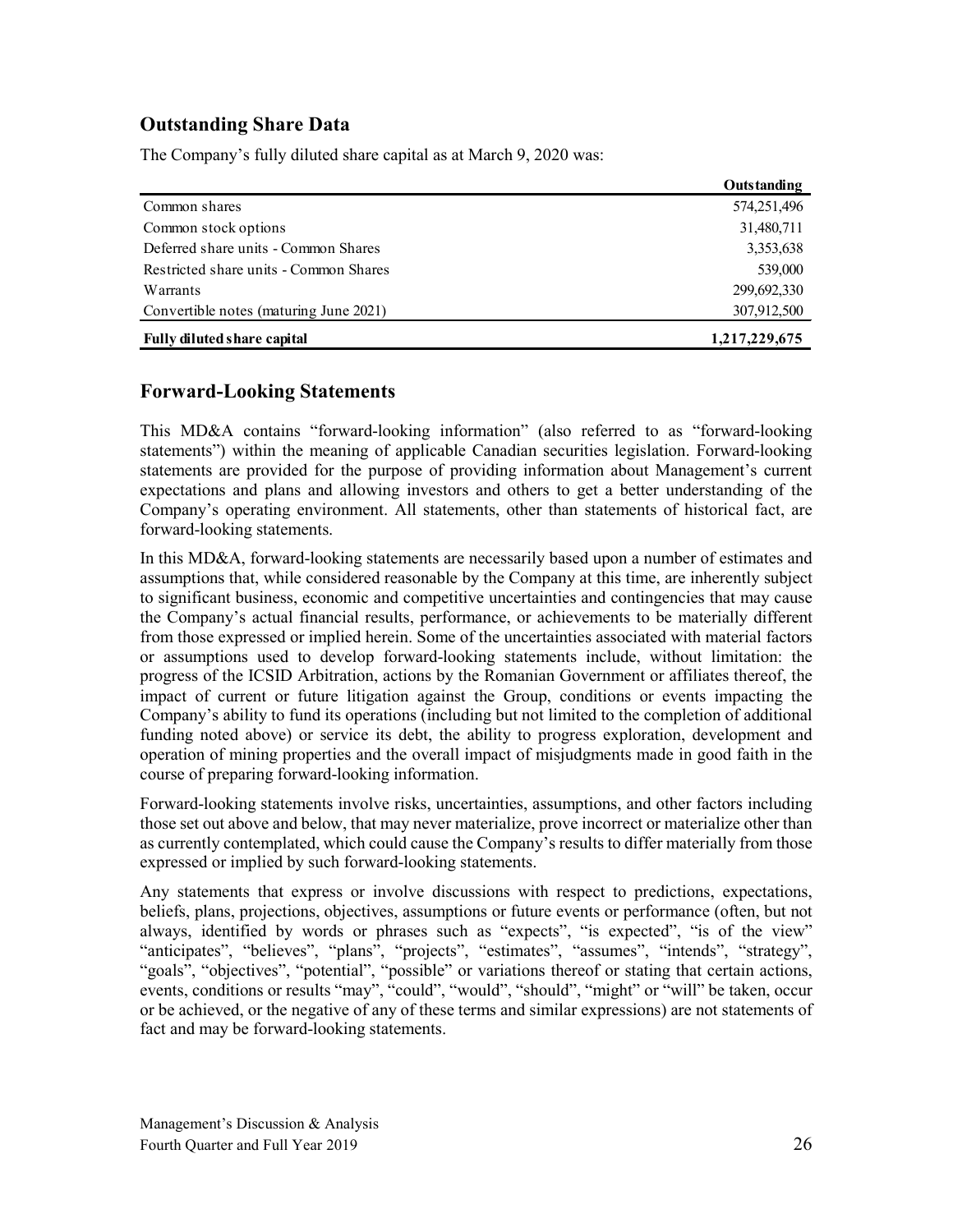Numerous factors could cause actual results to differ materially from those in the forward-looking statements, including without limitation:

- the duration, required disclosure, costs, process and outcome of the ICSID Arbitration;
- the advancement of Romania's nomination of the "Rosia Montană Mining Landscape" as a UNESCO World Heritage site;
- changes in the Group's liquidity and capital resources;
- access to funding to support the Group's continued ICSID Arbitration and/or operating activities in the future;
- equity dilution resulting from the conversion of the Convertible Notes, or exercise of warrants, in part or in whole to Common Shares;
- the ability of the Company to maintain a continued listing on the Exchange or any regulated public market for trading securities;
- the impact on business strategy and its implementation in Romania of: unforeseen historic acts of corruption, uncertain legal enforcement both for and against the Group and political and social instability;
- regulatory, political and economic risks associated with operating in a foreign jurisdiction including changes in laws, governments and legal and fiscal regimes;
- volatility of currency exchange rates; and
- the availability and continued participation in operational or other matters pertaining to the Group of certain key employees and consultants.

This list is not exhaustive of the factors that may affect any of the Company's forward-looking statements.

Investors are cautioned not to put undue reliance on forward-looking statements, and investors should not infer that there has been no change in the Company's affairs since the date of this MD&A that would warrant any modification of any forward-looking statement made in this document, other documents periodically filed with or furnished to the relevant securities regulators or documents presented on the Company's website. All subsequent written and oral forward-looking statements attributable to the Company or persons acting on its behalf are expressly qualified in their entirety by this notice. The Company disclaims any intent or obligation to update publicly or otherwise revise any forward-looking statements or the foregoing list of assumptions or factors, whether as a result of new information, future events or otherwise, subject to the Company's disclosure obligations under applicable Canadian securities regulations. Investors are urged to read the Company's filings with Canadian securities regulatory agencies.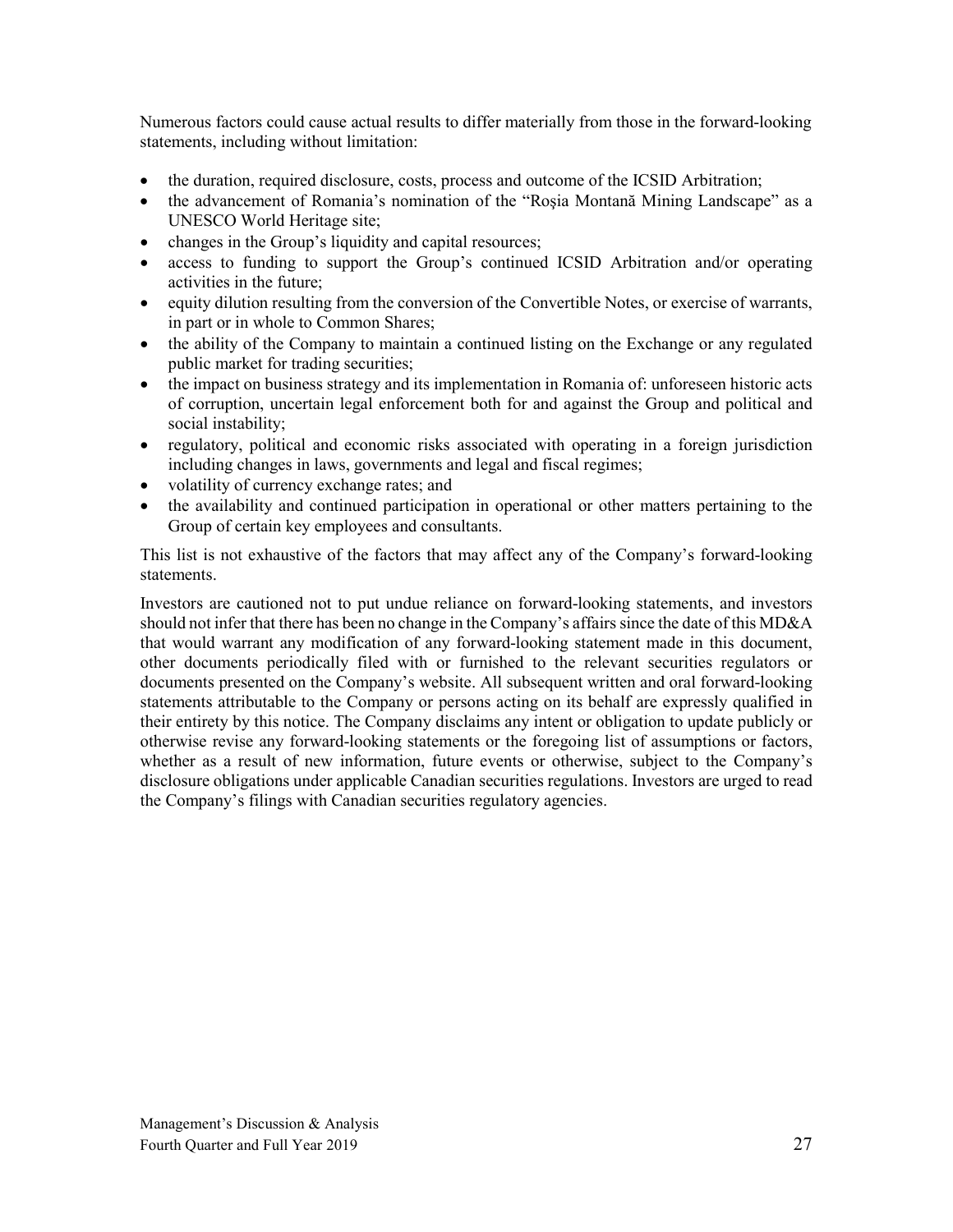# **Gabriel Resources Ltd.**

Consolidated Financial Statements

For the year ended December 31, 2019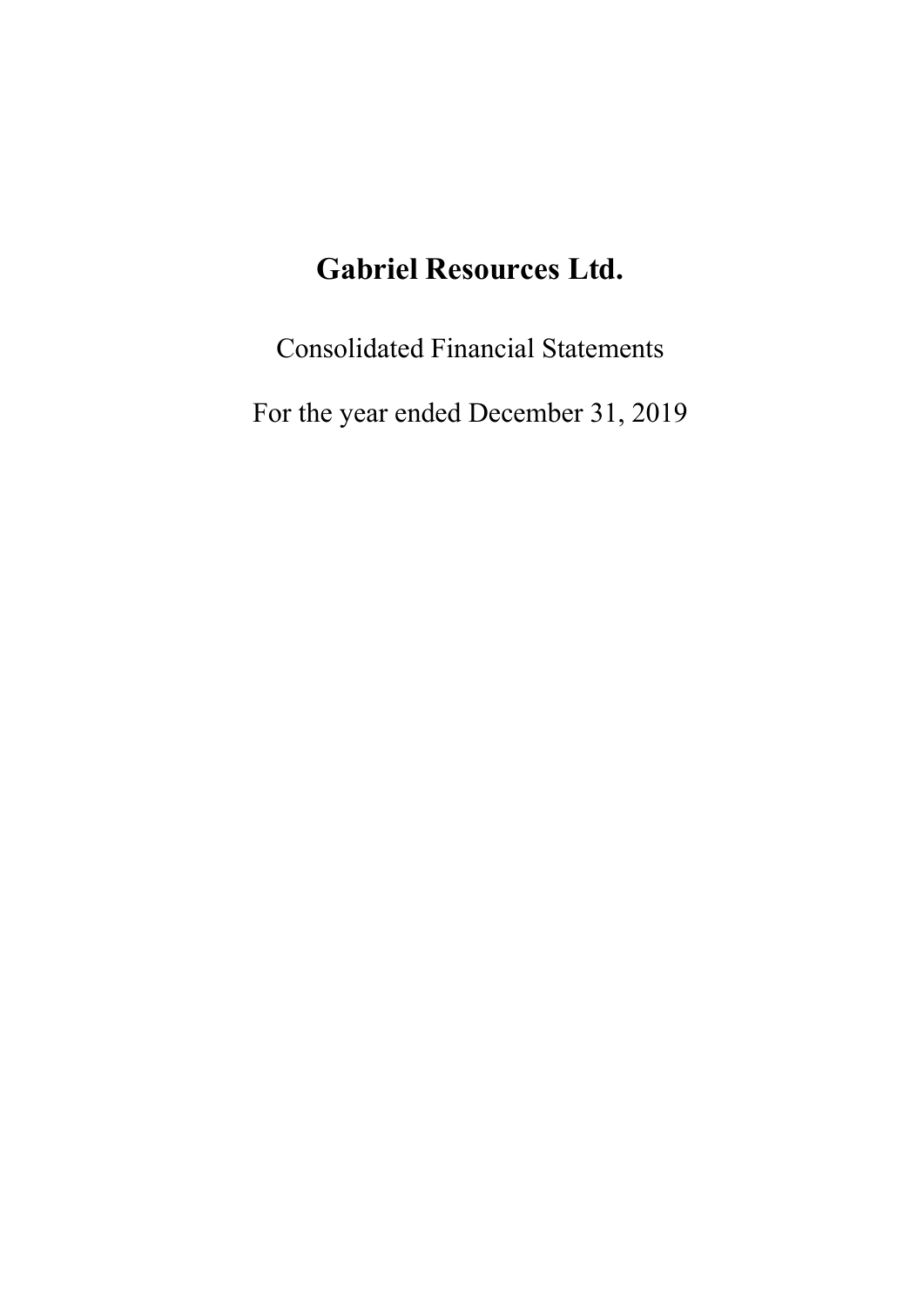# Management's Responsibility for Financial Reporting

The accompanying consolidated financial statements of Gabriel Resources Ltd. ("Gabriel" or the "Company") have been prepared by the Company's management ("Management") in accordance with International Financial Reporting Standards ("IFRS") as issued by the International Accounting Standards Board. Management acknowledges responsibility for the preparation and presentation of the consolidated financial statements, including responsibility for significant accounting judgments and estimates and, where relevant, the choice of accounting principles. Management maintains an appropriate system of internal controls to provide reasonable assurance that transactions are authorized, assets safeguarded, and proper records maintained.

The Audit Committee of the Company's Board of Directors has met with the Company's independent auditor to review the scope and results of the annual audit and to review the consolidated financial statements and related financial reporting matters prior to submitting the consolidated financial statements to the Board of Directors for approval.

The Company's independent auditor, PricewaterhouseCoopers LLP, has conducted an audit in accordance with generally accepted auditing standards, and its report follows.

**(Signed)** *"Dragos Tanase"* **(Signed)** *"Richard Brown"*

Dragos Tanase Richard Brown President and Chief Executive Officer Chief Financial Officer

March 11, 2020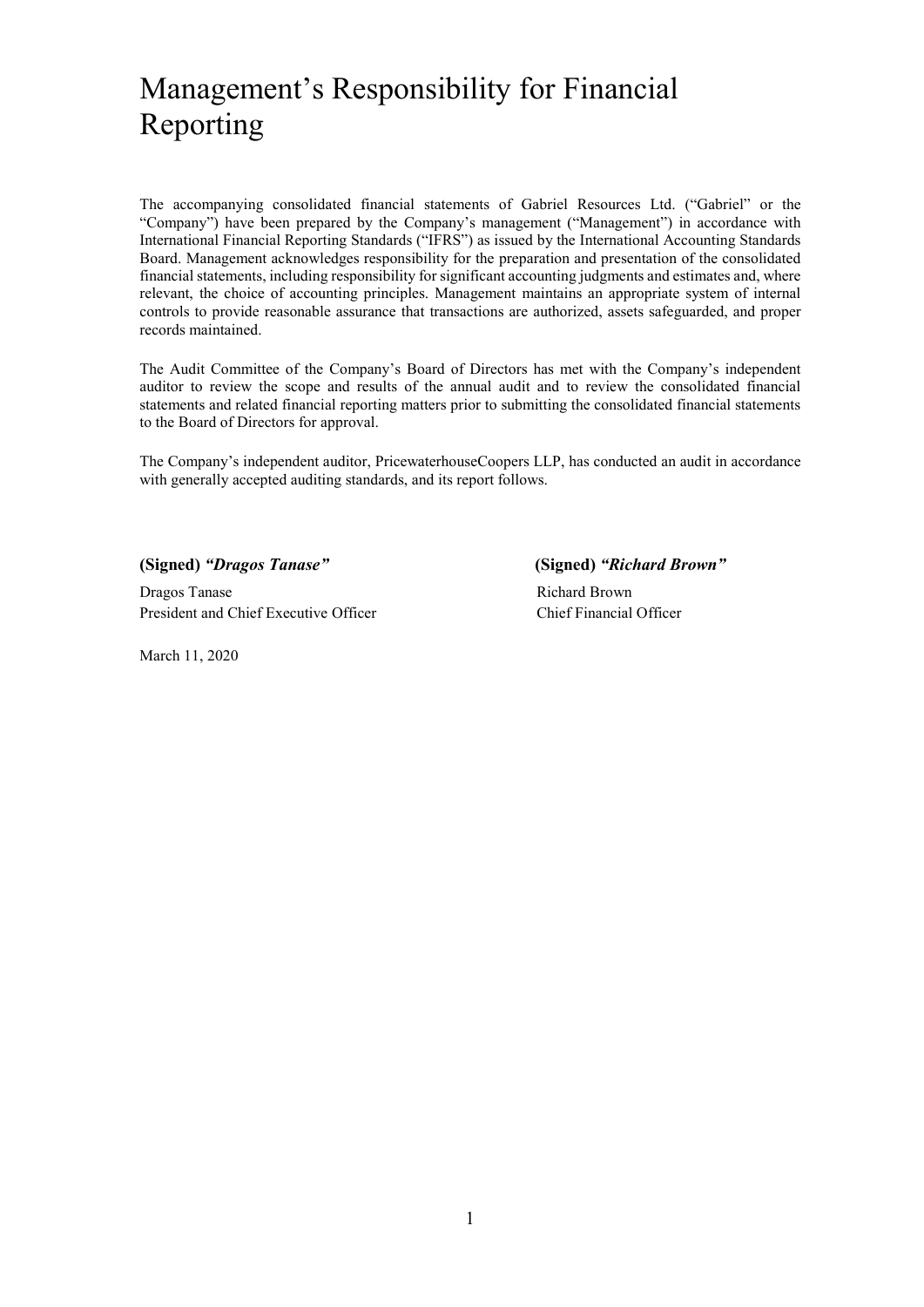

# *Independent auditor's report*

To the Shareholders of Gabriel Resources Ltd.

#### *Our opinion*

In our opinion, the accompanying consolidated financial statements present fairly, in all material respects, the financial position of Gabriel Resources Ltd. and its subsidiaries (together, the Company) as at December 31, 2019 and 2018, and its financial performance and its cash flows for the years then ended in accordance with International Financial Reporting Standards as issued by the International Accounting Standards Board (IFRS).

#### **What we have audited**

The Company's consolidated financial statements comprise:

- the consolidated statements of financial position as at December 31, 2019 and 2018;
- the consolidated statements of loss for the years then ended;
- the consolidated statements of comprehensive loss for the years then ended;
- the consolidated statements of changes in shareholders' deficit for the years then ended;
- the consolidated statements of cash flows for the years then ended; and
- the notes to the consolidated financial statements, which include a summary of significant accounting policies.

### *Basis for opinion*

We conducted our audit in accordance with Canadian generally accepted auditing standards. Our responsibilities under those standards are further described in the *Auditor's responsibilities for the audit of the consolidated financial statements* section of our report.

We believe that the audit evidence we have obtained is sufficient and appropriate to provide a basis for our opinion.

#### **Independence**

We are independent of the Company in accordance with the ethical requirements that are relevant to our audit of the consolidated financial statements in Canada. We have fulfilled our other ethical responsibilities in accordance with these requirements.

*PricewaterhouseCoopers LLP PwC Tower, 18 York Street, Suite 2600, Toronto, Ontario, Canada M5J 0B2 T: +1 416 863 1133, F: +1 416 365 8215*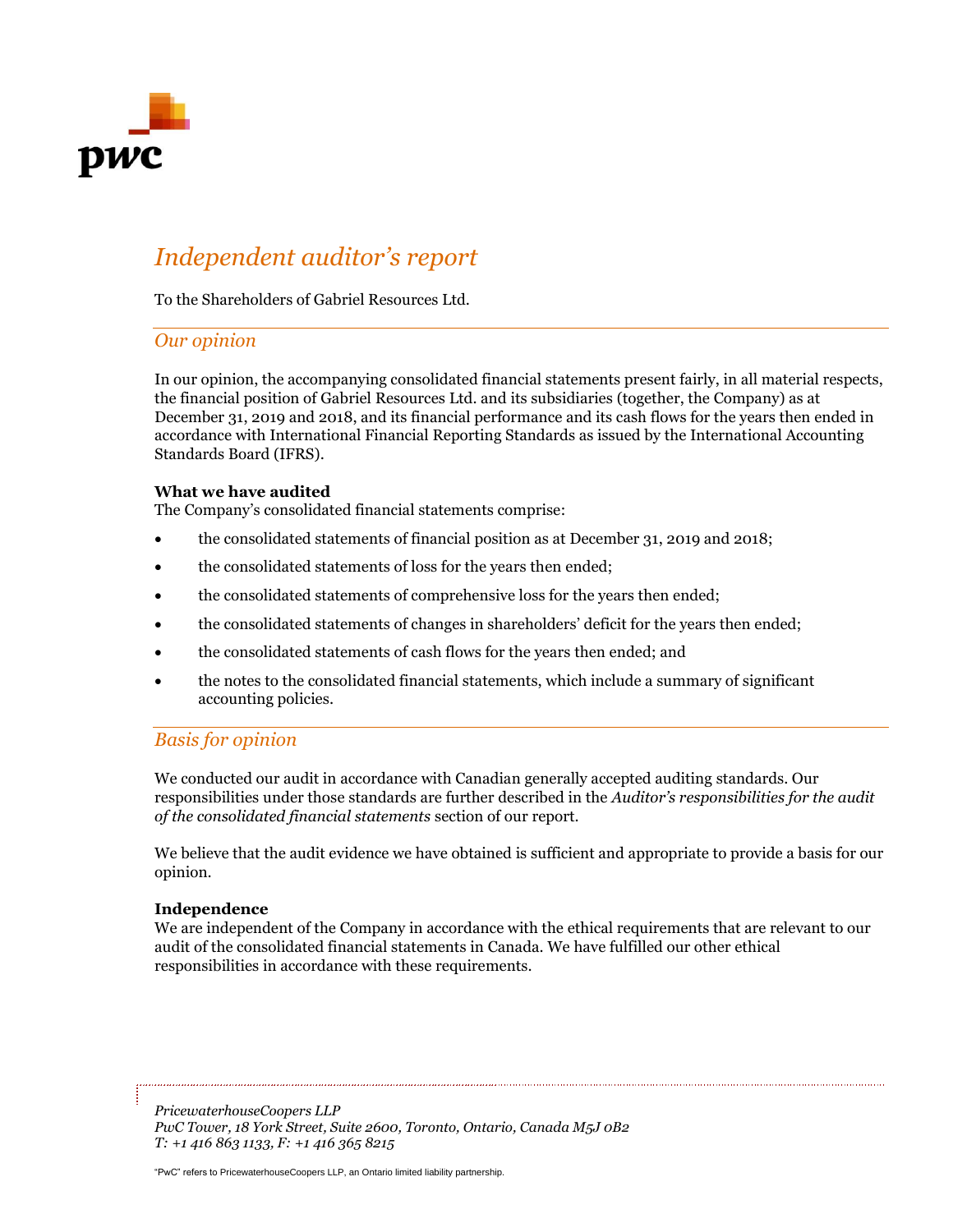

### *Material uncertainty related to going concern*

We draw attention to note 1 in the consolidated financial statements, which describes events or conditions that indicate the existence of a material uncertainty that may cast significant doubt about the Company's ability to continue as a going concern. Our opinion is not modified in respect of this matter.

### *Other information*

Management is responsible for the other information. The other information comprises the Management's Discussion and Analysis.

Our opinion on the consolidated financial statements does not cover the other information and we do not express any form of assurance conclusion thereon.

In connection with our audit of the consolidated financial statements, our responsibility is to read the other information identified above and, in doing so, consider whether the other information is materially inconsistent with the consolidated financial statements or our knowledge obtained in the audit, or otherwise appears to be materially misstated.

If, based on the work we have performed, we conclude that there is a material misstatement of this other information, we are required to report that fact. We have nothing to report in this regard.

### *Responsibilities of management and those charged with governance for the consolidated financial statements*

Management is responsible for the preparation and fair presentation of the consolidated financial statements in accordance with IFRS, and for such internal control as management determines is necessary to enable the preparation of consolidated financial statements that are free from material misstatement, whether due to fraud or error.

In preparing the consolidated financial statements, management is responsible for assessing the Company's ability to continue as a going concern, disclosing, as applicable, matters related to going concern and using the going concern basis of accounting unless management either intends to liquidate the Company or to cease operations, or has no realistic alternative but to do so.

Those charged with governance are responsible for overseeing the Company's financial reporting process.

# *Auditor's responsibilities for the audit of the consolidated financial statements*

Our objectives are to obtain reasonable assurance about whether the consolidated financial statements as a whole are free from material misstatement, whether due to fraud or error, and to issue an auditor's report that includes our opinion. Reasonable assurance is a high level of assurance, but is not a guarantee that an audit conducted in accordance with Canadian generally accepted auditing standards will always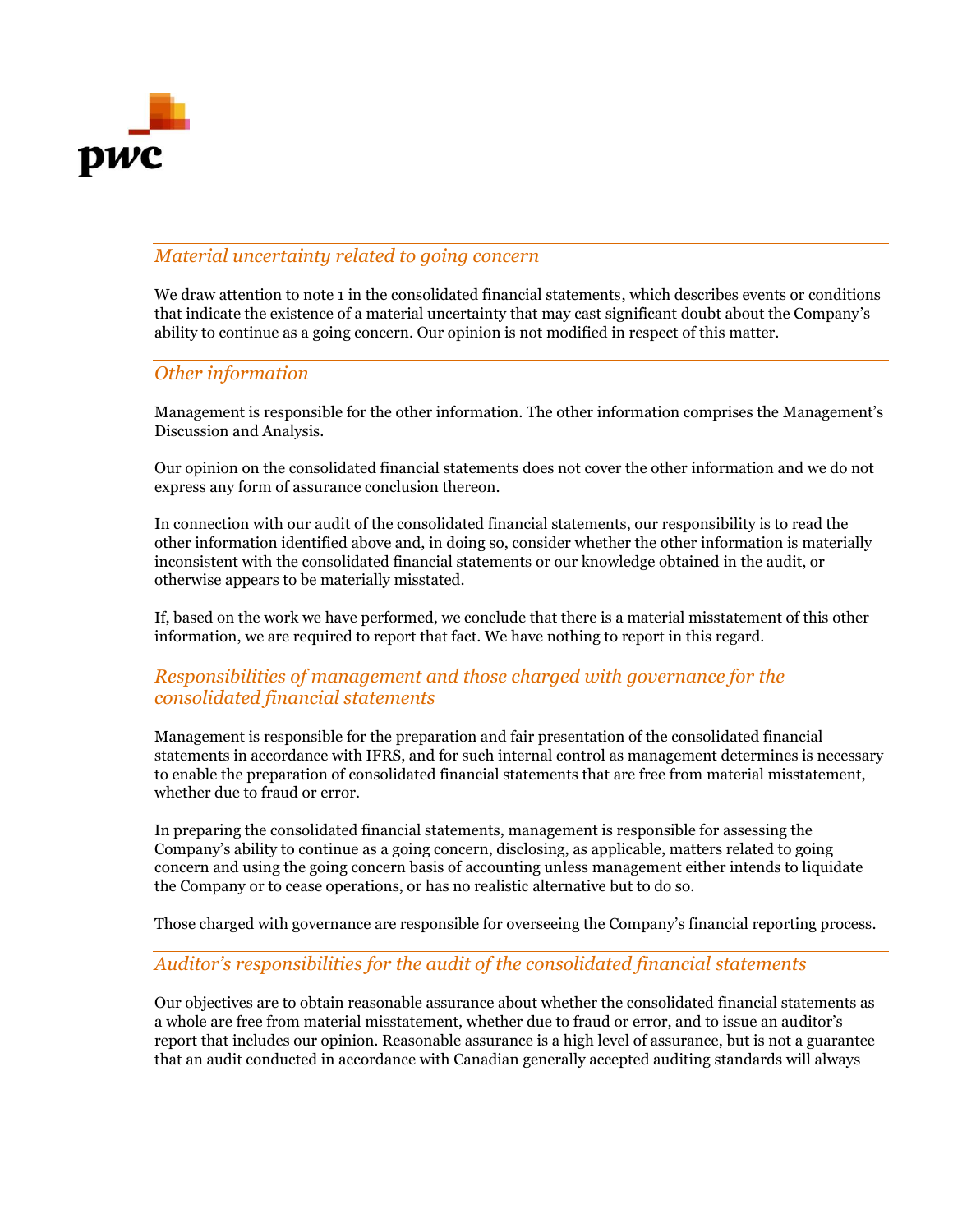

detect a material misstatement when it exists. Misstatements can arise from fraud or error and are considered material if, individually or in the aggregate, they could reasonably be expected to influence the economic decisions of users taken on the basis of these consolidated financial statements.

As part of an audit in accordance with Canadian generally accepted auditing standards, we exercise professional judgment and maintain professional skepticism throughout the audit. We also:

- Identify and assess the risks of material misstatement of the consolidated financial statements, whether due to fraud or error, design and perform audit procedures responsive to those risks, and obtain audit evidence that is sufficient and appropriate to provide a basis for our opinion. The risk of not detecting a material misstatement resulting from fraud is higher than for one resulting from error, as fraud may involve collusion, forgery, intentional omissions, misrepresentations, or the override of internal control.
- Obtain an understanding of internal control relevant to the audit in order to design audit procedures that are appropriate in the circumstances, but not for the purpose of expressing an opinion on the effectiveness of the Company's internal control.
- Evaluate the appropriateness of accounting policies used and the reasonableness of accounting estimates and related disclosures made by management.
- Conclude on the appropriateness of management's use of the going concern basis of accounting and, based on the audit evidence obtained, whether a material uncertainty exists related to events or conditions that may cast significant doubt on the Company's ability to continue as a going concern. If we conclude that a material uncertainty exists, we are required to draw attention in our auditor's report to the related disclosures in the consolidated financial statements or, if such disclosures are inadequate, to modify our opinion. Our conclusions are based on the audit evidence obtained up to the date of our auditor's report. However, future events or conditions may cause the Company to cease to continue as a going concern.
- Evaluate the overall presentation, structure and content of the consolidated financial statements, including the disclosures, and whether the consolidated financial statements represent the underlying transactions and events in a manner that achieves fair presentation.
- Obtain sufficient appropriate audit evidence regarding the financial information of the entities or business activities within the Company to express an opinion on the consolidated financial statements. We are responsible for the direction, supervision and performance of the group audit. We remain solely responsible for our audit opinion.

We communicate with those charged with governance regarding, among other matters, the planned scope and timing of the audit and significant audit findings, including any significant deficiencies in internal control that we identify during our audit.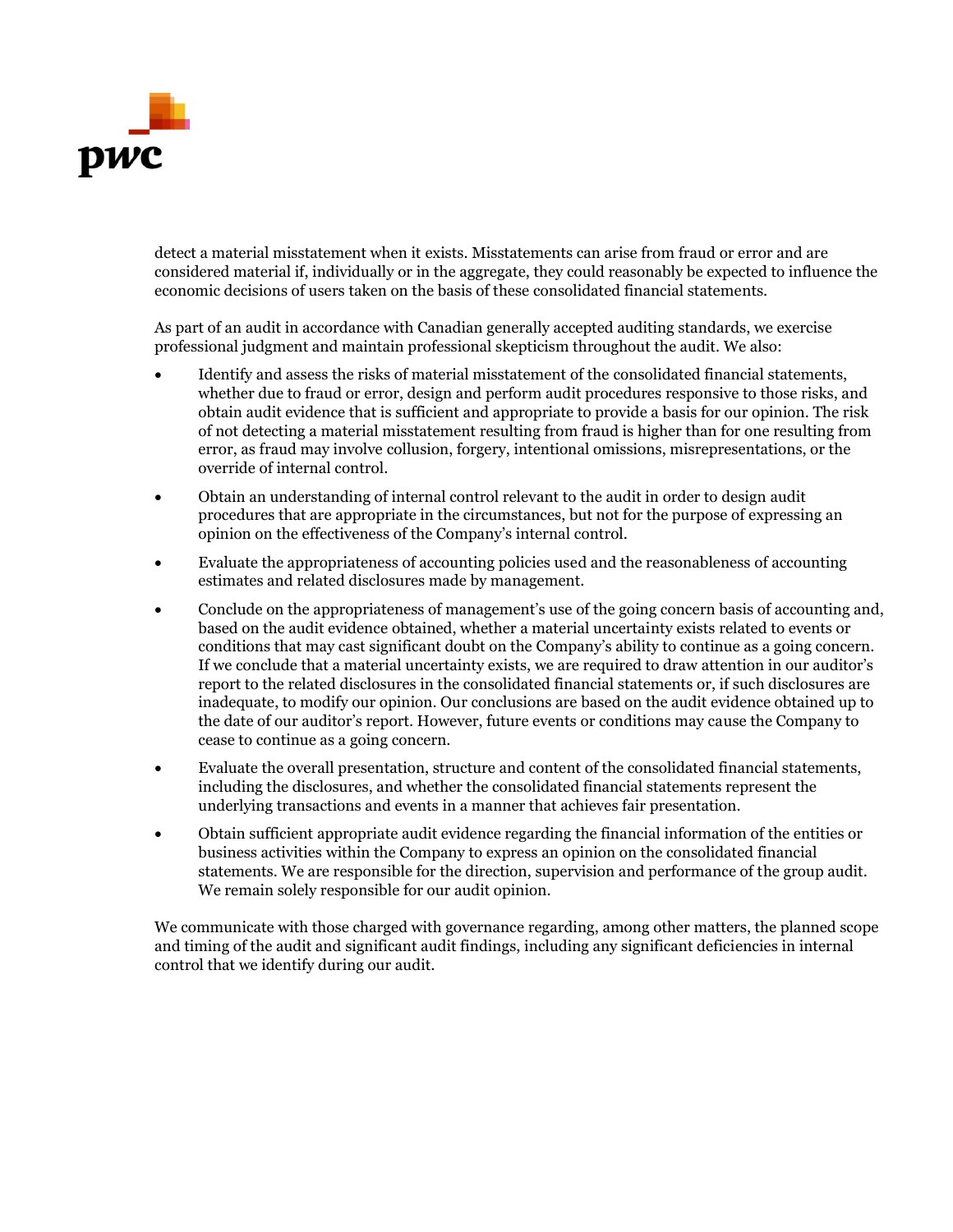

We also provide those charged with governance with a statement that we have complied with relevant ethical requirements regarding independence, and to communicate with them all relationships and other matters that may reasonably be thought to bear on our independence, and where applicable, related safeguards.

The engagement partner on the audit resulting in this independent auditor's report is Craig Moffat.

## **(Signed) "PricewaterhouseCoopers LLP"**

Chartered Professional Accountants, Licensed Public Accountants

Toronto, Ontario March 11, 2020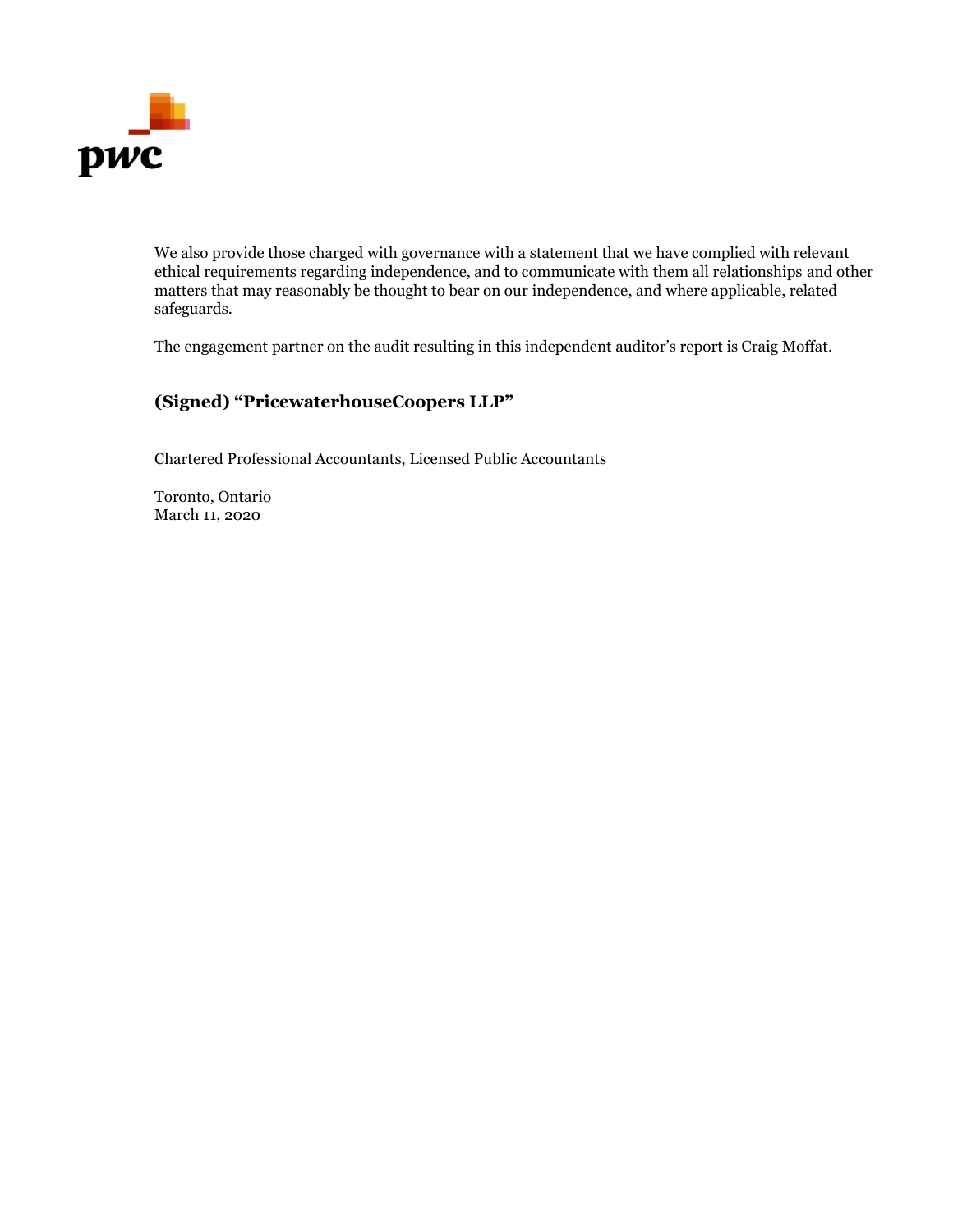# Consolidated Statement of Financial Position

As at December 31 *(Expressed in thousands of Canadian dollars)*

|                                                                     | Notes | 2019          | 2018        |
|---------------------------------------------------------------------|-------|---------------|-------------|
| <b>Assets</b>                                                       |       |               |             |
| <b>Current assets</b>                                               |       |               |             |
| Cash and cash equivalents                                           | 9     | 25,730        | 18,116      |
| Other receivables                                                   | 10    | 368           | 731         |
| Prepaid expenses and supplies                                       |       | 395           | 288         |
| Total current assets (excluding assets classified as held for sale) |       | 26,493        | 19,135      |
| Assets classified as held for sale                                  | 8     | 3,210         | 6,554       |
| <b>Total current assets</b>                                         |       | 29,703        | 25,689      |
| <b>Non-current assets</b>                                           |       |               |             |
| Restricted cash                                                     | 9     | 526           | 570         |
| Property, plant and equipment                                       | 11    | 142           | 134         |
| Loan receivable                                                     | 16    | 812           | 500         |
| <b>Total non-current assets</b>                                     |       | 1,480         | 1,204       |
| <b>TOTAL ASSETS</b>                                                 |       | 31,183        | 26,893      |
| <b>Liabilities</b>                                                  |       |               |             |
| <b>Current liabilities</b>                                          |       |               |             |
| Trade and other payables                                            | 12    | 9,241         | 4,969       |
| Resettlement liabilities                                            | 13    | 563           | 640         |
| Other current liabilities                                           | 14    | 1,543         | 953         |
| <b>Total current liabilities</b>                                    |       | 11,347        | 6,562       |
| <b>Non-current liabilities</b>                                      |       |               |             |
| Convertible unsecured notes                                         | 15    | 80,070        | 71,136      |
| <b>Total non-current liabilities</b>                                |       | 80,070        | 71,136      |
| <b>TOTAL LIABILITIES</b>                                            |       | 91,417        | 77,698      |
| <b>Deficit</b>                                                      |       |               |             |
| Share capital                                                       | 17    | 900,583       | 880,197     |
| Other reserves                                                      | 15,17 | 157,461       | 142,481     |
| Currency translation adjustment                                     |       | 1,623         | 1,836       |
| Accumulated deficit                                                 |       | (1, 123, 862) | (1,079,331) |
| Deficit attributable to owners of the parent                        |       | (64, 195)     | (54, 817)   |
| Non-controlling interest                                            | 18    | 3,961         | 4,012       |
| <b>TOTAL DEFICIT</b>                                                |       | (60, 234)     | (50, 805)   |
| <b>TOTAL DEFICIT AND LIABILITIES</b>                                |       | 31,183        | 26,893      |

**Going concern – Note 1**

**Approved by the Board of Directors**

Keith Hulley David Peat Director Director

**(Signed)** *"Keith Hulley"* **(Signed)** *"David Peat"*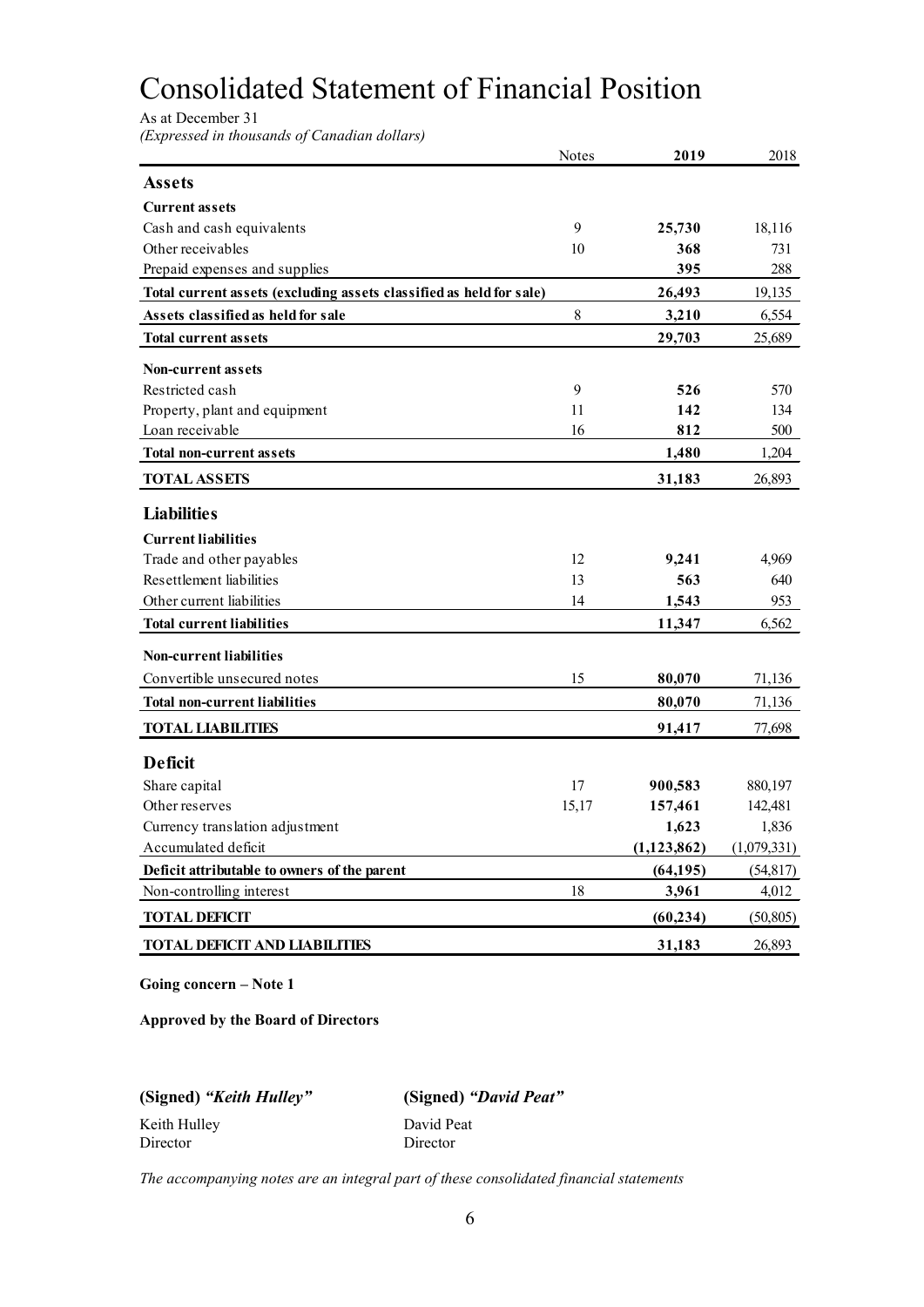# Consolidated Statement of Loss

For the year ended December 31

(*Expressed in thousands of Canadian dollars, except per share data)*

|                                                     | <b>Notes</b> | 2019      | 2018      |
|-----------------------------------------------------|--------------|-----------|-----------|
| <b>Expenses</b>                                     |              |           |           |
| Corporate, general and administrative               | 7            | 32,203    | 39,513    |
| Impairment of LLTE                                  | 8            | 956       | 3,943     |
| Share-based compensation                            | 14,17        | 2,958     | 886       |
| Depreciation                                        |              | 104       | 71        |
| <b>Operating loss</b>                               |              | 36,221    | 44,413    |
| Other (income) / expense                            |              |           |           |
| Interest received                                   |              | (395)     | (244)     |
| Write down of receivable                            | 10           | 276       |           |
| Gain on disposal of assets                          | 8            | (1,246)   | (724)     |
| Finance costs: lease liability accretion            |              | 34        |           |
| Finance costs - convertible note interest accretion | 15           | 8,958     | 7,959     |
| Foreign exchange loss / (gain)                      |              | 683       | (838)     |
| Loss for the year                                   |              | 44,531    | 50,566    |
| Loss per share (basic and diluted)                  | 21           | S<br>0.09 | S<br>0.13 |

# Consolidated Statement of Comprehensive Loss

For the year ended December 31 (*Expressed in thousands of Canadian dollars)*

|                                                       | Note | 2019   | 2018   |
|-------------------------------------------------------|------|--------|--------|
| Loss for the year                                     |      | 44,531 | 50,566 |
| Other comprehensive income                            |      |        |        |
| - may recycle to the Income Statement in future years |      |        |        |
| Currency translation adjustment                       |      | 264    | (319)  |
| Comprehensive loss for the year                       |      | 44,795 | 50,247 |
|                                                       |      |        |        |
| Owners of the parent                                  |      | 44,744 | 50,308 |
| Non-controlling interest                              | 18   | 51     | (61)   |
| Comprehensive loss for the year                       |      | 44,795 | 50,247 |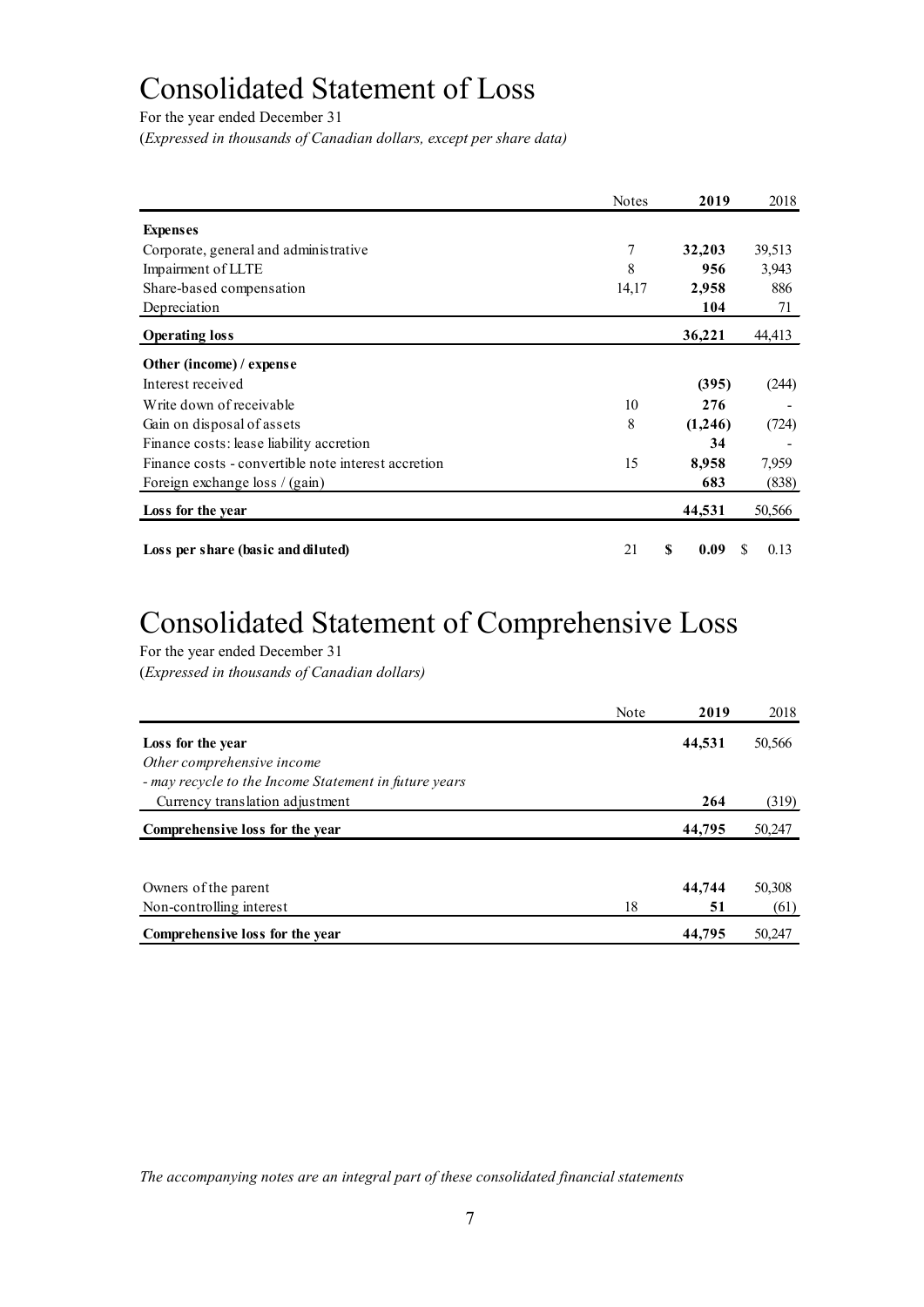# Consolidated Statement of Changes in Shareholders' Deficit

For the year ended December 31 *(Expressed in thousands of Canadian dollars)*

|                                                               | <b>Notes</b> | 2019          | 2018        |
|---------------------------------------------------------------|--------------|---------------|-------------|
| <b>Common shares</b>                                          |              |               |             |
| At January 1                                                  |              | 880,197       | 868,288     |
| Shares issued in private placement                            | 17           | 19,687        | 11,909      |
| Shares issued on the exercise of share options                | 17           | 425           |             |
| Transfer from contributed surplus - exercise of share options | 17           | 274           |             |
| At December 31                                                |              | 900,583       | 880,197     |
| <b>Other reserves</b>                                         |              |               |             |
| At January 1                                                  |              | 142,481       | 133,449     |
| Share-based compensation                                      |              | 2,389         | 1,089       |
| Exercise of share options                                     |              | (274)         |             |
| Warrants, net of issue costs                                  | 15           | 12,865        | 7,943       |
| At December 31                                                |              | 157,461       | 142,481     |
| <b>Currency translation adjustment</b>                        |              |               |             |
| At January 1                                                  |              | 1,836         | 1,579       |
| Currency translation adjustment                               |              | (213)         | 257         |
| At December 31                                                |              | 1,623         | 1,836       |
| <b>Accumulated deficit</b>                                    |              |               |             |
| At January 1                                                  |              | (1,079,331)   | (1,028,765) |
| Loss for the year                                             |              | (44, 531)     | (50, 566)   |
| At December 31                                                |              | (1, 123, 862) | (1,079,331) |
| Non-controlling interest                                      |              |               |             |
| At January 1                                                  |              | 4,012         | 3,951       |
| Currency translation adjustment                               |              | (51)          | 61          |
| At December 31                                                |              | 3,961         | 4,012       |
| Total shareholders' deficit at December 31                    |              | (60, 234)     | (50, 805)   |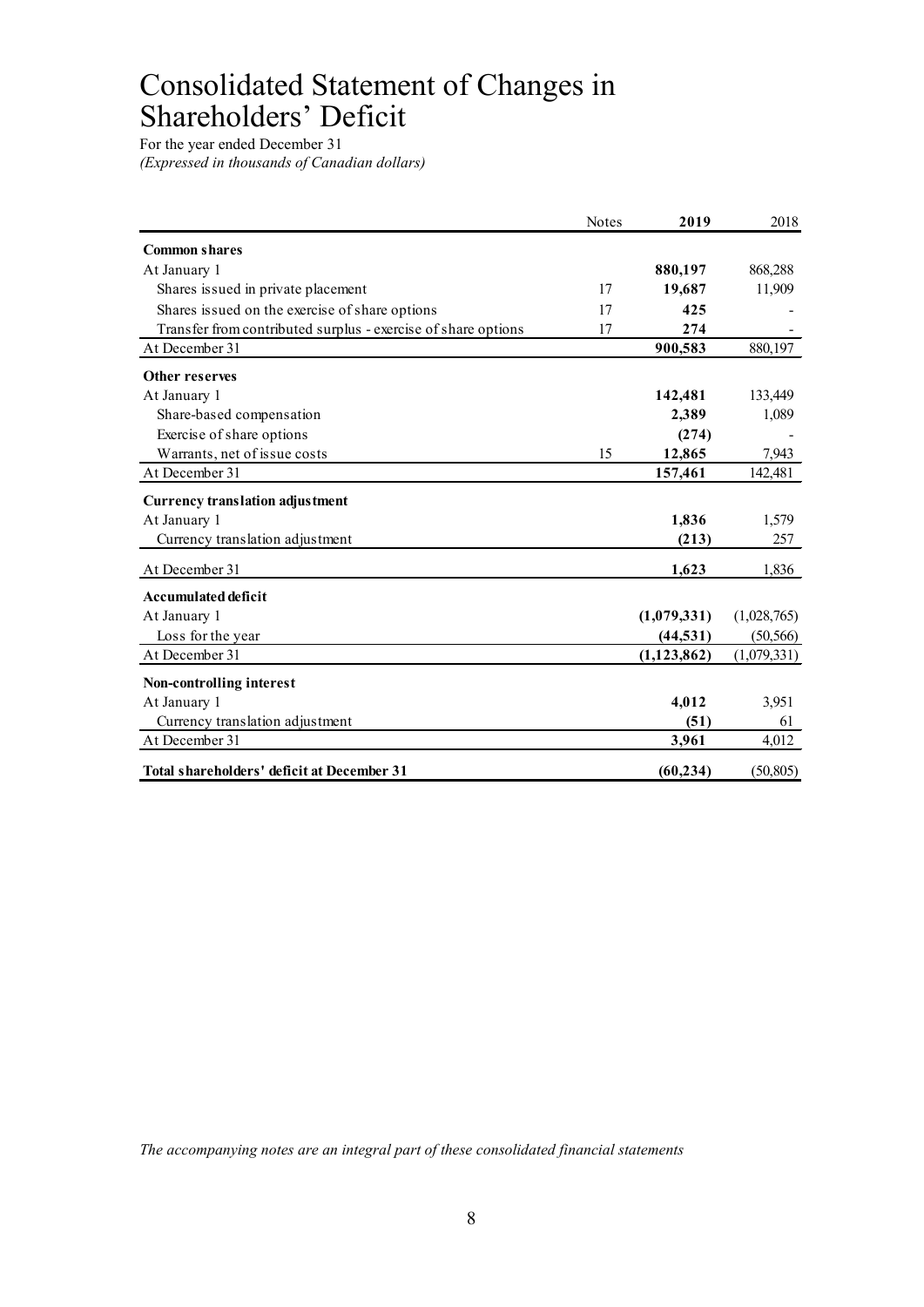# Consolidated Statement of Cash Flows

For the year ended December 31

*(Expressed in thousands of Canadian dollars)*

|                                                                 | Notes | 2019      | 2018      |
|-----------------------------------------------------------------|-------|-----------|-----------|
| Cash flows used in operating activities                         |       |           |           |
| Loss before income taxes                                        |       | (44, 531) | (50, 566) |
| Items not affecting cash                                        |       |           |           |
| Depreciation                                                    |       | 104       | 71        |
| Share-based compensation                                        | 14,17 | 2,958     | 886       |
| Gain on disposal of fixed assets                                | 8     | (1,246)   | (724)     |
| Impairment of assets classified as held for sale                | 8     | 956       | 3,943     |
| Finance costs - convertible note interest accretion             | 15    | 8,958     | 7,959     |
| Unrealized foreign exchange loss / (gain)                       |       | 507       | (817)     |
|                                                                 |       | (32, 294) | (39, 248) |
| Changes in operating working capital:                           |       |           |           |
| Unrealized foreign exchange loss / (gain)                       |       | 63        | (35)      |
| Increase in accounts payable                                    |       | 4,269     | 1,407     |
| Decrease in accounts receivable                                 |       | (108)     | (124)     |
|                                                                 |       | (28,070)  | (38,000)  |
| Cash flows provided by / (used in) investing activities         |       |           |           |
| Proceeds from sale of fixed assets                              | 26    | 290       |           |
| Purchase of capital assets                                      | 11    | (63)      | (54)      |
| Proceeds from sale of assets classified as held for sale        | 8     | 3,074     | 4,270     |
|                                                                 |       | 3,301     | 4,216     |
| Cash flows provided by / (used in) financing activities         |       |           |           |
| Proceeds from issuance of private placement, net of issue costs | 15    | 32,552    | 19,852    |
| Finance charges on private placement                            | 15    | (24)      | (24)      |
| Proceeds from the exercise of share options                     | 17    | 425       |           |
|                                                                 |       | 32,953    | 19,828    |
| Increase / (decrease) in cash and cash equivalents              |       | 8,184     | (13,956)  |
| Effect of foreign exchange on cash and cash equivalents         |       | (570)     | 852       |
| Cash and cash equivalents - beginning of year                   |       | 18,116    | 31,220    |
| Cash and cash equivalents - end of year                         |       | 25,730    | 18,116    |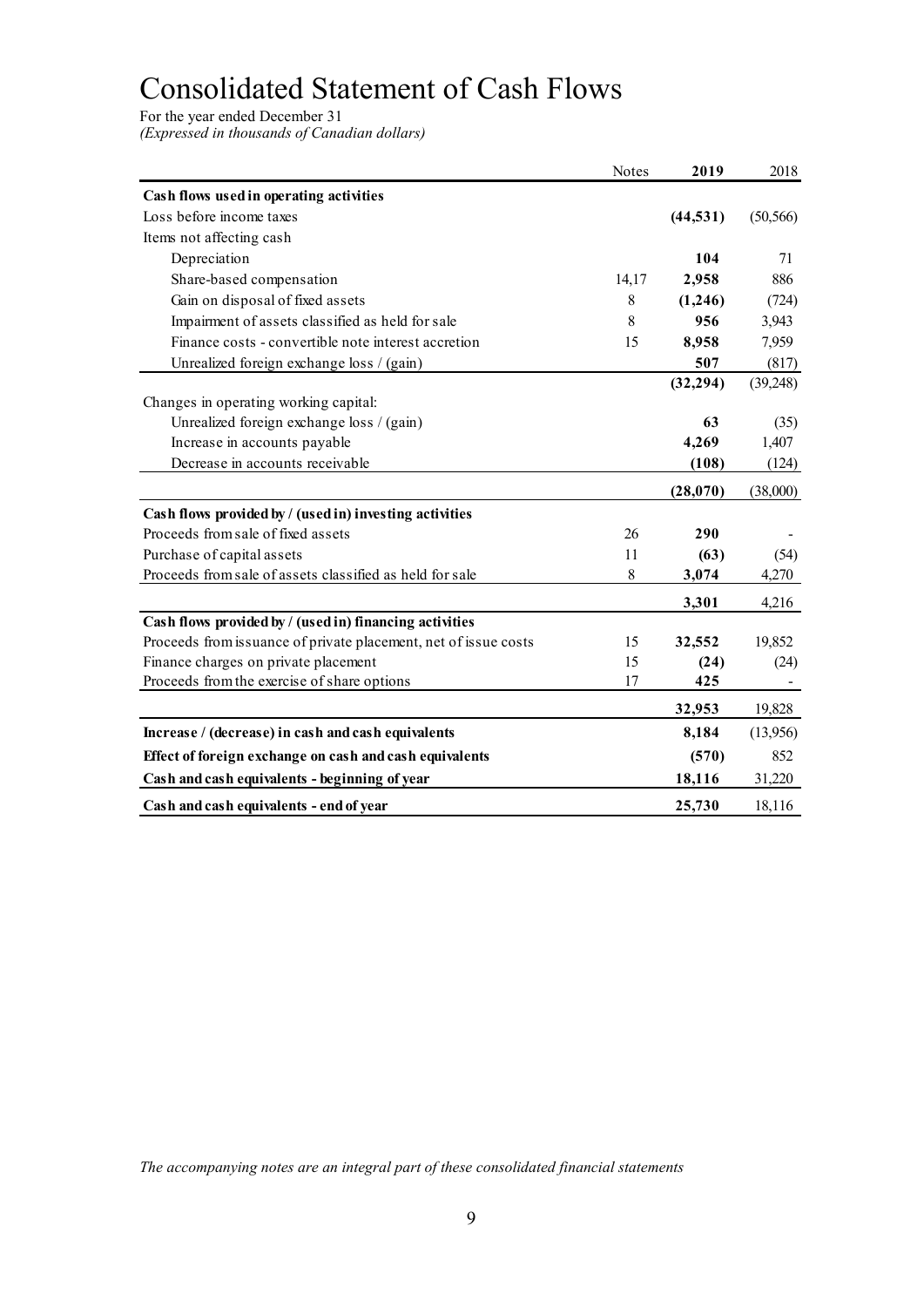For the year ended December 31, 2019 *(Amounts in thousands of Canadian dollars, unless otherwise stated)*

### **1. Nature of operations and going concern**

Gabriel Resources Ltd. ("Gabriel" or the "Company") is a Canadian resource company whose common shares ("Common Shares") are listed on the TSX Venture Exchange ("Exchange").

Gabriel's activities over many years were previously focused on permitting and developing the Roșia Montană gold and silver project (the "Project") in Romania. The exploitation license for the Project ("License") is held by Roșia Montană Gold Corporation S.A. ("RMGC"), a Romanian company in which Gabriel owns an 80.69% equity interest, with the 19.31% balance held by Minvest Roșia Montană S.A. ("Minvest RM"), a Romanian state-owned mining company.

Over US\$700 million has been invested to maintain and develop the Project in accordance with all applicable laws, regulations, licenses, and permits and also in defining valuable mineral deposits at the Rodu-Frasin (epithermal gold and silver) site and reviewing the Tarnita (porphyry copper-gold) site, both within the Bucium area located in the vicinity of Roşia Montană ("Bucium Projects"). In recent years the Romanian State frustrated and prevented the implementation of those developments in an unlawful manner, ultimately depriving the Claimants (defined below) of the use, benefit and entire value of their property rights associated with the Project and the Bucium Projects.

These consolidated financial statements for the year ended December 31, 2019 ("Financial Statements") reflect the principal focus of Gabriel and its subsidiary companies (together the "Group") on the pursuit of international bilateral investment treaty claims against Romania, as described further below, which seek compensation resulting from the Romanian State's expropriation, unfair and inequitable treatment, discrimination, and other unlawful treatment in respect of the Project and the Bucium Projects.

On July 21, 2015, pursuant to the provisions of international bilateral investment protection treaties which the Romanian State entered into with each of Canada and the United Kingdom of Great Britain and Northern Ireland for the Promotion and Reciprocal Protection of Investments (together the "Treaties"), Gabriel and its subsidiary company, Gabriel Resources (Jersey) Limited ("Claimants"), filed a request for arbitration ("Arbitration Request") before the World Bank's International Centre for Settlement of Investment Disputes ("ICSID") against the Romanian State ("ICSID Arbitration"). The Arbitration Request was registered by ICSID on July 30, 2015 and the presiding tribunal for the ICSID Arbitration ("Tribunal") was originally constituted on June 21, 2016. The ICSID Arbitration seeks compensation for all of the loss and damage resulting from the State's wrongful conduct and its breaches of the Treaties' protections.

Key milestones in the ICSID Arbitration proceedings to date include:

- On June 30, 2017, the Claimants delivered a memorial to ICSID on the merits and quantum of the ICSID Arbitration claims ("Memorial").
- On February 22, 2018, the Romanian State ("Respondent") delivered a counter memorial ("Counter Memorial") in response to the Memorial filed by the Claimants.
- On May 25, 2018, the Respondent supplemented the submission of its Counter-Memorial with a further preliminary objection to the jurisdiction of the Tribunal to hear the claims presented by Gabriel Resources (Jersey) Limited ("Jurisdictional Challenge").
- On November 2, 2018, the Claimants filed with ICSID a reply in support of the claims ("Reply") responding to the Respondent's Counter-Memorial and Jurisdictional Challenge.
- On February 28, 2019, the Claimants and the Respondent filed their comments on a submission to the Tribunal by certain non-governmental organizations (or "non-disputing parties") who opposed the Project for many years.
- On May 24, 2019 the Respondent filed its response to the Reply ("Rejoinder") and its reply on the Jurisdictional Challenge, the Respondent's final substantive submission.
- On June 28, 2019, the Claimants filed a surrejoinder on the Jurisdictional Challenge ("Surrejoinder").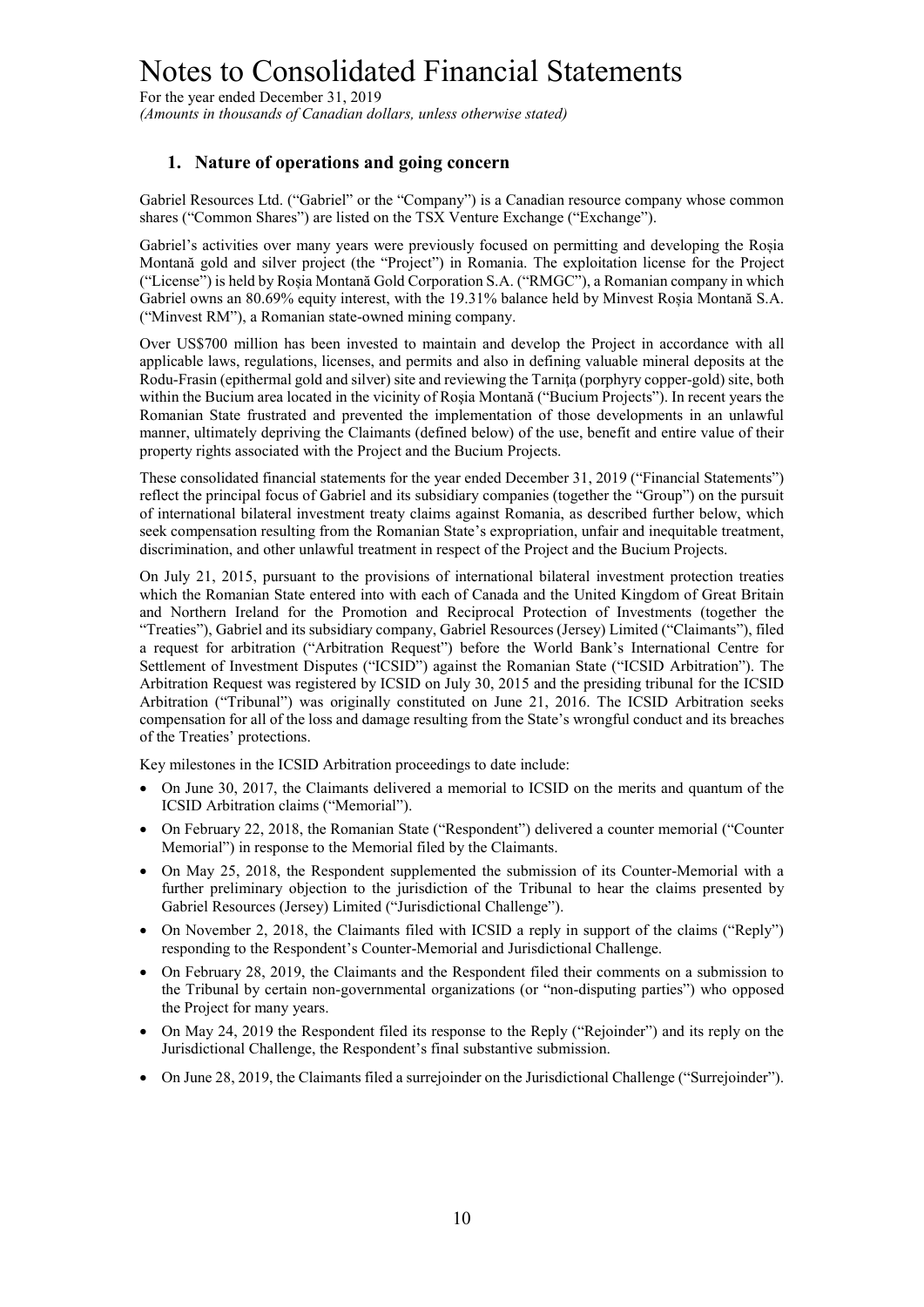For the year ended December 31, 2019 *(Amounts in thousands of Canadian dollars, unless otherwise stated)*

#### **1 Nature of operations and going concern (continued)**

- An oral hearing on the merits of the claim was held in Washington D.C. between December 2 and December 13, 2019 ("Hearing") to address issues on liability and jurisdiction and to hear testimony from certain of the parties' fact and expert witnesses
- On December 7, 2019, the Tribunal granted a request from the European Commission ("EC") to file a non-disputing party submission but rejected the EC's request to participate in the oral hearings of the ICSID Arbitration. The Tribunal also decided to provide the parties an opportunity in due course to submit written comments on the EC's submission.

In October 2019, the Tribunal ruled that an additional one week oral hearing ("Second Hearing") would be scheduled as soon as possible after the Hearing. The Second Hearing has been scheduled for the week of September 28, 2020 and will be held at the ICSID hearing facilities in Paris. The Second Hearing will focus on the technical and feasibility aspects of the Project and the quantum of the damages claimed.

Following the completion of the Hearing, the Tribunal notified the parties that it would submit to the parties a list of questions arising from the evidence presented during the Hearing. On March 10, 2020, the Tribunal issued Procedural Order No, 27 whereby it set out such questions. The parties will have an opportunity to respond to these questions in a sequential manner during the course of April and May.

The Tribunal has indicated to the parties that they will each have the opportunity, following completion of the Second Hearing, to submit post-hearing briefs, in order to comment in conclusion on the full evidentiary record and it is expected that the Tribunal will issue its decision thereafter. There is no specified timeframe in the ICSID Rules in which such a decision is to be made. The Company is informed, however, that it is typical for tribunals in this type of arbitration to require twelve to eighteen months to finalize and issue a decision after post hearing briefs are submitted. Furthermore, that decision may be subject to a request for annulment (albeit such request can only be on very limited grounds).

There can be no assurances that the ICSID Arbitration will advance in a customary or predictable manner or be completed or settled within any specific or reasonable period of time. The resources necessary in pursuing the ICSID Arbitration are substantial and the costs, fees and other expenses and commitments payable in connection with the ICSID Arbitration may differ materially from Management's expectations. Further funding will be required by the Company to pursue the ICSID Arbitration to its conclusion, including in any potential annulment proceeding and/or litigation to enforce any award.

The Financial Statements have been prepared on a going concern basis, which assumes that the Company will be able to meet its obligations and continue its operations for the foreseeable future. On the basis of the Company's balance of cash and cash equivalents as at December 31, 2019, the Company has sufficient funding necessary to maintain the Group's primary assets and to fund general working capital requirements together with the material estimated costs associated with the Company advancing the ICSID Arbitration through the Second Hearing to the fourth quarter of 2020.The Group will require additional funding in the medium-term to maintain its primary assets, including its License and associated rights and permits, whilst it awaits the decision of the Tribunal, and to pursue the ICSID Arbitration to its conclusion. Notwithstanding the Company's historic funding, there is a risk that sufficient additional financing may not be available to the Company on acceptable terms, or at all. This material uncertainty may cast significant doubt about the Company's ability to continue as a going concern.

The Financial Statements do not reflect the adjustments to the carrying values of assets or liabilities and the reported expenses and consolidated statement of financial position classifications that would be necessary if the Company were unable to realize its assets and settle its liabilities as a going concern in the normal course of operations or as a result of any adverse conclusion to the ICSID Arbitration. Such adjustments could be material.

The Company's registered address is Suite 200 – 204 Lambert Street, Whitehorse, Yukon, Canada Y1A 1Z4. The Company receives significant management services from its wholly-owned subsidiary, RM Gold (Services) Ltd. ("RMGS"). The principal place of business for RMGS is Central Court, 25 Southampton Buildings, London, WC2A 1AL, United Kingdom. The Company is the ultimate parent of the Group and does not have any controlling shareholders.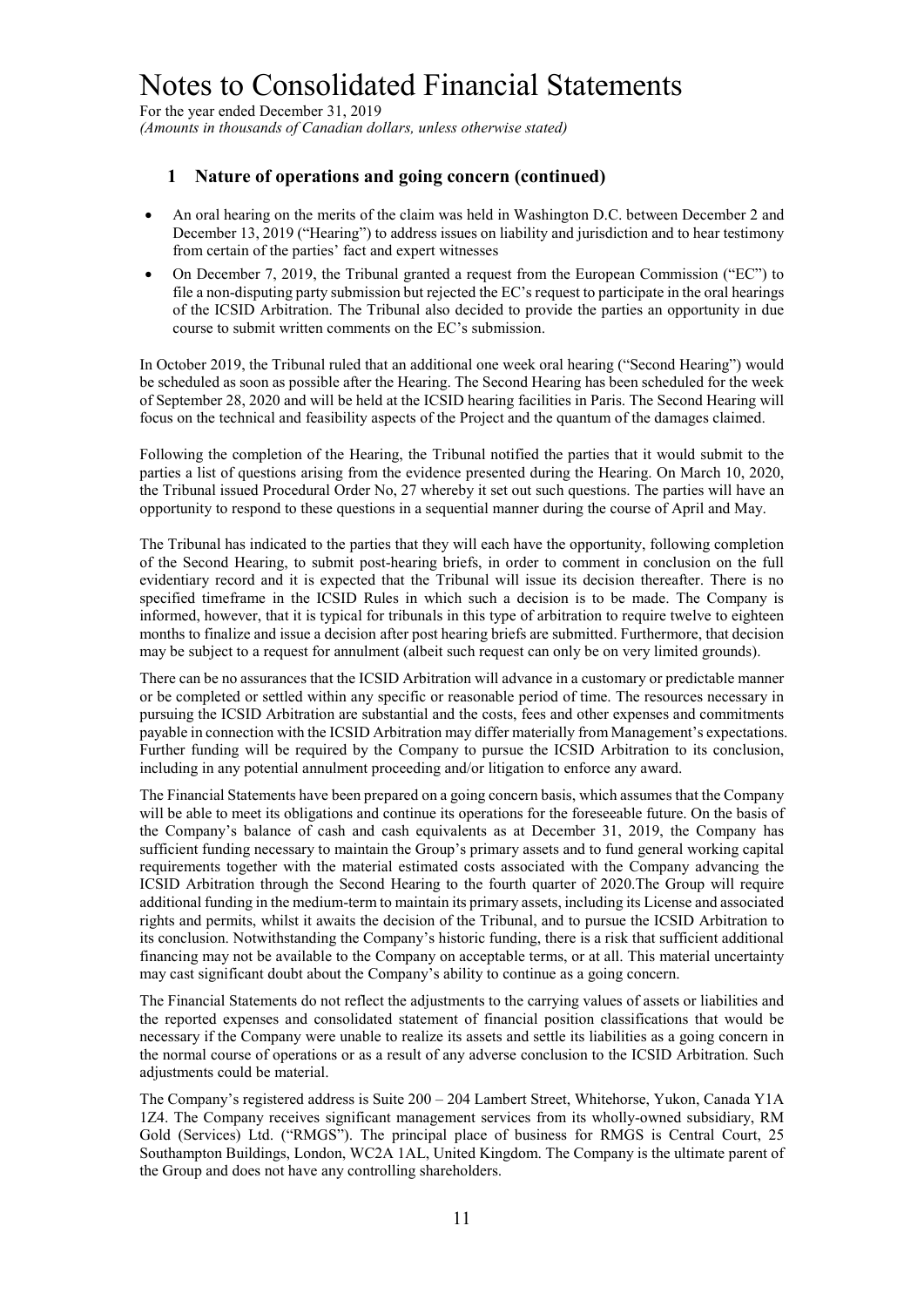For the year ended December 31, 2019 *(Amounts in thousands of Canadian dollars, unless otherwise stated)*

### **2. Statement of compliance**

The Group has prepared its Financial Statements in accordance with IFRS as issued by the International Accounting Standards Board.

The Financial Statements were approved by the Board of Directors on March 11, 2020.

## **3. Basis of preparation**

The Financial Statements are prepared according to the historical cost convention, as modified by the revaluation of financial assets and liabilities at fair value through profit or loss.

The accounting policies applied in the presentation of the Financial Statements have been consistently applied to all the years presented, unless otherwise stated.

### **4. Basis of consolidation**

The Financial Statements incorporate the financial statements of the Company and entities controlled by the Company. The Group controls an entity where the Group is exposed to, or has rights to, variable returns from its involvement with the entity and has the ability to affect those returns through its power to direct the activities of the entity.

The Financial Statements include the accounts of the Company and the following subsidiaries, which are or were part of the Group during the year ended December 31, 2019:

| <b>Entity name</b>                   | Group<br>ownership | <b>Place of</b><br>incorporation | <b>Functional</b><br>currency |
|--------------------------------------|--------------------|----------------------------------|-------------------------------|
| Gabriel Resources (Barbados) Ltd.    | $100\%$            | <b>Barbados</b>                  | Canadian dollar               |
| Gabriel Resources (Netherlands) B.V. | 100%               | <b>Netherlands</b>               | Canadian dollar               |
| Gabriel Resources (Jersey) Ltd.      | 100%               | Jersey                           | Canadian dollar               |
| RM Gold (Services) Ltd.              | $100\%$            | UK                               | UK pound sterling             |
| Roșia Montană Gold Corporation S.A.  | 80.69%             | Romania                          | Romanian leu                  |

All intra-Group transactions, balances, income and expenses are eliminated on consolidation.

Loans made by the Company to enable entities with non-controlling interests to acquire their shareholding in RMGC are deemed to be part of the net investment in the subsidiary and are accordingly set off against non-controlling interest balances upon consolidation. See also Note 18.

### **5. Critical accounting estimates, risks and uncertainties**

The preparation of consolidated financial statements in conformity with IFRS requires Management to make estimates and assumptions that affect the reported amount of assets and liabilities and disclosure of contingent liabilities, if any, at the date of the consolidated financial statements and the reported amount of expenses and other income for the year, including the classification and measurement of assets as held for sale. These estimates and assumptions are based on Management's knowledge of the relevant facts and awareness of circumstances, having regard to prior experience and information available at the balance sheet date.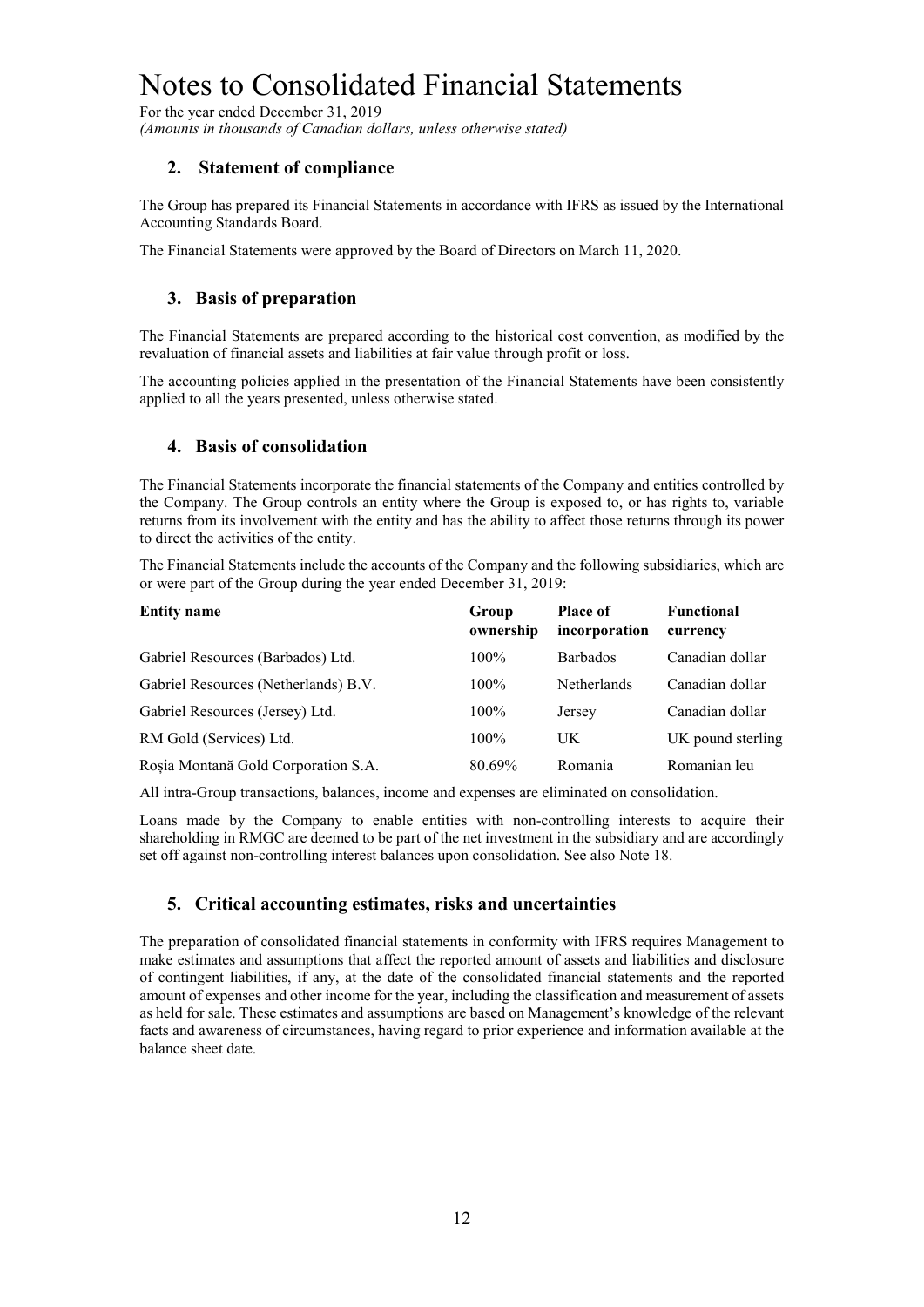For the year ended December 31, 2019 *(Amounts in thousands of Canadian dollars, unless otherwise stated)*

### **6. Significant accounting policies**

#### *Cash and cash equivalents*

Cash and cash equivalents comprise readily available cash at banks, cash on hand and other highly liquid short-term investments with maturity dates less than ninety days.

### *Property, plant and equipment*

Property, plant and equipment are recorded at cost less accumulated depreciation and accumulated impairment losses. Cost includes expenditures that are directly attributable to the acquisition of the asset. Subsequent costs are included in the asset's carrying amount or recognized as a separate asset, as appropriate, only when it is probable that future economic benefits associated with the item will flow to the Company and the cost can be measured reliably.

The depreciation rates for each asset class are as follows:

| <b>Asset Class</b>                           | <b>Depreciation method</b>              |
|----------------------------------------------|-----------------------------------------|
| Vehicles                                     | 5 years, straight line basis            |
| Office equipment                             | 2 - 5 years, straight line basis        |
| Leasehold improvements                       | Over term of lease, straight line basis |
| Buildings                                    | 50 years, straight line basis           |
| Property plant and equipment in construction | Not depreciated until brought into use  |

Where parts (components) of an item of property, plant and equipment have different useful lives or for which different depreciation rates would be appropriate, they are accounted for as separate items of property, plant and equipment.

### *Impairment of non-financial assets*

Non-financial assets to be held and used by the Group are reviewed for indicators of impairment whenever events or circumstances indicate that the carrying amount of an asset may not be recoverable. Non-financial assets, including long lead-time equipment, that are not yet available for use, are assessed for indicators of impairment at the end of each reporting period. An impairment loss is recognized for the amount by which the asset's carrying amount exceeds its recoverable amount. The recoverable amount is the higher of an asset's fair value less costs of disposal ("FVLCD") and its value in use ("VIU"), which is the present value of the future cash flows expected to be derived from an asset.

Impairment losses for non-financial assets or cash generating units are reversed if evidence exists of an indicator of that reversal, and there has been a consequent change in the estimates used to determine the asset's recoverable amount since the last impairment loss was recognized. The reversal of previously recognized impairment losses is limited to the original carrying value of the asset less any amortization which would have accrued since the last impairment loss was recognized.

### *Provisions*

Provisions for environmental restoration, restructuring costs and legal claims would be recognized when the Group has a present legal or constructive obligation as a result of past events, it is probable that an outflow of resources will be required to settle the obligation, and the amount can be reliably estimated.

At December 31, 2019 the Group has not incurred and is not deemed to have committed to any provisions for environmental restoration related to the development of its mineral properties in Romania.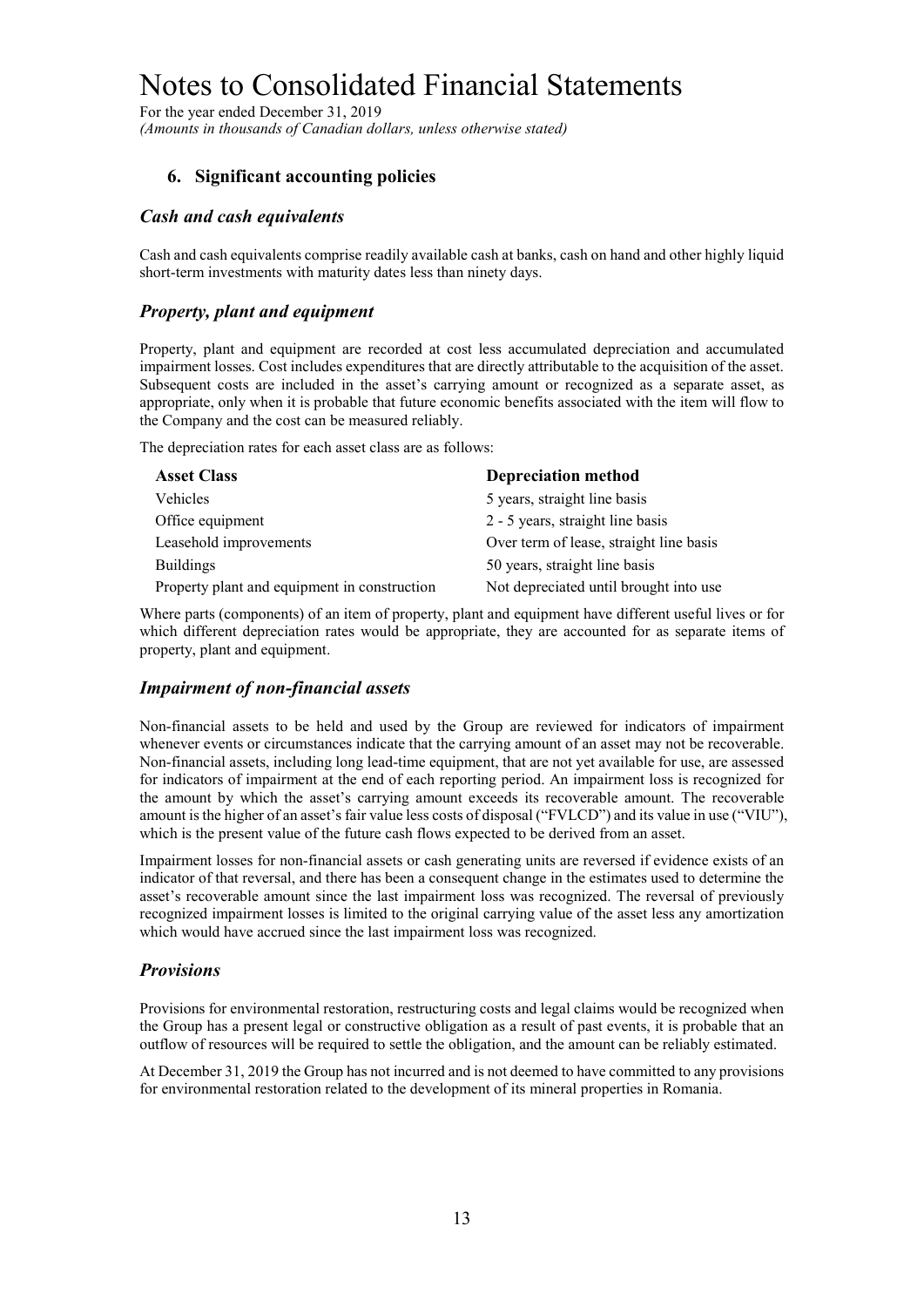For the year ended December 31, 2019 *(Amounts in thousands of Canadian dollars, unless otherwise stated)*

### **6. Significant accounting policies (continued)**

#### *Foreign currency translation*

#### (a) Functional and presentation currency

Items included in the financial statements of each of the Company's entities are measured using the currency of the primary economic environment in which the entity operates ("the functional currency"). The functional currency of the Company is the Canadian dollar. The functional currency of each of the Company's subsidiaries is listed in Note 4. The Financial Statements are presented in Canadian dollars, which is the Group's presentation currency.

#### (b) Transactions and balances

Monetary assets and liabilities denominated in foreign currencies are translated at the exchange rate in effect at the balance sheet date. Non-monetary assets and liabilities, expenses and other income arising from foreign currency transactions are translated at the exchange rate in effect at the date of the transaction. Exchange gains or losses arising from the translation are included in the determination of losses in the current year.

#### (c) Group companies

The results and financial position of all entities in the Group that have a functional currency different from the Group's presentation currency are translated into the Group's presentation currency as follows:

- assets and liabilities for each balance sheet presented are translated at the closing rate at the date of that balance sheet;
- equity transactions are translated at the historical exchange rate;
- income and expenses for each income statement are translated at the exchange rate in effect on date of the transaction (or at average exchange rates for the reporting period); and
- all resulting exchange differences are recognized in other comprehensive (income) / loss and accumulated as a separate component of equity as a currency translation adjustment.

### *Financial instruments*

At initial recognition, the Company measures a financial asset at its fair value plus, in the case of a financial asset not at fair value through profit or loss, transaction costs that are directly attributable to the acquisition of the financial asset. Transaction costs of financial assets carried at fair value through profit or loss are expensed in profit or loss. Subsequent measurement of debt instruments depends on the classification of financial assets determined at initial recognition. Classification of financial assets depends on the entity's business model for managing the financial assets and the contractual terms of the cash flows.

The Company classifies and provides for financial assets as follows:

*Financial assets at fair value through profit or loss* include principally the Company's cash and cash equivalents. A financial asset is classified in this category if it does not meet the criteria for amortized cost or fair value through other comprehensive income, or is a derivative instrument not designated for hedging. Gains and losses arising from changes in fair value are presented in the statements of loss in the period in which they arise.

*Financial assets at amortized cost* are financial assets with the objective to hold assets in order to collect contractual cash flows, and the contractual terms of the financial asset give rise on specified dates to cash flows that are solely payments of principal and interest on the principal amount outstanding. This includes the Company's other receivables.

At each balance sheet date, on a forward looking basis, the Company assesses the expected credit losses associated with its financial assets carried at amortized cost and fair value through other comprehensive income. The impairment methodology applied depends on whether there has been a significant increase in credit risk.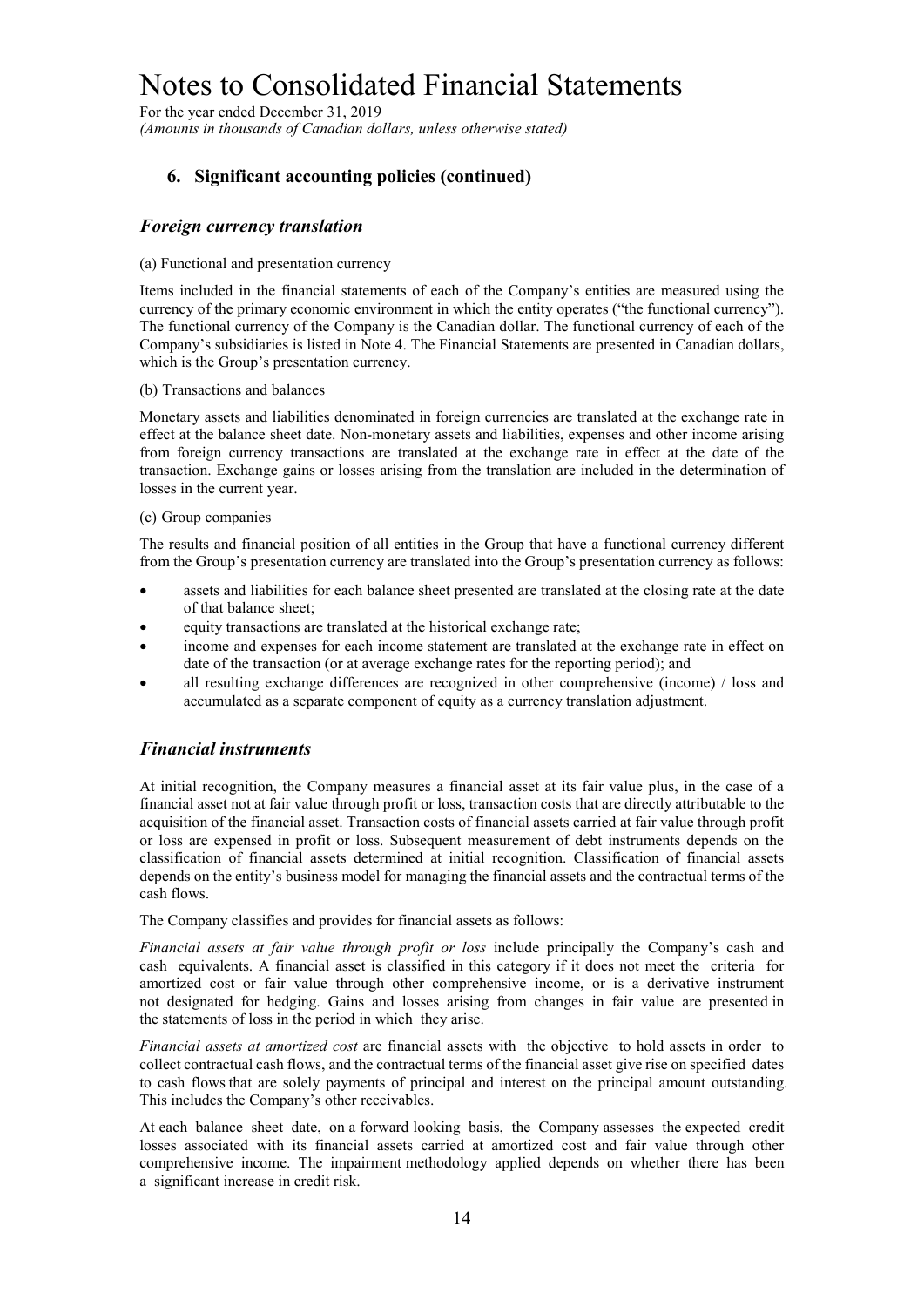For the year ended December 31, 2019 *(Amounts in thousands of Canadian dollars, unless otherwise stated)*

### **6. Significant accounting policies (continued)**

*Financial liabilities at amortized cost* are measured at amortized cost using the effective interest method, unless they are required to be measured at fair value through profit or loss, or the Company has opted to measure them at fair value through profit or loss. Convertible debentures are recognized initially at fair value, net of any transaction costs incurred, and subsequently at amortized cost using the effective interest method.

The Company derecognizes:

*Financial assets* only when the contractual rights to cash flows from the financial assets expire, or when it transfers the financial assets and substantially all of the associated risks and rewards of ownership. Gains and losses on derecognition are generally recognized in the statements of loss.

*Financial liabilities* only when its obligations under the financial liabilities are discharged, cancelled or expelled. The difference between the carrying amount of the financial liability derecognized and the consideration paid and payable, including any non-cash assets transferred or liabilities assumed, is recognized in the statements of loss.

#### *Loss per share*

Loss per share is calculated based on the weighted average number of Common Shares issued and outstanding. The Company has an incentive stock option plan (the "Option Plan") which authorizes the Board of Directors to grant options to purchase Common Shares ("Share Options") to directors, officers, employees and consultants. Diluted per share amounts are calculated using the treasury stock method whereby proceeds deemed to be received on the exercise of Share Options and warrants in the per share calculation are assumed to be used to acquire Common Shares. Share Options not in-the-money at the time of calculation are deemed non-dilutive. Whilst the Group is in a loss position, the effect of potential issuances of shares under Share Options and warrants would be anti-dilutive, and this has not been considered in the loss per share calculation.

### *Share based payments*

.

The Company provides equity and cash settled share based compensation plans for the remuneration of its directors, officers, employees and consultants. The fair value of the instruments granted is measured using a Black-Scholes model, taking into account the terms and conditions upon which the instruments are granted. The fair value of the awards is adjusted by the estimate of the number of awards that are expected to vest as a result of non-market conditions and is expensed over the vesting period using the graded vesting method of amortization. At the end of each reporting period, the Company reviews its estimates of the number of instruments granted that are expected to vest based on the non-market vesting conditions including the impact of the revision to original estimates, if any, with corresponding adjustments to equity.

Share-based compensation relating to Share Options is charged to the Consolidated Statement of Loss and Consolidated Statement of Comprehensive Loss, with corresponding adjustments to equity in the Consolidated Statement of Financial Position over the vesting periods.

The Company has a Deferred Share Unit ("DSU") Plan under which qualifying participants may receive certain compensation in the form of DSUs in lieu of cash. On retirement or departure from the Company participants may, at their discretion, redeem their DSUs for Common Shares, cash, or a combination of Common Shares and cash. If the holder elects to settle the DSU in Common Shares, then the Company, at its sole discretion, can elect to pay the amount in Common Shares either purchased in the open market or issued from treasury. If the holder elects to settle the DSU in cash then the Company, at its sole discretion, can elect to pay the amount in Common Shares.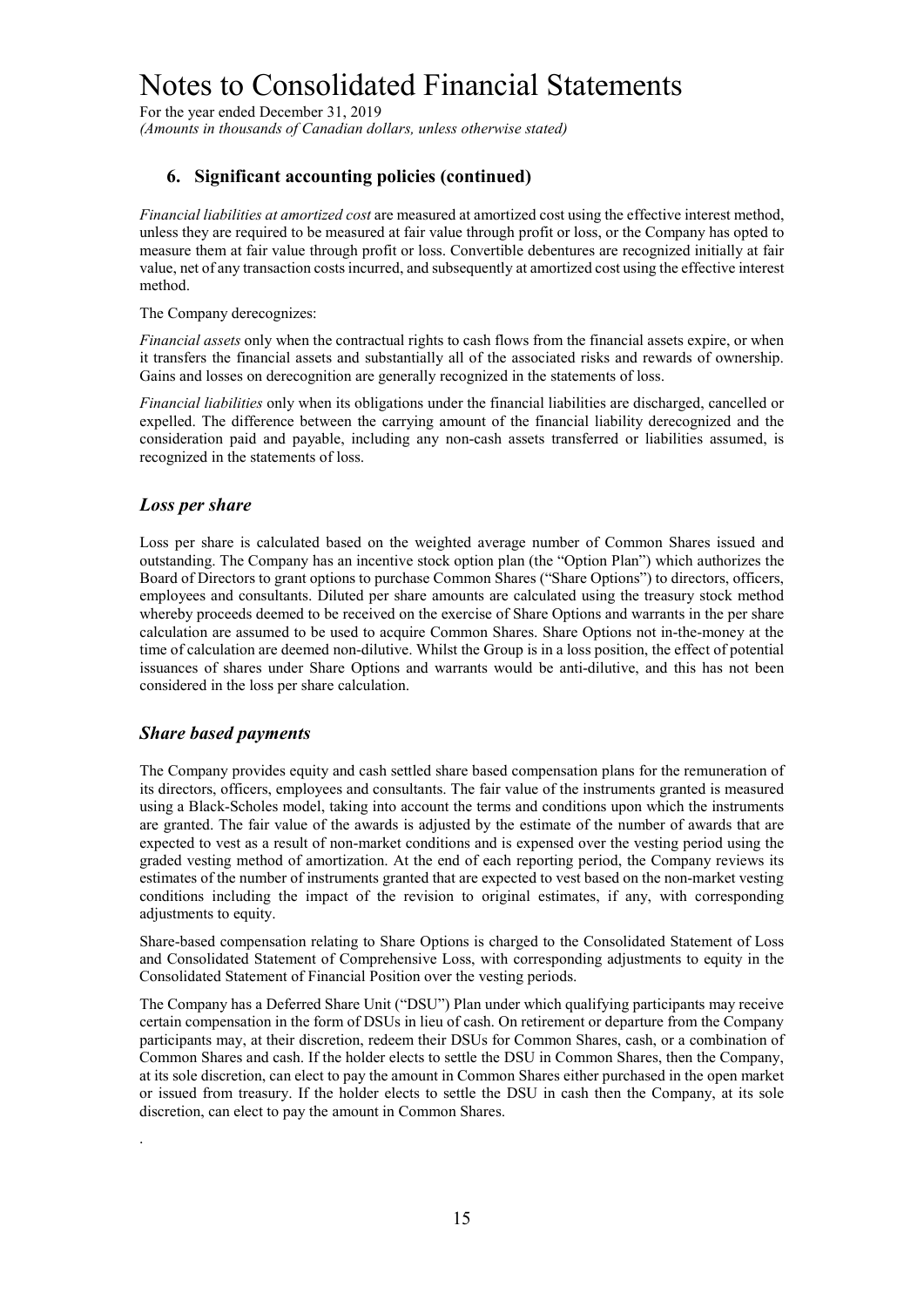For the year ended December 31, 2019 *(Amounts in thousands of Canadian dollars, unless otherwise stated)*

### **6. Significant accounting policies (continued)**

The Company also has a Restricted Share Unit ("RSU") Plan under which qualifying participants may receive a portion of their compensation in the form of RSUs. Upon vesting, participants may, at their discretion, redeem their RSUs for Common Shares, cash, or a combination of Common Shares and cash

Share-based compensation relating to DSUs and RSUs is calculated based on the quoted market value of the Common Shares and charged to the Consolidated Statement of Loss and Consolidated Statement of Comprehensive Loss. The compensation cost and liability is adjusted each reporting period for changes in the underlying share price.

#### *Income taxes*

The current income tax charge is calculated on the basis of the tax laws enacted or substantively enacted at the reporting date, plus any adjustment to taxes payable in respect of previous years.

Deferred income taxes are recognized in respect of temporary differences arising between the financial reporting and tax basis of assets and liabilities, and are measured using the substantively enacted tax rates and laws that will be in effect when the differences are expected to reverse. Deferred income tax assets are recognized only to the extent that it is probable the assets will be realized in the foreseeable future.

Deferred tax assets and liabilities, when recognized, are presented as non-current in the Consolidated Statement of Financial Position.

#### *Accounting standards and amendments*

A number of new standards and amendments to standards and interpretations are effective for annual periods beginning on or after January 1, 2019, and have been reviewed and adopted by management where they were applicable to the Company. The adoption of new standards and amendments did not have any impact on the amounts recognized in prior periods. Other than the below, there are no other standards, amendments or interpretations that are considered to be relevant to the Company's operations:

IFRS 16 – Leases. The group has adopted IFRS 16 effective from January 1, 2019, but has not restated comparatives for the 2018 reporting period, as permitted under the standard's specific transitional provisions. IFRS 16 requires lessees to recognize assets and liabilities for most leases. Application of the standard is mandatory for annual reporting periods beginning on or after January 1, 2019. The reclassifications and the adjustments arising from the new leasing rules are therefore recognized as at January 1, 2019 and the impact on the Consolidated Statement of Financial Position was less than \$0.1 million.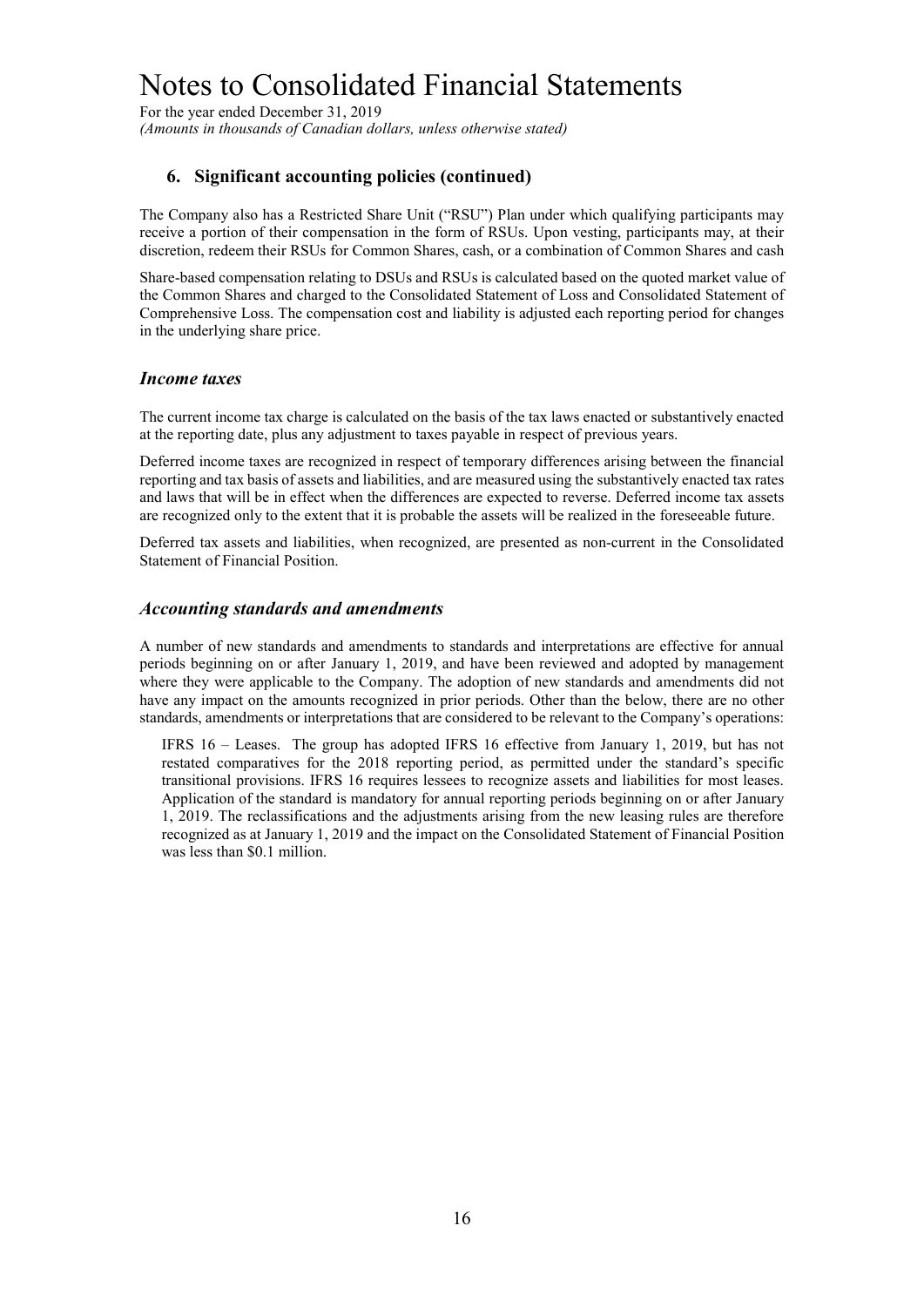For the year ended December 31, 2019 *(Amounts in thousands of Canadian dollars, unless otherwise stated)*

|                                               | <b>December 31</b> December 31 |        |
|-----------------------------------------------|--------------------------------|--------|
| in thousands of Canadian dollars              | 2019                           | 2018   |
| <b>ICSID</b> Arbitration related              | 18,337                         | 22,035 |
| Payroll                                       | 7,038                          | 10,733 |
| Travel and transportation                     | 1,043                          | 815    |
| Finance                                       | 878                            | 830    |
| Community relations                           | 803                            | 508    |
| Property and exploration taxes                | 689                            | 747    |
| Legal                                         | 568                            | 624    |
| Long lead-time equipment storage costs        | 557                            | 1,134  |
| Office rental and utilities                   | 506                            | 503    |
| Information technology                        | 468                            | 329    |
| External communications                       | 147                            | 213    |
| Other                                         | 1,169                          | 1,042  |
| Corporate, general and administrative expense | 32,203                         | 39,513 |

### **7. Corporate General and Administrative expenses**

ICSID Arbitration related costs are legal and other advisory services provided to the Company in respect of the ICSID Arbitration. The decrease in costs incurred in the year ended December 31, 2019 compared to the year ended December 31, 2018 is due to the greater resources and increased activity levels required in 2018 to analyze Romania's Counter Memorial, filed in February 2018, and to prepare the last substantive written submission of the Claimants, being the Reply filed in November 2018. The 2019 period reflects more limited activity on the ICSID Arbitration in respect of preparing the Surrejoinder filed in June 2019 together with review of Romania's Rejoinder filed on May 24, 2019, along with intense activity in the second half of 2019 responding to various procedural matters and preparing for and attending the Hearing in December 2019.

Payroll is the total of salaries, bonuses and relevant taxes for all Group employees. Payroll costs in the year ended December 31, 2019 include \$4.4 million related to RMGC employees (2018: \$4.3 million), and are \$0.2 million lower than in the prior year when excluding \$3.5m of settlement expenses relating to the resignation of the former chief executive officer of the Company ("Former CEO") paid at the time of his departure from the Company in July 2018.

### **8. Assets held for sale**

| <b>Balance - December 31, 2017</b> | 13,723  |
|------------------------------------|---------|
| Disposal                           | (3,546) |
| Impairment charge                  | (3,943) |
| Currency translation adjustment    | 320     |
| Balance - December 31, 2018        | 6,554   |
| Disposal                           | (2,120) |
| Impairment charge                  | (956)   |
| Currency translation adjustment    | (268)   |
| <b>Balance - December 31, 2019</b> | 3,210   |

The prospect of the long lead-time equipment being used in the future for the purpose for which it was purchased is considered remote. In late 2015, the Company engaged two specialist agents to broker the sale of the long lead-time equipment, and the equipment was transferred to assets held for sale on December 31, 2015. The agents' engagement is ongoing.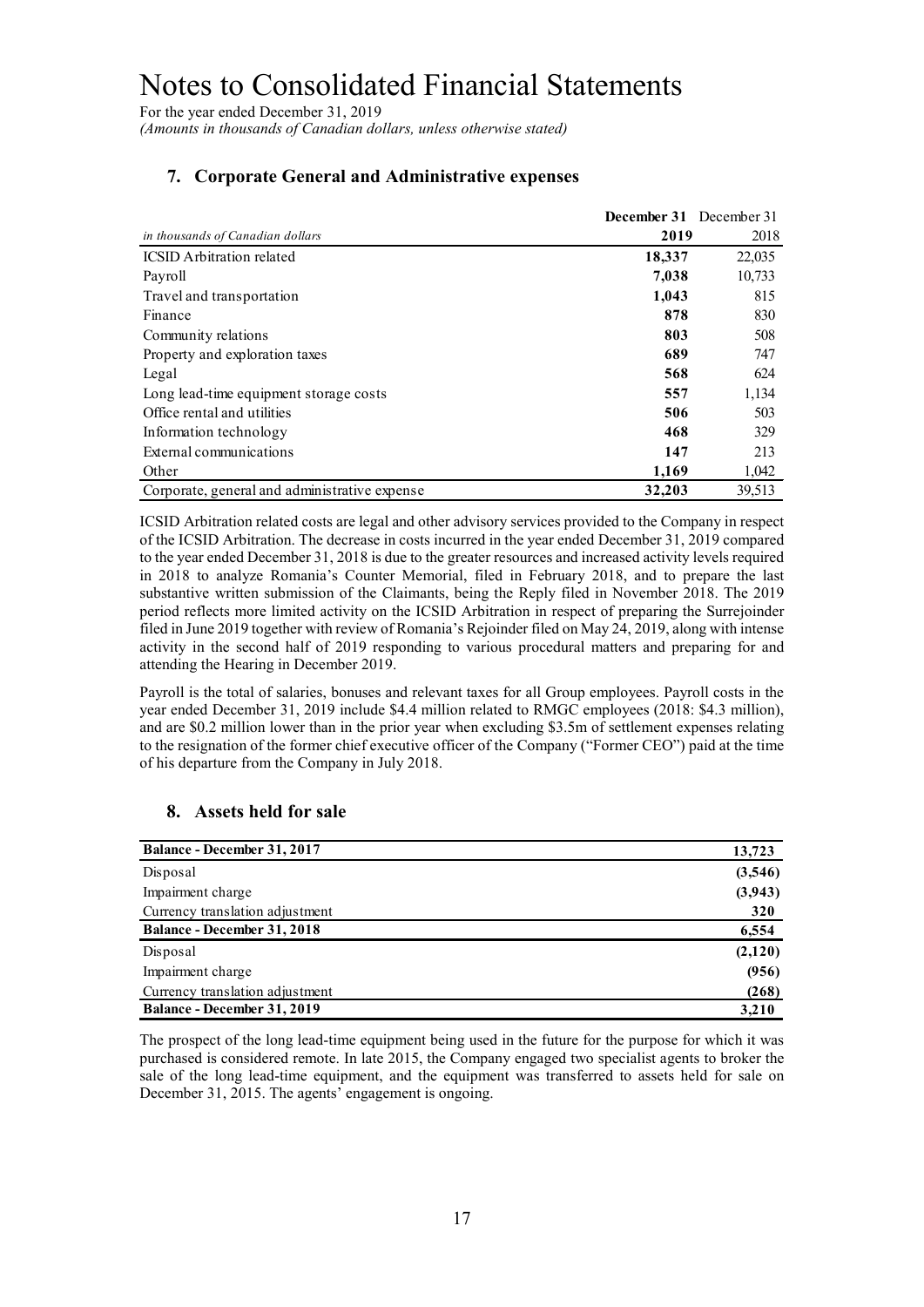For the year ended December 31, 2019

*(Amounts in thousands of Canadian dollars, unless otherwise stated)*

### **8. Assets held for sale (continued)**

On May 4, 2018, the Group sold a ball mill plus motors and spares for gross proceeds of US\$4.1 million (approx. \$5.3 million). On October 18, 2019, RMGC concluded the sale of the remaining ball mill, excluding motors, for aggregate gross proceeds of US\$3.3 million (approx. \$4.3 million). Taking into account costs of sale, including commission payable to the Company's equipment broker, Gabriel added to treasury net cash receipts of US\$2.3 million (approx. \$3.0 million).

The remaining long lead-time equipment comprises milling equipment, predominantly a SAG mill, together with a gearless motor drive and ball mill motors. These items are currently stored in warehouses in the port of Antwerp, Belgium. During 2019 the value of the long-lead time equipment was assessed for indicators of impairment and a charge of \$1.0 million was recognised in the statement of loss for the year ended December 31, 2019.

### **9. Cash and cash equivalents and restricted cash**

|                           | December 31 | December 31 |
|---------------------------|-------------|-------------|
|                           | 2019        | 2018        |
| Cash at bank and on hand  | 7,501       | 18,116      |
| Short-term bank deposits  | 18,229      |             |
| Cash and cash equivalents | 25,730      | 18,116      |
| Restricted cash           | 526         | 570         |
|                           | 26,256      | 18,686      |

Cash at bank and on hand earns interest at floating rates based on daily bank deposit rates. Cash is readily accessible and is deposited at reputable financial institutions with acceptable credit standings.

The Group manages its domestic Romanian bank credit risk by centralizing custody, control and management of its surplus cash resources from its corporate office and only transferring money to its Romanian subsidiary based on near term cash requirements, thereby mitigating exposure to domestic Romanian banks. At December 31, 2019, the Group held \$0.3 million in unrestricted cash and cash equivalents in Romanian banks (2018: \$0.4 million).

Short-term bank deposits represent investments in government treasury bills with maturities of less than 90 days.

Restricted cash represents cash collateralization of legally required environmental guarantees for future clean-up costs of \$0.1 million. In addition, in late 2013 the Romanian regional prosecutor's office in Ploiesti placed a restriction order on \$0.3 million held in one of RMGC's Romanian bank accounts pending the outcome of an investigation into a group of companies, one of which was a former supplier to RMGC. Management understands that this investigation remains ongoing. The restricted cash amount represents the value of the goods procured from the supplier during 2012. RMGC continues to challenge the legality of the restriction and to cooperate fully with the prosecutor's office.

#### **10. Other receivables**

|                     | December 31 | December 31 |
|---------------------|-------------|-------------|
|                     | 2019        | 2018        |
| Other receivables   | -           | 307         |
| VAT and sales taxes | 368         | 424         |
|                     | 368         | 731         |

Other receivables at December 31, 2018 comprised an amount due relating to an area of land in the project footprint that was deemed unlikely to be recovered during 2019, and a provision against this was recognized in the period.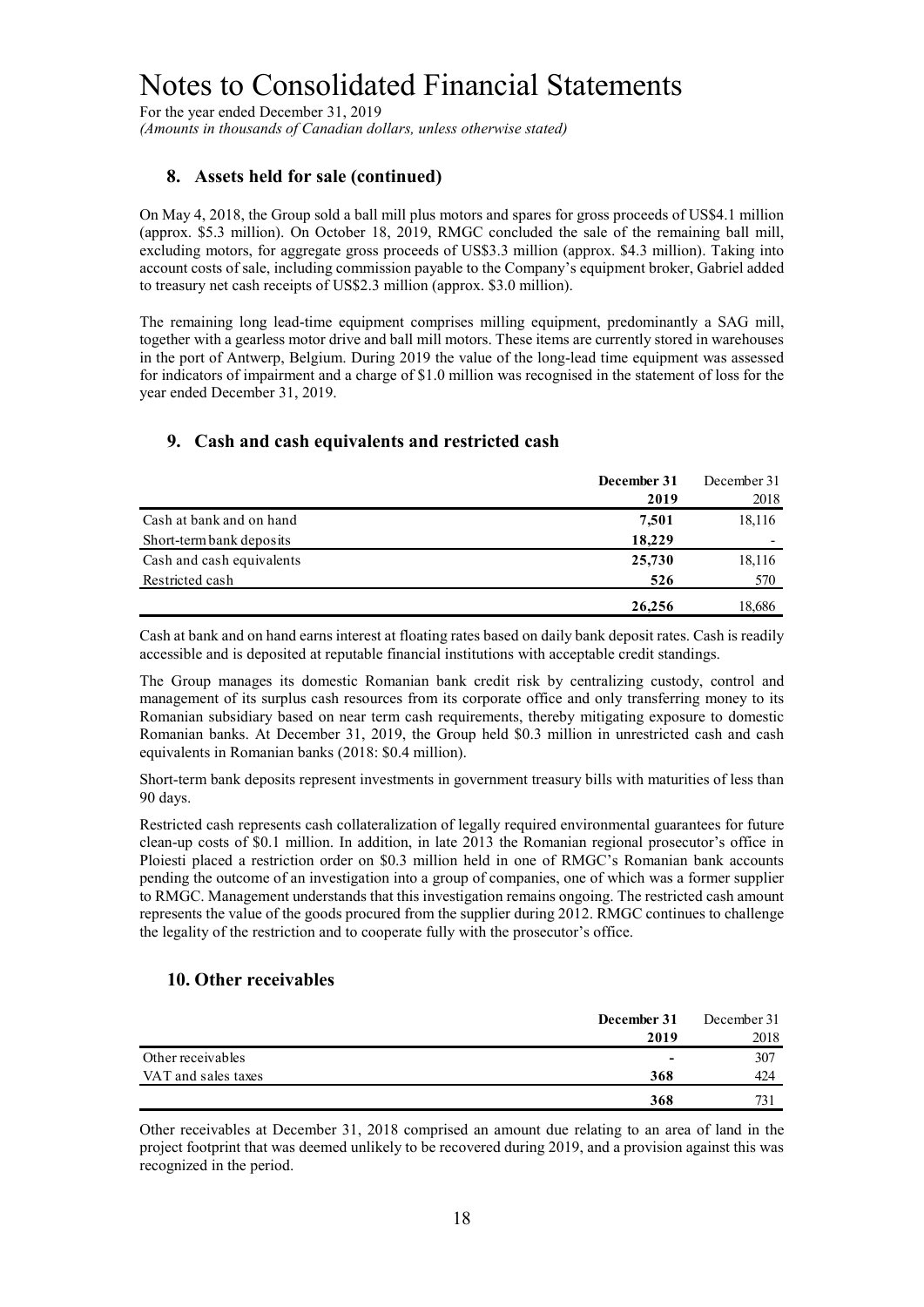For the year ended December 31, 2019 *(Amounts in thousands of Canadian dollars, unless otherwise stated)*

### **10. Other receivables (continued)**

The carrying amounts of accounts receivable are denominated in the following currencies:

|                   | December 31 | December 31 |
|-------------------|-------------|-------------|
|                   | 2019        | 2018        |
| UK pound sterling | 10          | 14          |
| Canadian dollar   | 12          |             |
| Romanian leu      | 346         | 705         |
|                   | 368         | 731         |

### **11. Property, plant and equipment**

Property plant and equipment consists of office equipment, vehicles and right of use assets with a carrying value of \$0.1 million (2018: \$0.1 million).

#### **12. Trade and other payables**

|                             | December 31 | December 31 |
|-----------------------------|-------------|-------------|
|                             | 2019        | 2018        |
| Trade payables              | 90          | 390         |
| Payroll liabilities         | 2,365       | 2,421       |
| Accruals and other payables | 6,786       | 2,158       |
|                             | 9.241       | 4.969       |

Trade and other payables are accounted for at amortized cost and are categorized as other financial liabilities. Included in payroll liabilities are performance related bonuses, accrued following the annual review of performance and compensation by the Board of Directors (in January 2020 and January 2019, respectively). Included in accruals and other payables are \$6.5m of ICSID Arbitration related costs (2018: \$1.8 million). The increase in such accrued expenses period on period is primarily due to the increase in ICSID Arbitration activities and related fees late in the fourth quarter of 2019 in respect of preparation for and attendance at the Hearing in December, whereas in 2018 the Company filed its Reply in early November 2018 and ICSID Arbitration related costs were largely settled by December 31, 2018. The carrying amounts of accounts payable and accrued liabilities are denominated in the following currencies:

|                      | December 31 | December 31 |
|----------------------|-------------|-------------|
|                      | 2019        | 2018        |
| UK pound sterling    | 977         | 1,052       |
| Canadian dollar      | 252         | 289         |
| United States dollar | 5,448       | 1,497       |
| Euro                 | 991         | 85          |
| Romanian leu         | 1,573       | 2,046       |
|                      | 9.241       | 4,969       |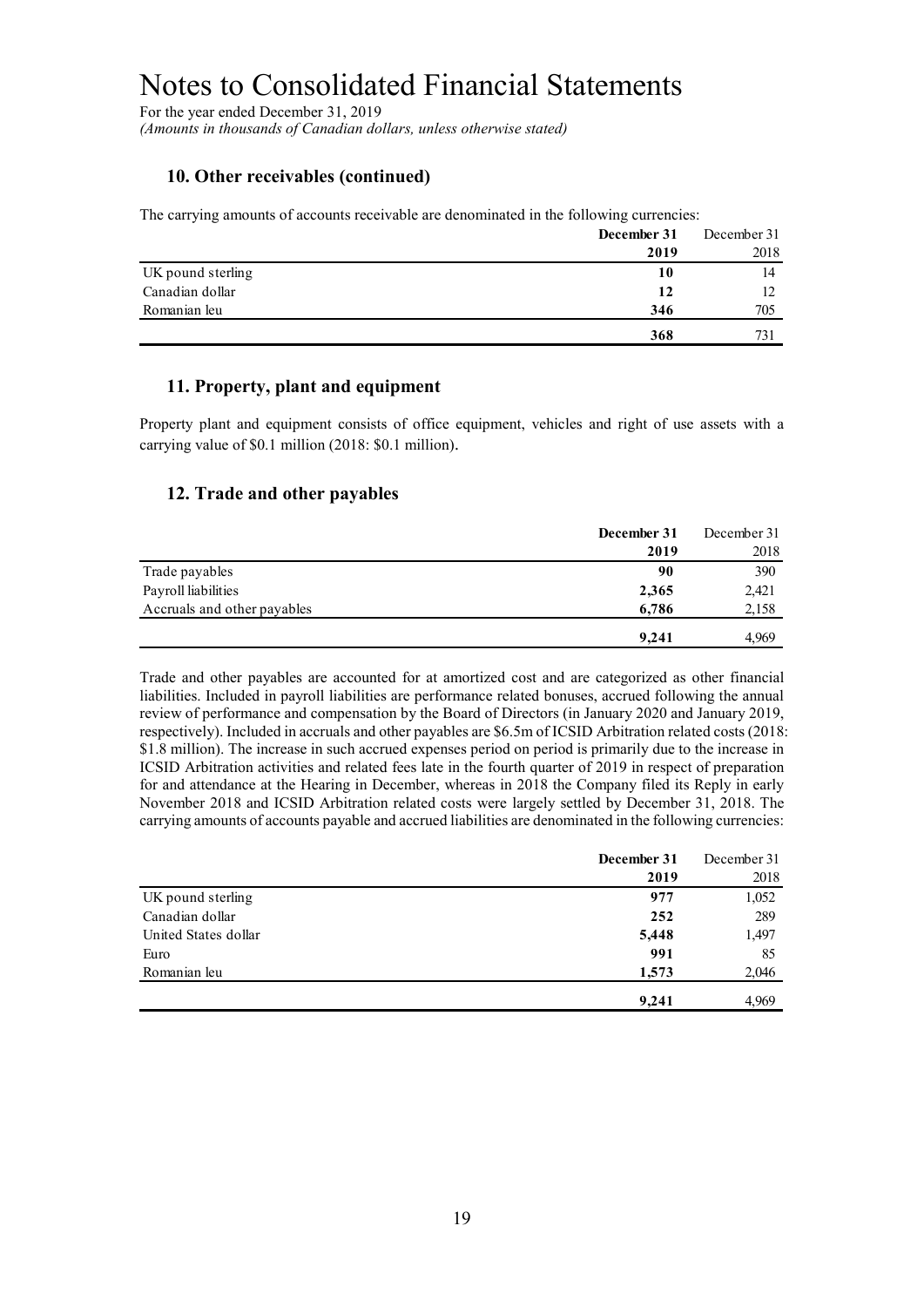For the year ended December 31, 2019

*(Amounts in thousands of Canadian dollars, unless otherwise stated)*

### **13. Resettlement liabilities**

RMGC previously had a program for purchasing homes in the Project area. Under the resettlement program residents were offered two choices; either to take the sale proceeds and move to a new location of their choosing, or exchange their properties for a new property to be built by RMGC at a new resettlement site. For those residents who chose the new resettlement site alternative, the Company recorded a resettlement liability for the anticipated construction costs of the resettlement houses. The total resettlement liability balance at December 31, 2019 was \$0.6 million (December 31, 2018: \$0.6 million).

#### **14. Other liabilities**

|                                    | Average price per      |                           |              |
|------------------------------------|------------------------|---------------------------|--------------|
|                                    | <b>DSUs</b><br>(000's) | common share<br>(dollars) | Value        |
| <b>Balance - December 31, 2017</b> | 2,753                  | 0.42                      | 1,156        |
| Granted<br>Cancelled               | 472<br>(422)           | 0.32<br>0.31              | 151<br>(131) |
| Change in fair value               | -                      |                           | (223)        |
| <b>Balance - December 31, 2018</b> | 2,803                  | 0.34                      | 953          |
| Granted<br>Redeemed                | 524<br>(89)            | 0.43<br>0.37              | 226<br>(33)  |
| Change in fair value               |                        |                           | 376          |
| Balance - December 31, 2019        | 3,238                  | 0.47                      | 1,522        |

The Company has a DSU plan under which qualifying participants receive certain compensation in the form of DSUs. With effect from July 1, 2016, certain Company non-executive directors have received fifty or one hundred per cent of their director fees payable in DSUs. DSUs are initially valued at the fiveday weighted average market price of the Common Shares at the date of grant, with the value adjusted based on fair value on the closing share price at the end of each subsequent reporting period.

As at December 31, 2019, the Company's share price had increased in comparison to December 31, 2018 and, accordingly, a fair value increase of \$0.4 million has been recorded in the DSU liability and as a net expense (2018:\$0.2 million decrease and net reversal).

Lease liabilities of less than \$0.1 million (2018: nil) relating to right of use assets are also contained within other liabilities.

### **15. Private placements – issuance of convertible notes, warrants and equity**

#### *Summary*

In 2014 and 2016, the Company completed private placements in which a total of 95,625 units were issued at a price of \$1,000 per unit to raise aggregate gross proceeds of \$95.625 million (the "2014 and 2016 Private Placements"). The units issued in the 2014 and 2016 Private Placements consist, in aggregate, of:

- \$95,625,000 of convertible subordinated unsecured notes, with an annual coupon of 0.025%, a conversion price of \$0.3105 and a maturity date of June 30, 2021;
- 111,536,250 Common Share purchase warrants which are exercisable at a price of \$0.46 at any time prior to June 30, 2021; and
- 95,625 arbitration value rights ("AVRs"), comprising, in aggregate, of an entitlement to a pro rata share of 13.04% of any proceeds arising from any monies received in relation to the ICSID Arbitration, subject to a maximum aggregate entitlement of \$304.3 million among all holders of such AVRs.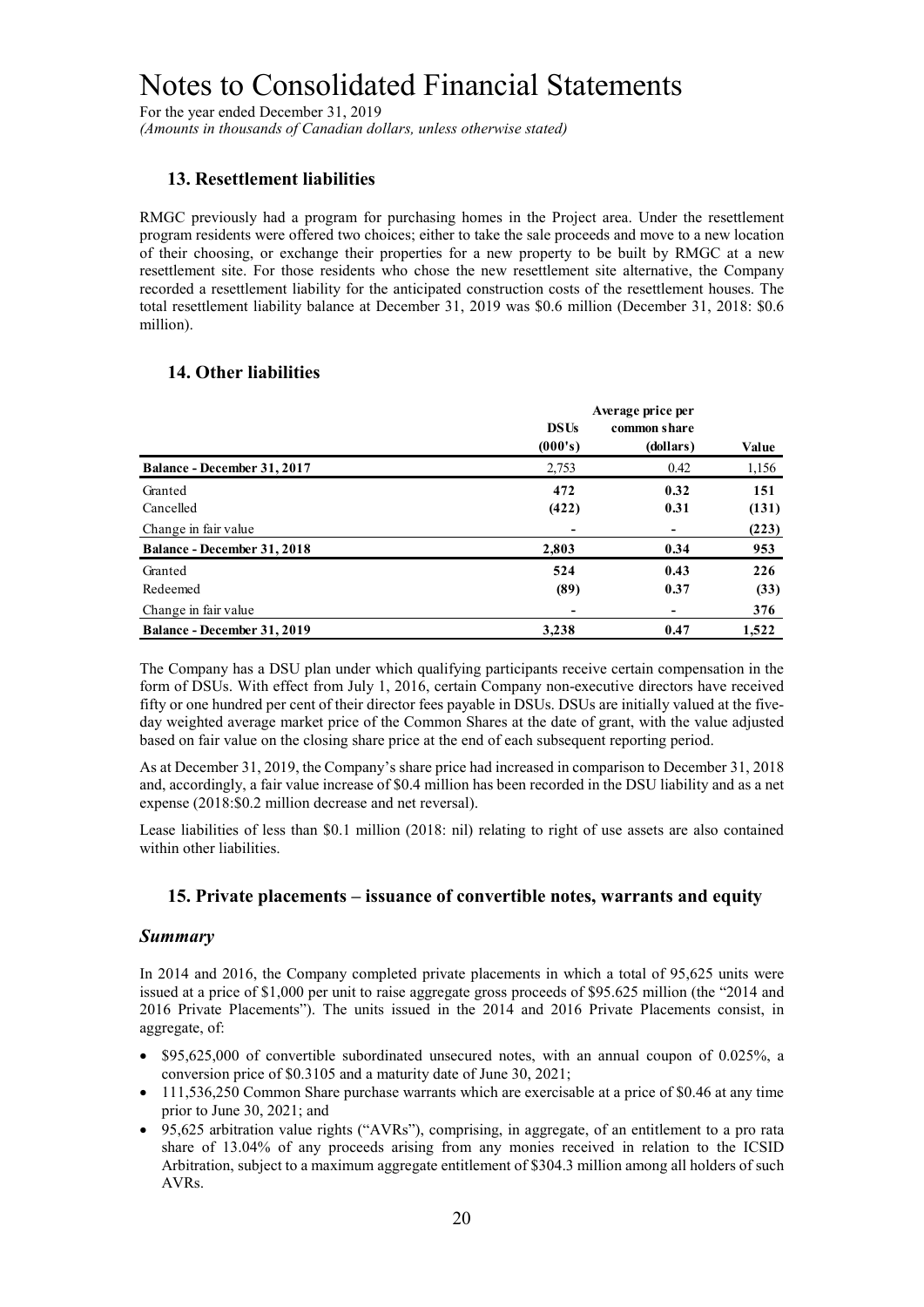For the year ended December 31, 2019 *(Amounts in thousands of Canadian dollars, unless otherwise stated)*

## **15. Private placements (continued)**

On January 15, 2019, the Company announced it had completed the final closing of a private placement of up to 106,425,846 units at a price of \$0.2475 (each unit comprising one Common Share and one Common Share purchase warrant to acquire one Common Share at an exercise price of \$0.49 at any time in the five years following their issue) to raise gross proceeds of approximately \$26.3 million (the "2018 Private Placement").

On September 13, 2019, the Company announced it had completed the final closing of a private placement of up to 81,730,233 units at a price of \$0.3225 (comprising one Common Share and one Common Share purchase warrant to acquire one Common Share at an exercise price of \$0.645 at any time in the five years following their issue) to raise gross proceeds of approximately \$26.3 million (the "2019 Private Placement").

### *2014 and 2016 Private Placements*

Subsequent to initial measurement, the debt component of the 2014 and 2016 Private Placements is measured at amortized cost using the effective interest rate method. The valuation of the equity component is not adjusted subsequent to the initial recognition except on conversion or expiry.

There are two derivatives that are embedded within the convertible notes to the 2014 and 2016 Private Placements: a 'make-whole premium' to protect holders of the convertible notes in a change of control event as stated in the note indenture; and a 'common share repayment right' providing the Company with the right to repay the principal in Common Shares at a discounted amount of 95% of par at maturity. As at December 31, 2019, these two embedded derivatives were determined to have insignificant values and were accordingly not accounted for, but will be reassessed by Management at each reporting date.

The aggregate composition of the 2014 and 2016 Private Placements is set out in the following table:

|                                                    | Gross Financing |       | Net.       |  |
|----------------------------------------------------|-----------------|-------|------------|--|
|                                                    | allocation      | fees  | allocation |  |
|                                                    |                 |       |            |  |
| Liability component of convertible debentures      | 52,205          | 461   | 51,744     |  |
| Equity component of convertible debentures         | 45.213          | 642   | 44,571     |  |
| Warrants                                           | 32.573          | 417   | 32,156     |  |
| Charge on issue of in-the-money equity instruments | (34,366)        |       | (34,366)   |  |
| Proceeds of private placement                      | 95.625          | 1.520 | 94,105     |  |

In accordance with IAS 7, changes in the value of the 2014 and 2016 Private Placements are as follows:

| <b>Balance - December 31, 2017</b> | 63,201 |
|------------------------------------|--------|
| Interest paid                      | (24)   |
| Accretion of debt component        | 7,959  |
| <b>Balance - December 31, 2018</b> | 71,136 |
| Interest paid                      | (24)   |
| Accretion of debt component        | 8,958  |
| <b>Balance - December 31, 2019</b> | 80,070 |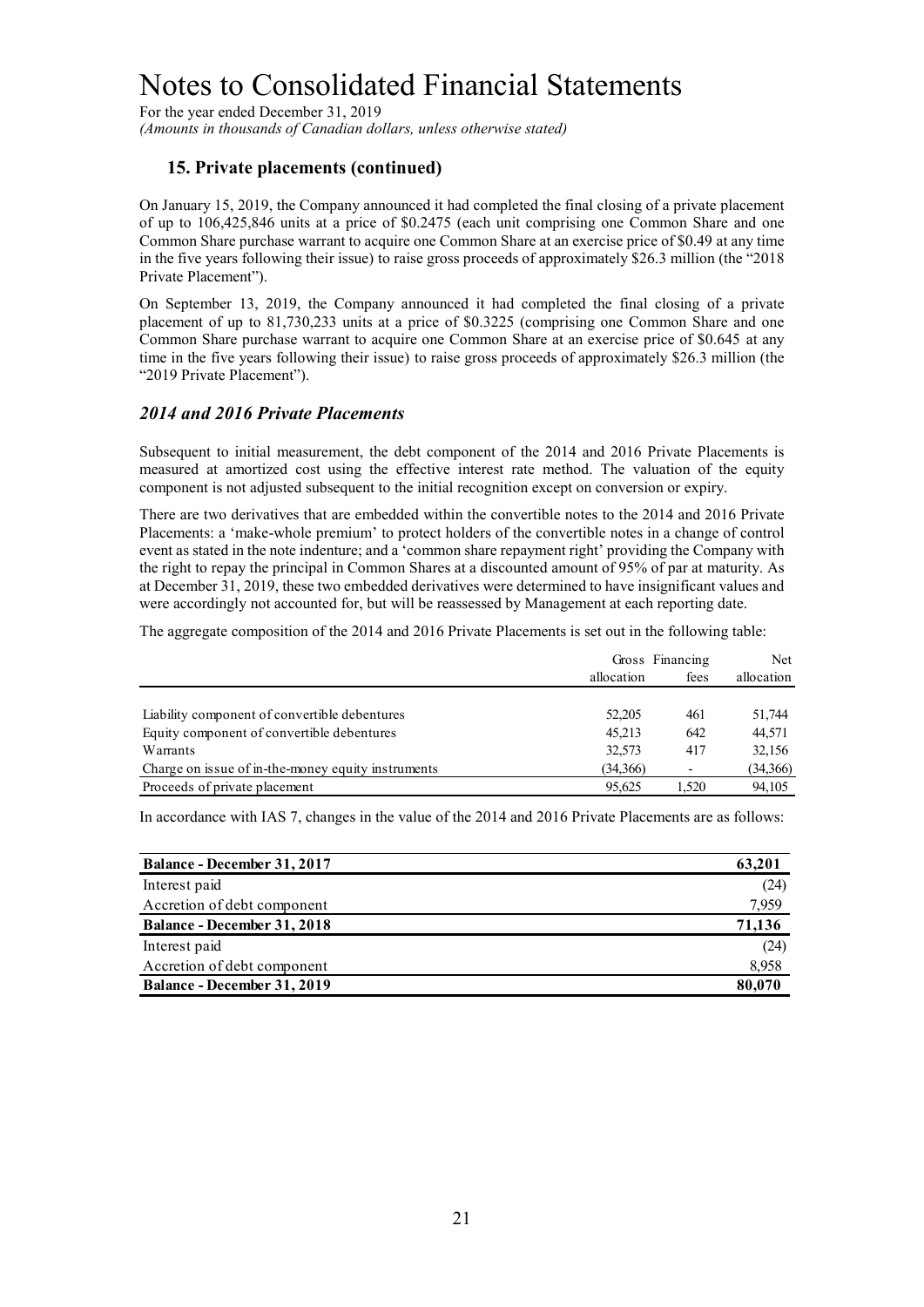For the year ended December 31, 2019 *(Amounts in thousands of Canadian dollars, unless otherwise stated)*

### **15. Private placements (continued)**

#### *2018 Private Placement*

On December 24, 2018, the Company announced that it had completed an initial closing of the 2018 Private Placement of a total of 80,702,475 units, issued at a price of \$0.2475 per unit to raise aggregate gross proceeds of approximately \$20 million.

On January 15, 2019, the Company announced that it had completed the final closing of the 2018 Private Placement by issuing a further 25,723,372 units, on the same terms as above, to raise gross proceeds of approximately \$6.3 million.

Each unit of the 2018 Private Placement consists of:

- One Common Share; and
- One Common Share purchase warrant, which entitles the holder to acquire one Common Share at an exercise price of \$0.49 at any time prior to the date that is five years following the date of issue.

The key inputs used in determining the value of the final closing of the 2018 Private Placement set out in these Financial Statements are as follows:

- Volatility (based on historic 60 month volatility of the Gabriel Resources stock price ) 95.49%
- Remaining life (years) 5.0
- Risk free rate (5 year Government of Canada benchmark bond) 1.90%.

The aggregate composition of the final closing of the 2018 Private Placement is set out in the following table:

|                               |            | Gross Financing | Net.       |
|-------------------------------|------------|-----------------|------------|
|                               | allocation | fees            | allocation |
|                               |            |                 |            |
| Common shares                 | 3,823      | 25              | 3,798      |
| Warrants                      | 2.543      |                 | 2,526      |
| Proceeds of private placement | 6,366      | 42              | 6.324      |

#### *2019 Private Placement*

On August 23, 2019, the Company announced that it had completed an initial closing of the 2019 Private Placement of a total of 76,504,263 units, issued at a price of \$0.3225 per unit, to raise aggregate gross proceeds of approximately \$24.6 million.

On September 13, 2019, the Company announced that it had completed the final closing of the 2019 Private Placement by issuing the remaining 5,225,970 units, on the same terms as above, to raise gross proceeds of approximately \$1.7 million.

Each unit of the 2019 Private Placement consists of:

- One Common Share; and
- One Common Share purchase warrant, which entitles the holder to acquire one Common Share at an exercise price of \$0.645 at any time prior to the date that is five years following the date of issue.

The key inputs used in determining the value of the 2019 Private Placement set out in these Financial Statements are as follows: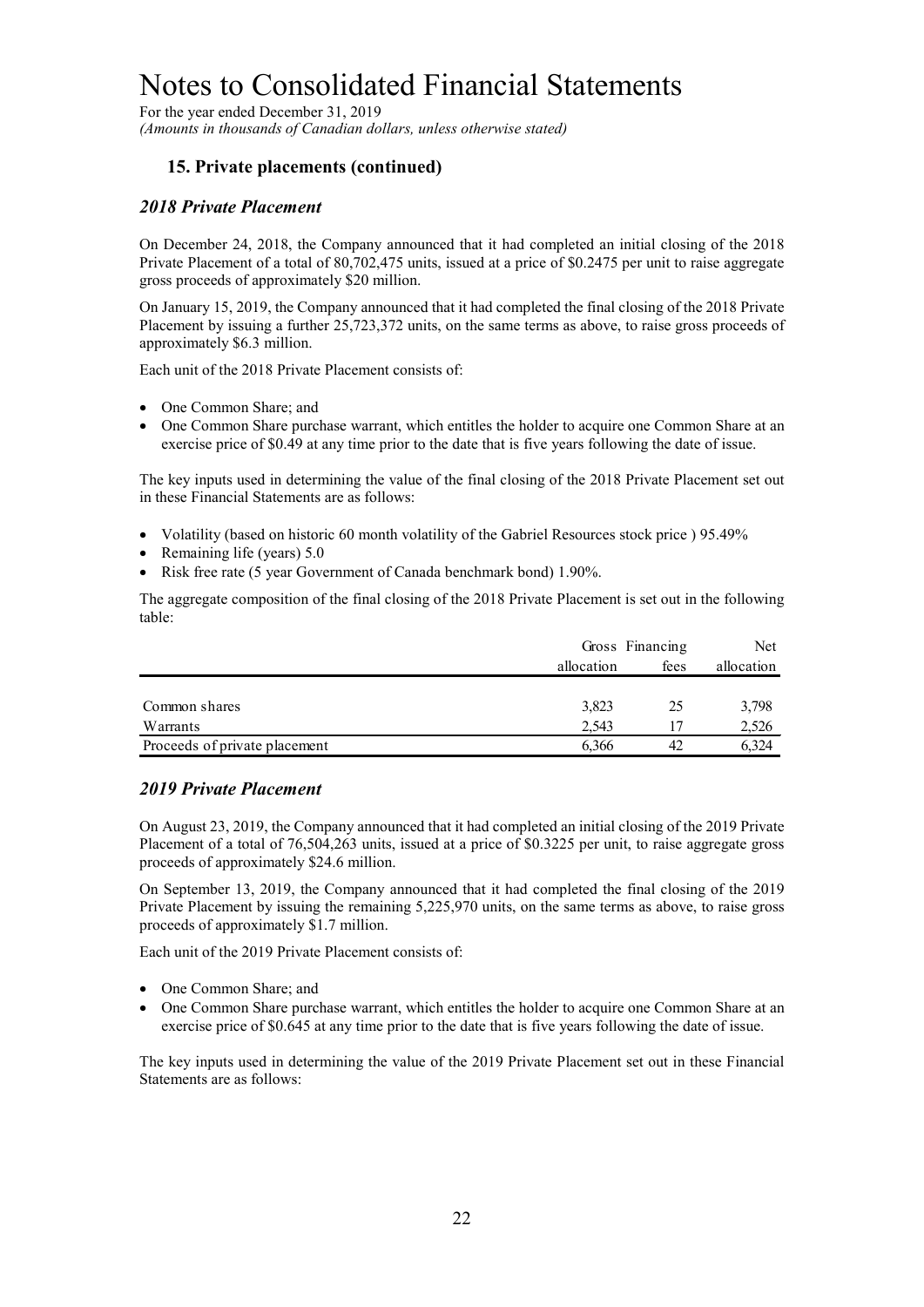For the year ended December 31, 2019 *(Amounts in thousands of Canadian dollars, unless otherwise stated)*

### **15. Private placements (continued)**

#### Initial closing

- Volatility (based on historic 60 month volatility of Gabriel's stock price ) 93.36%
- Remaining life (years) 5.0
- Risk free rate (5 year Government of Canada benchmark bond) 1.21%

#### Final closing

- Volatility (based on historic 60 month volatility of Gabriel's stock price ) 94.54%
- Remaining life (years) 5.0
- Risk free rate (5 year Government of Canada benchmark bond) 1.49%

The aggregate composition of the 2019 Private Placement is set out in the following table:

|                               |            | Gross Financing |            |
|-------------------------------|------------|-----------------|------------|
|                               | allocation | fees            | allocation |
|                               |            |                 |            |
| Common shares                 | 15.968     | 79              | 15,889     |
| Warrants                      | 10.392     | 51              | 10,341     |
| Proceeds of private placement | 26,360     | 130             | 26,230     |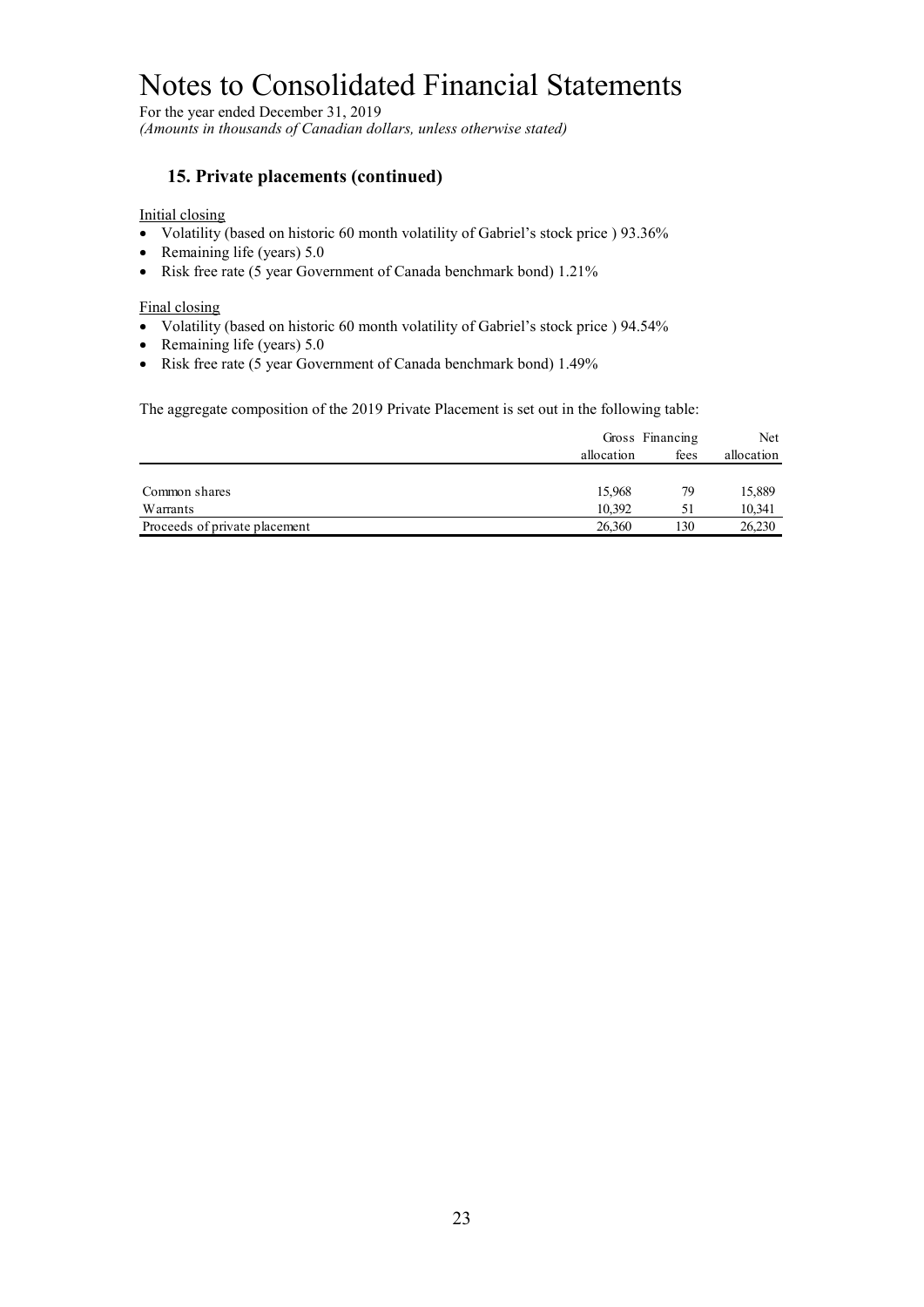For the year ended December 31, 2019

*(Amounts in thousands of Canadian dollars, unless otherwise stated)*

#### **16. Related party transactions**

The Group had related party transactions, with associated persons or corporations, which were undertaken in the normal course of operations as follows:

- (a) Related party transactions with Minvest RM, the non-controlling shareholder of RMGC, are disclosed in Note 18.
- (b) In June 2018, the Company entered into a facility agreement with SC Total Business Land SRL ("TBL"), an entity controlled by current and former employees of RMGC, pursuant to which it agreed to lend \$0.9 million to TBL. The loan is repayable in 2028, accrues interest at a rate of 1% per annum and is secured by a mortgage over certain assets of the borrower and personal guarantees in favour of the Company by the principals of TBL. By February 2019, TBL had drawn down the entire \$0.9m facility. Repayments of the loan were received in April and October 2019.
- (c) In the following table "Key Management" represents all non-executive directors and executive officers of the Company. The compensation paid or payable to Key Management is as follows:

|                                                                | December 31 | December 31 |
|----------------------------------------------------------------|-------------|-------------|
|                                                                | 2019        | 2018        |
| Salaries and other short-term employee benefits <sup>(1)</sup> | 1,667       | 1,581       |
| Former CEO settlement <sup>(2)</sup>                           |             | 3,121       |
| Directors' fees                                                | 222         | 292         |
| DSUs and $RSUs^{(3)}$                                          | 226         | 386         |
| Share options <sup>(3)</sup>                                   | 320         | 214         |
| <b>Total</b>                                                   | 2,435       | 5,594       |

(1*) Salaries and other benefits reflect compensation due and payable for the time period those personnel held a position of director or officer during each year. Consequently changes in such personnel may affect the comparator.*

(2) *Settlement expenses relating to the resignation of the Former CEO include compensation for forfeiture of all Share Options, RSUs and DSUs*.

(3*) DSUs and Options represent compensation paid to non-executive directors [in lieu of cash] and are stated as the fair value as at the date of grant of the instrument.*

## **17. Share capital**

Authorized:

Unlimited number of Common Shares without par value

Unlimited number of preferred shares, issuable in series, without par value (none outstanding) Issued:

|                                                               | Number of                |               |
|---------------------------------------------------------------|--------------------------|---------------|
|                                                               | shares $(000's)$         | <b>Amount</b> |
| <b>Balance - December 31, 2017</b>                            | 384,454                  | 868,288       |
| Shares issued in private placement                            | 80,702                   | 11,909        |
| <b>Balance - December 31, 2018</b>                            | 465,156                  | 880,197       |
| Shares issued in private placement                            | 107,454                  | 19,687        |
| Shares issued on the exercise of RSUs                         | 694                      |               |
| Shares issued on the exercise of DSUs                         | 89                       |               |
| Shares issued on the exercise of share options                | 853                      | 425           |
| Transfer from contributed surplus - exercise of share options | $\overline{\phantom{0}}$ | 274           |
| <b>Balance - December 31, 2019</b>                            | 574,246                  | 900,583       |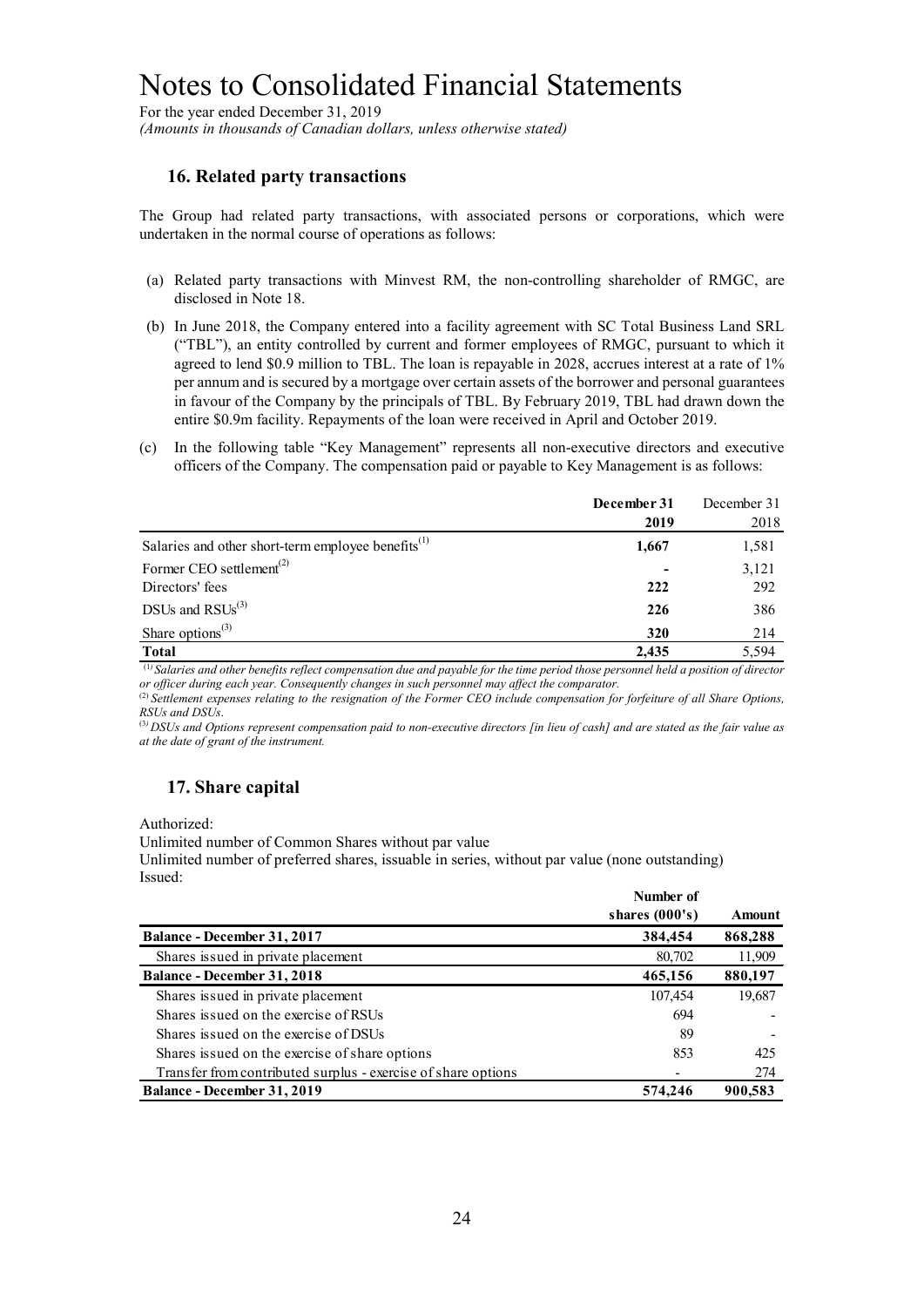For the year ended December 31, 2019 *(Amounts in thousands of Canadian dollars, unless otherwise stated)*

## **17. Share capital (continued)**

#### *Common Share purchase warrants*

A summary of Common Share purchase warrants issued and outstanding, along with their exercise prices are as follows:

| <b>Expiry date</b> |             | Number of warrants Exercise price (dollars) |
|--------------------|-------------|---------------------------------------------|
| June 30, 2021      | 111,536,250 | 0.460                                       |
| December 21, 2023  | 80,702,475  | 0.490                                       |
| January 15, 2024   | 25,723,372  | 0.490                                       |
| August 23, 2024    | 76,504,263  | 0.645                                       |
| September 13, 2024 | 5,225,970   | 0.645                                       |

#### *Share Options*

The exercise price of Share Options is determined as the higher of the five-day weighted average closing price of the Common Shares prior to the grant date of the Share Option and the closing price of the Common Shares on the day before the grant date of the Share Option. Share Options granted vest in accordance with milestones or vesting periods set by the Board at the grant date and are exercisable over five years to ten years from the date of issuance.

The maximum number of Common Shares issuable under the Option Plan is equal to 10% of the issued and outstanding Common Shares at any point in time.

As at December 31, 2019, Share Options held by directors, officers, employees and consultants were as follows:

| <b>Outstanding</b> |                      |                                          | <b>Exercisable</b>                              |                      |                                          |                                                 |
|--------------------|----------------------|------------------------------------------|-------------------------------------------------|----------------------|------------------------------------------|-------------------------------------------------|
| Range of exercise  | Number of<br>options | Weighted<br>average<br>exercise<br>price | Weighted<br>average<br>remaining<br>contractual | Number of<br>options | Weighted<br>average<br>exercise<br>price | Weighted<br>average<br>remaining<br>contractual |
| prices (dollars)   | (thous ands)         | (dollars)                                | life (years)                                    | (thous ands)         | (dollars)                                | life (years)                                    |
|                    |                      |                                          |                                                 |                      |                                          |                                                 |
| $0.28 - 0.40$      | 14,888               | 0.35                                     | 7.9                                             | 10,800               | 0.35                                     | 7.7                                             |
| $0.41 - 0.50$      | 4.971                | 0.43                                     | 7.4                                             | 4,630                | 0.43                                     | 7.3                                             |
| $0.51 - 0.60$      | 2,064                | 0.56                                     | 0.4                                             | 2,064                | 0.56                                     | 0.4                                             |
| $0.61 - 0.70$      | 586                  | 0.65                                     | 6.6                                             | 586                  | 0.65                                     | 6.6                                             |
| $0.71 - 0.80$      | 5,000                | 0.79                                     | 4.0                                             | 5,000                | 0.79                                     | 4.0                                             |
|                    | 27,509               | 0.47                                     | 6.5                                             | 23,080               | 0.49                                     | 6.1                                             |

The estimated fair value of Share Options is amortized using graded vesting over the period in which the Share Options vest. For those Share Options which vest on a single date, either on issuance or on achievement of milestones (the "measurement date"), the fair value of these Share Options is amortized using graded vesting over the anticipated vesting period.

Certain Share Option grants have performance vesting conditions. The fair value of these Share Options that vest upon achievement of milestones will be recognized and expensed over the estimated vesting period of these Share Options. Adjustments resulting from the recalculation of the estimated vesting periods are recorded in the Consolidated Statement of Loss.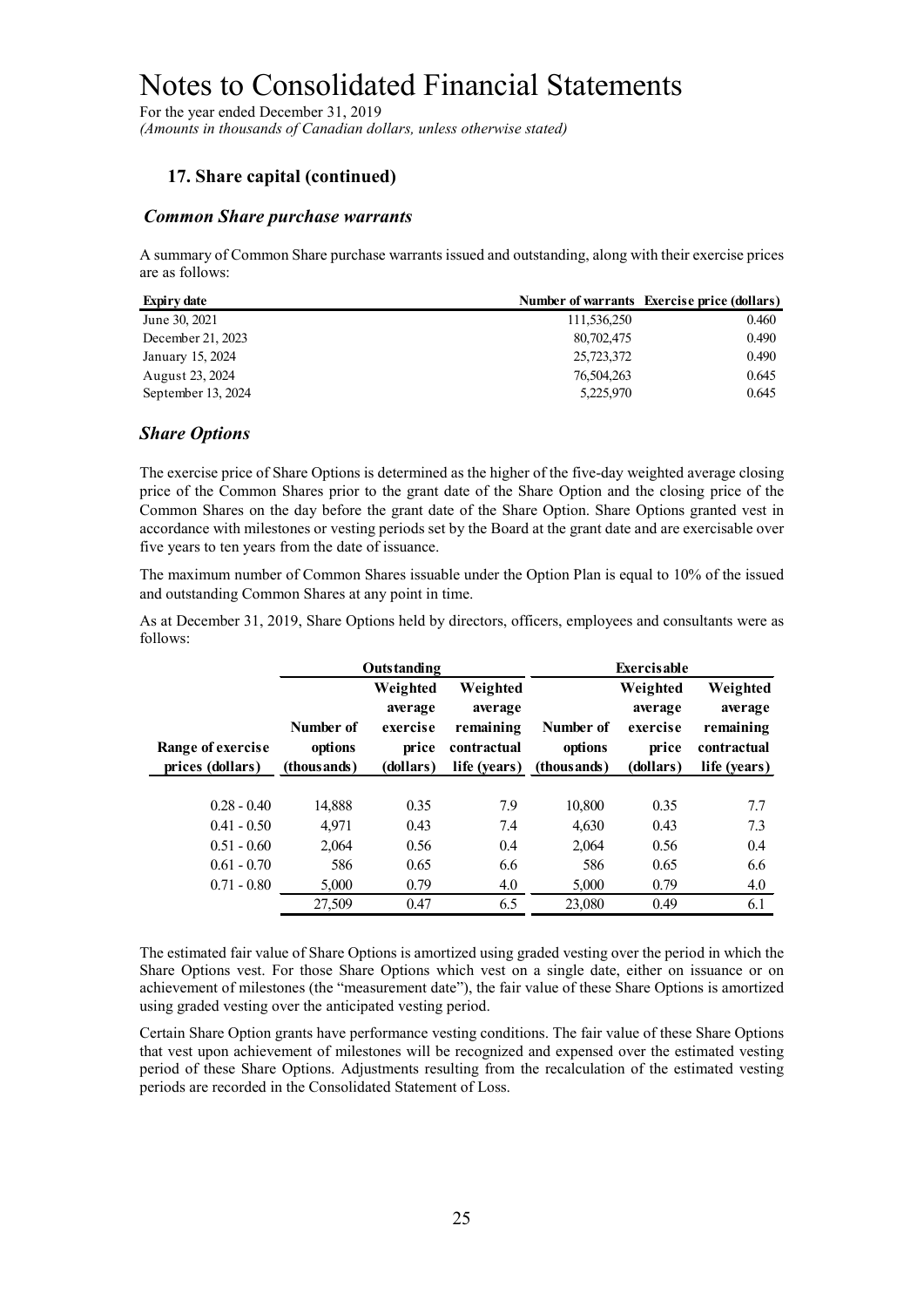For the year ended December 31, 2019 *(Amounts in thousands of Canadian dollars, unless otherwise stated)*

### **17. Share capital (continued)**

Director, officer, employee and consultant Share Options were as follows:

|                                    | Number of<br>options<br>(thous ands) | Weighted average<br>exercise price<br>(dollars) |
|------------------------------------|--------------------------------------|-------------------------------------------------|
| <b>Balance - December 31, 2017</b> | 26,313                               | 0.69                                            |
| Options granted                    | 4,331                                | 0.31                                            |
| Options forfeited                  | (2,075)                              | 0.56                                            |
| Options expired                    | (3,950)                              | 1.36                                            |
| <b>Balance - December 31, 2018</b> | 24,619                               | 0.53                                            |
| Options granted                    | 6,068                                | 0.37                                            |
| Options expired                    | (2,325)                              | 0.84                                            |
| Options exercised                  | (853)                                | 0.50                                            |
| Balance - December 31, 2019        | 27,509                               | 0.47                                            |

During the year ended December 31, 2019, 6.1 million Share Options were granted at a weighted average exercise price of \$0.37, of which 3.3 million vested immediately and the remaining 2.8 million vest over a one-year period. During the year ended December 31, 2018, 4.3 million Share Options were granted at a weighted average exercise price of \$0.31, of which 3.1 million vest on a milestone basis and the remaining 1.2 million vest over a three-year period. The valuation of the Share Options granted was calculated using a Black-Scholes valuation model with the following assumptions:

|                                            | December 31 | December 31 |
|--------------------------------------------|-------------|-------------|
|                                            | 2019        | 2018        |
| Weighted average risk-free interest rate   | $1.81\%$    | 1.93%       |
| Volatility of share price                  | 97%         | 96%         |
| Weighted average life of options (years)   | 5.2         | 5.3         |
| Pre-vesting forfeiture rate                | 20%         | 20%         |
| Weighted average fair value of awards (\$) | 0.28        | 0.23        |

At December 31, 2019, the fair value of Share Options to be expensed is \$0.9 million (2018: \$0.8 million).

### **18 Non-controlling interest**

|                                    | Rosia Montană                |
|------------------------------------|------------------------------|
|                                    | <b>Gold Corporation S.A.</b> |
| <b>Balance - December 31, 2017</b> | 3,951                        |
| Currency translation adjustment    | -61                          |
| <b>Balance - December 31, 2018</b> | 4.012                        |
| Currency translation adjustment    | (51)                         |
| <b>Balance - December 31, 2019</b> | 3.961                        |

The Company has historically advanced loans totaling US\$39.5 million to Minvest RM, the noncontrolling shareholder of RMGC, to facilitate mandatory statutory share capital increases in RMGC in accordance with Romanian company law rules on capitalization. These loans, which remain outstanding at December 31, 2019, are non-interest bearing and according to their terms are to be repaid as and when RMGC distributes dividends to its shareholders. The loans are accounted for as part of the Group's net investment in RMGC and, accordingly, have been set-off against non-controlling interests in the Consolidated Statement of Financial Position. The loans and non-controlling interest components will be reflected individually at such time as repayment of the loans is made possible.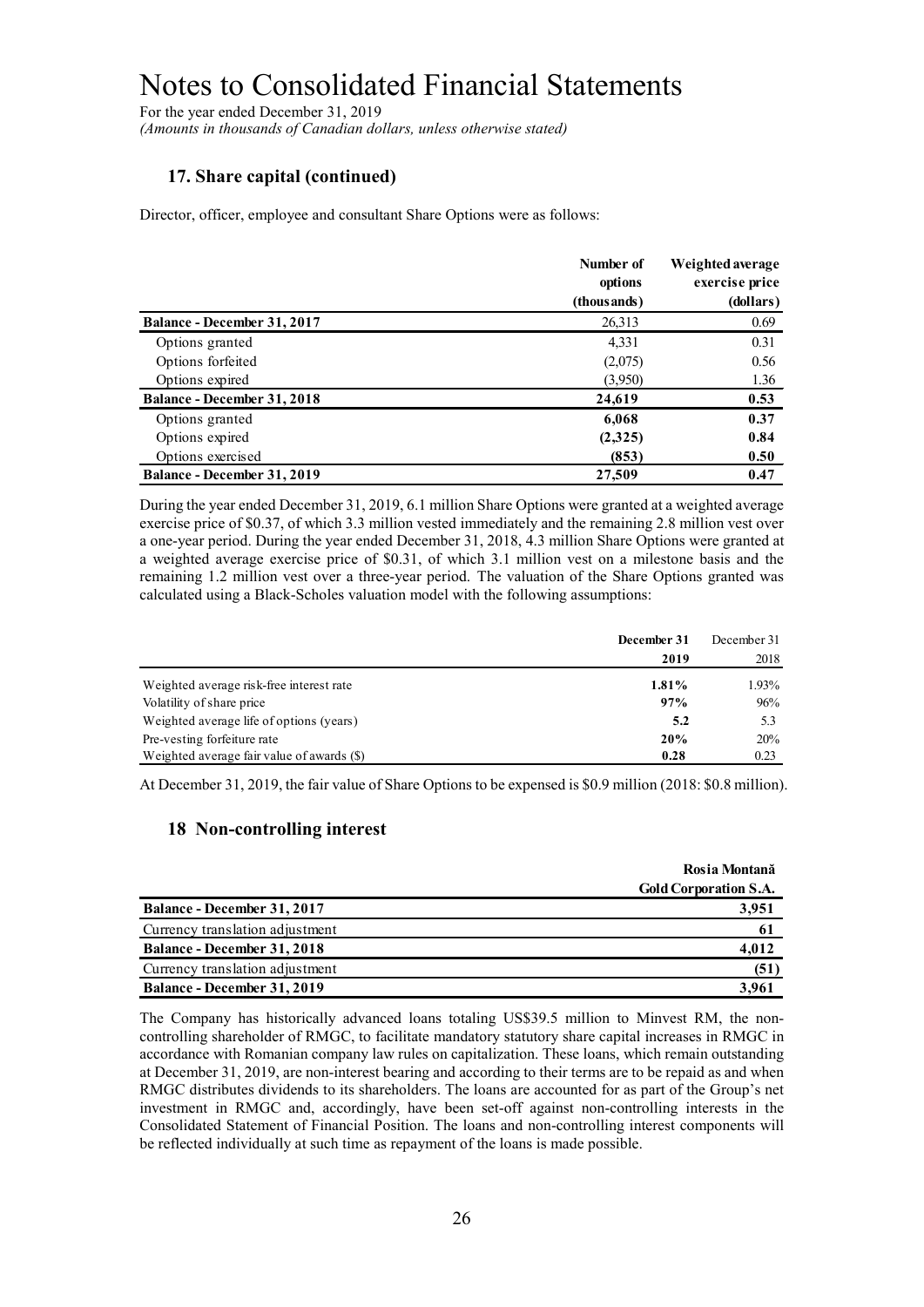For the year ended December 31, 2019

*(Amounts in thousands of Canadian dollars, unless otherwise stated)*

### **18 Non-controlling interest (continued)**

In December 2013, the Group was required to recapitalize RMGC in order to comply with minimum company law requirements. The subscription to RMGC share capital by the Company was effected through a conversion of existing intercompany debt. On January 17, 2014, the Group agreed to transfer to Minvest RM, for nil consideration, a proportion of the shares subscribed to in December 2013, with a face value of \$20.4 million, in order to preserve the respective shareholdings in RMGC. This transfer gave rise to the disclosed non-controlling interest and subsequent accounting.

### **19 Income taxes**

The following table reconciles the expected income tax at the Canadian statutory income tax rate to the amounts recognized in the Consolidated Statement of Losses.

|                                                | December 31 | December 31 |
|------------------------------------------------|-------------|-------------|
|                                                | 2019        | 2018        |
| Loss before income taxes                       | 44,531      | 50,566      |
| Income tax rate $(1)$                          | 27.0%       | 28.5%       |
| Income tax at statutory rates                  | (12, 023)   | (10,739)    |
| Tax effects of:                                |             |             |
| - Impact of foreign tax rates <sup>(2)</sup>   | 1,318       | 1,337       |
| - Non-deductable items / permanent differences | 799         | 241         |
| - Unrecognised deferred taxassets              | 9,907       | 9,161       |
| Income tax recovery                            |             |             |

*(1) The income tax rate reflects the combined federal and provincial tax rates in effect in Yukon, Canada for each period shown. Effective July 1, 2017 the income tax rate in Yukon was reduced from 15% to 12%.*

*(2)The Company has operations based in Romania, which has a different tax rate to the Canadian statutory rate.*

The Group has the following unrecognized deductible temporary differences within Canada. The expected future cash flow will be determined by the future tax rates applicable in Canada when the assets are utilized.

|                                          |             | Canada      |           |
|------------------------------------------|-------------|-------------|-----------|
|                                          | December 31 | December 31 |           |
|                                          | 2019        | 2018        | Expiry    |
| Losses carried forward                   | 93,425      | 76,077      | 2026-2038 |
| Unclaimed share issue cost               | 900         | 1,057       | No expiry |
| Capital assets                           | 1,501       | 1,461       | No expiry |
| Cumulative eligible capital expenditures | 13,328      | 13,328      | No expiry |
| Deductable temporary differences         | 109,153     | 91,923      |           |

RM Gold (Services) Ltd has \$3.3 million of unrecognized deductible temporary differences in the United Kingdom (2016: \$3.6 million), with no specified expiry date, to be carried forward for use against future profits.

RMGC has unrecognized temporary differences in Romania of \$530.0 million (2018: \$526.0 million). These differences could give rise to deferred tax assets at a future date. Losses carried forward, which are a component of the deductible temporary differences in Romania, amounted to \$59.0 million (2018: \$82.0 million) and have expiry dates between 2020 and 2026.

The Group does not recognize deferred tax assets until such time as recovery of the taxes is probable.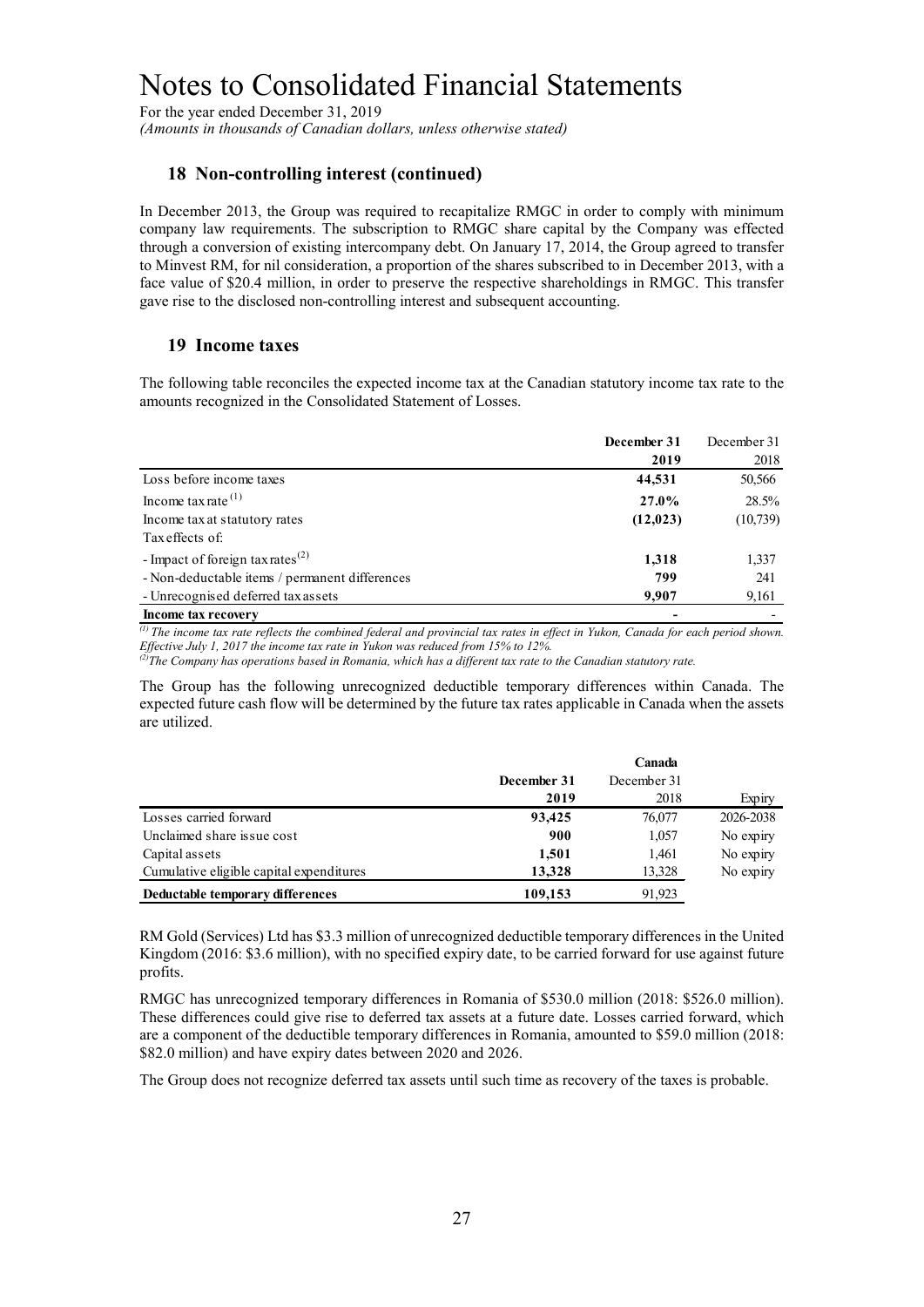For the year ended December 31, 2019

*(Amounts in thousands of Canadian dollars, unless otherwise stated)*

## **20 Commitments**

The following is a summary of contractual commitments of the Group including payments due for each of the next five years and thereafter.

|                                    | Note | Total | 2020 | 2021 | 2022 | 2023 | 2024 | Thereafter |
|------------------------------------|------|-------|------|------|------|------|------|------------|
| Operating lease commitments        |      |       |      |      |      |      |      |            |
| Rosia Montană exploitation license | a    | 917   | 262  | 262  | 262  | 131  |      |            |
| Surface concession rights          |      | 1.053 | 33   | 33   | 33   | 33   | 33   | 888        |
| Lease agreements                   | с    | 118   | 108  | 10   | -    |      |      |            |
| Total commitments                  |      | 2.088 | 403  | 305  | 295  | 164  | 33   | 888        |

- (a) Under the terms of the License, an annual fee is required to be paid to maintain the License in good standing. The current annual fee is approximately \$0.3 million. These fees are indexed annually by the Romanian Government until expiry, which is currently June 2024, subject to further prospective five year renewal periods.
- (b) RMGC has approximately 40 years remaining on concession agreements with the Local Councils of Roșia Montană and Abrud by which it is granted exploitation rights to property located on and around one of the Project's proposed open pits for an annual payment of approximately \$33,000 (Romanian Leu equivalent).
- (c) The Group has entered into agreements to lease premises for various periods. The annual rent of premises consists of minimum rent plus taxes, maintenance and, in certain instances, utilities.

### **21. Loss per share**

|                                                                            | December 31<br>2019 | December 31<br>2018 |
|----------------------------------------------------------------------------|---------------------|---------------------|
| Loss for the year attributable to owners of the parent                     | 44,531              | 50,556              |
| Weighted-average number of Common Shares (000's)<br>Basic number of shares | 519,167             | 386,670             |
| Basic and diluted loss per share                                           | 0.09                | 0.13                |

While the Company is in a loss making position, the effect of potential share issuances under Share Options, DSUs, RSUs and warrants would be anti-dilutive. Diluted loss per share is therefore deemed to be the same as basic loss per share.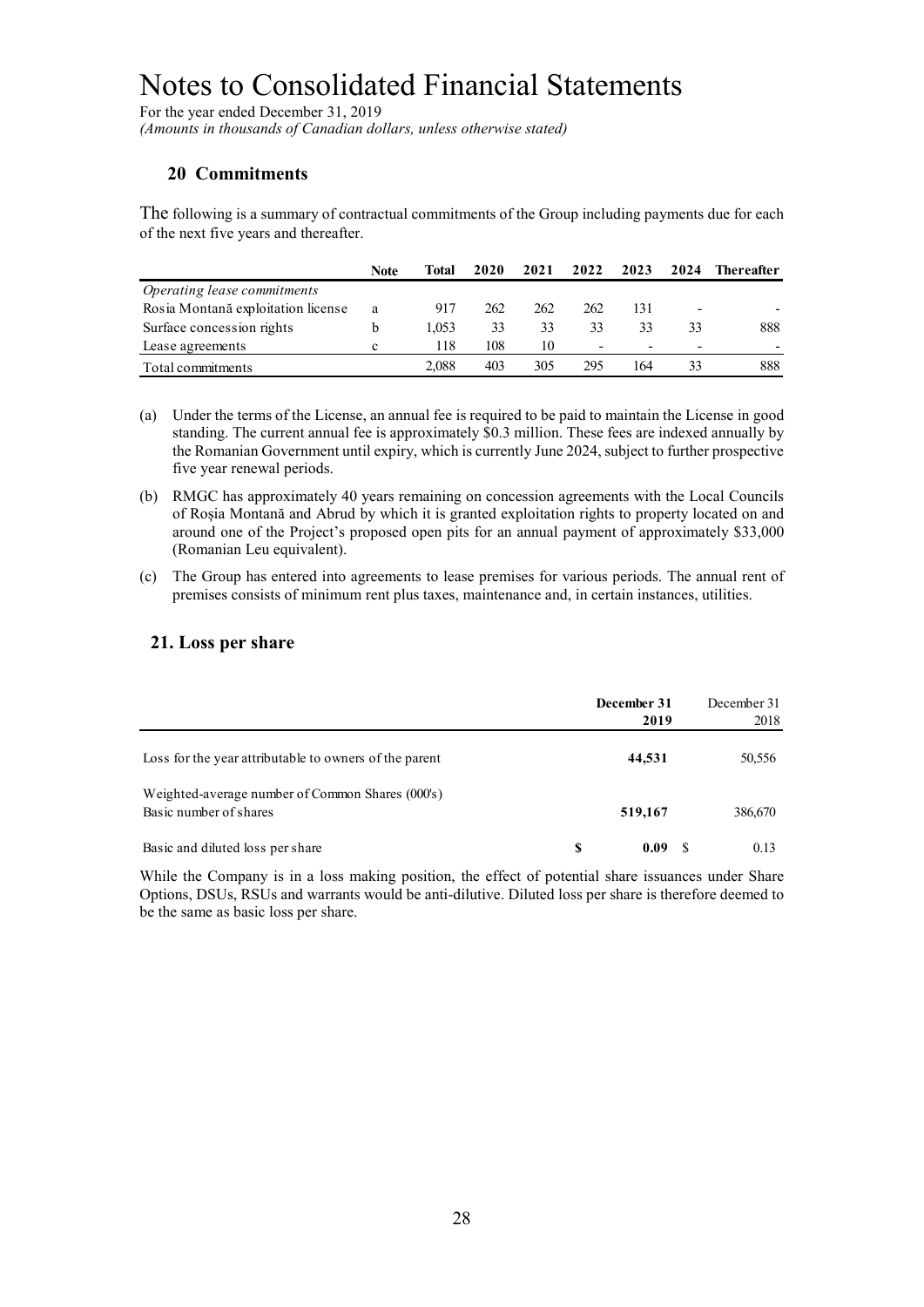For the year ended December 31, 2019 *(Amounts in thousands of Canadian dollars, unless otherwise stated)*

## **22. Segmented information**

Operating segments are reported in a manner consistent with internal reporting provided to the chief operating decision-maker. The chief operating decision-maker is responsible for allocating resources and assessing performance of the operating segments and has been identified as the Company's Chief Executive Officer.

The Group has two segments: the first being the Romanian operating company, the principal activity of which was formerly the exploration, evaluation and development of precious metal mining projects in the country (designated as "Romania"). The rest of the entities within the Group form part of a secondary segment (designated as "Corporate").

The segmental report is as follows:

|                                                                                    | Romania |                          | Corporate |           | <b>Total</b> |          |
|------------------------------------------------------------------------------------|---------|--------------------------|-----------|-----------|--------------|----------|
| For the year ended December 31,                                                    | 2019    | 2018                     | 2019      | 2018      | 2019         | 2018     |
| Reportable items in the Consolidated Statements of Income and Comprehensive Income |         |                          |           |           |              |          |
| Interest received                                                                  |         |                          | (395)     | (244)     | (395)        | (244)    |
| Finance costs - convertible note accretion                                         | -       |                          | 8,958     | 7,959     | 8,958        | 7,959    |
| Depreciation                                                                       | 36      | $\overline{\phantom{0}}$ | 68        | 71        | 104          | 71       |
| Reportable segment loss                                                            | 9,412   | 9,551                    | 35,119    | 41,015    | 44,531       | 50,566   |
| As at December 31,                                                                 | 2019    | 2018                     | 2019      | 2018      | 2019         | 2018     |
| Reportable segment in Consolidated Statement of Financial Position                 |         |                          |           |           |              |          |
| Reportable segment current assets and assets classified as held for sale           | 4,094   | 7,478                    | 25,609    | 18,211    | 29,703       | 25,689   |
| Reportable segment non - current assets                                            | 643     | 678                      | 837       | 526       | 1,480        | 1,204    |
| Reportable segment liabilities                                                     | (1,581) | (2,099)                  | (89, 836) | (75, 599) | (91, 417)    | (77,698) |

The Group's non-current assets classified as held for sale are predominantly located in port facilities within the European Union.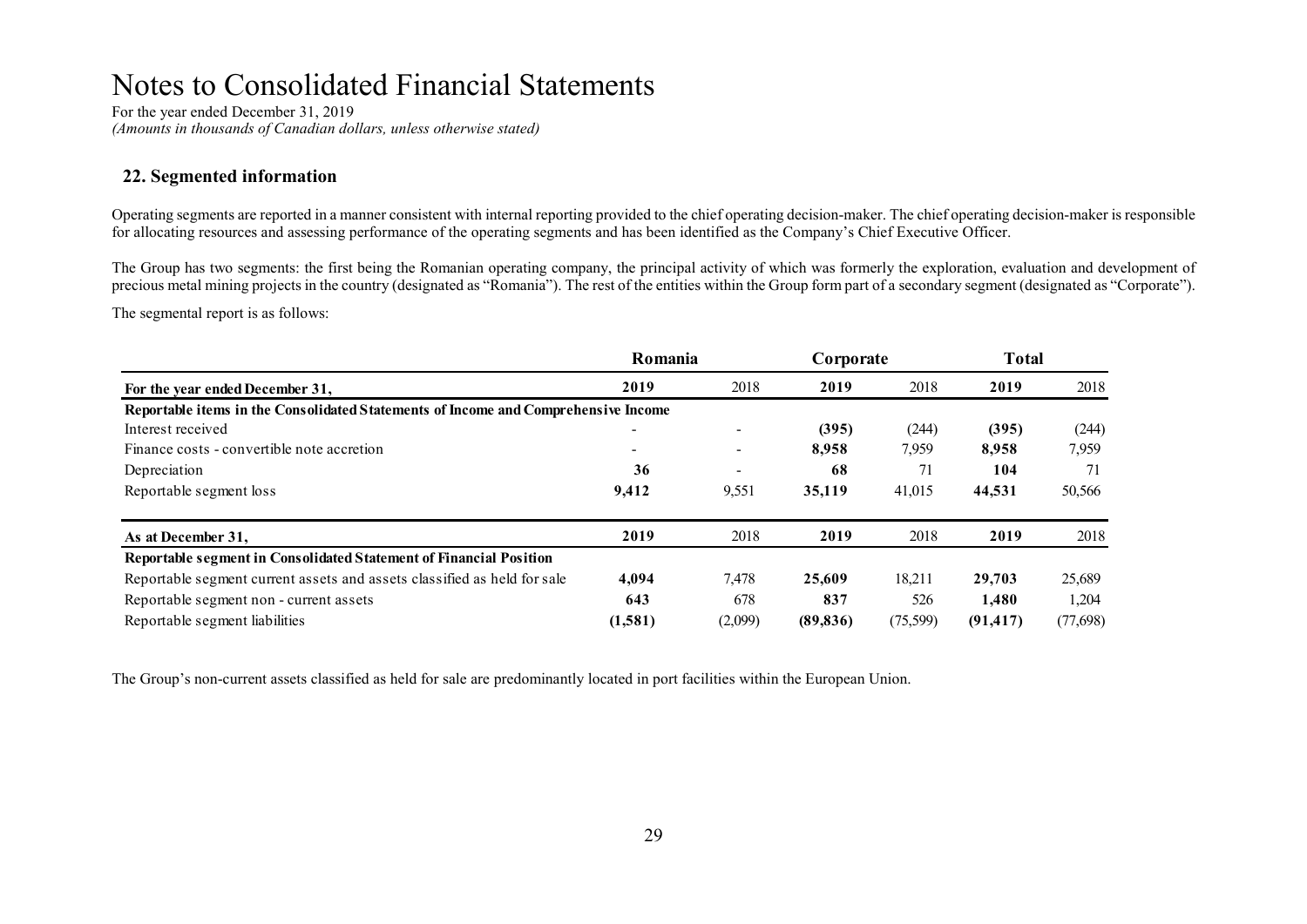For the year ended December 31, 2019 *(Amounts in thousands of Canadian dollars, unless otherwise stated)*

#### **23. Financial instruments**

The recorded amounts for cash, cash equivalents, short-term investments, accounts receivable, accounts payable, accrued liabilities and other liabilities approximate fair values based on the nature of those instruments. The Group's risk exposures and the impact on the Group's financial instruments are summarized below:

#### *Credit risk*

The Group's credit risk is primarily attributable to cash and cash equivalents that are held in investment accounts with Canadian banks and invested in Canadian and United States sovereign debt. The Group has adopted an investment strategy to minimize its credit risk by investing in sovereign debt (primarily issued by Canada and the United States, subject to availability) with the balance of cash being invested on short-term overnight deposit with the major Canadian banks.

The Group is exposed to the credit risk of domestic Romanian banks that hold and disburse cash on behalf of its Romanian subsidiaries. The Group manages its Romanian bank credit risk by centralizing custody, control and management of its surplus cash resources at the corporate office and only transferring money to its Romanian subsidiary based on near term cash requirements, thereby mitigating exposure to domestic Romanian banks.

The Group holds small cash balances in the United Kingdom with a major UK bank to fund corporate activities.

The Group's credit risk is also attributable to value-added taxes receivable, which are primarily collectable from the Romanian tax authorities.

#### *Liquidity risk*

The Company has the option to repay all or a proportion of the principal amount of the convertible notes outstanding at maturity by issuing Common Shares, as further described in Note 15. Accordingly, the Group has sufficient funds as at December 31, 2019 to settle all current and existing long-term liabilities.

As at December 31, 2019 the Group had no sources of operating cash flows and does not have sufficient cash to fund either the development of the Project or all the long-term activities required to see the ICSID Arbitration through to its conclusion, including enforcement. As such, the Company will require additional future funding as discussed in Note 1.

#### *Market risk*

(a) Interest rate risk

The Group has significant cash balances and fixed interest rate debt in the form of convertible notes. With the Group maintaining a short-term investment horizon, typically less than 3 months, for its cash and cash equivalents, it minimizes the risk of interest rate volatility as investments mature and are rolled over.

With a short-term investment horizon and the intent to hold all investments until maturity, the Group is only marginally exposed to capital erosion should interest rates rise and cause fixed yield investments to devalue.

The Group's primary objective with respect to cash and cash equivalents is to mitigate credit risk. The Group has elected to forego yield in favour of capital preservation.

The interest rate attributable to the convertible notes is a fixed interest rate for the period of the instrument and is therefore not subject to market fluctuations.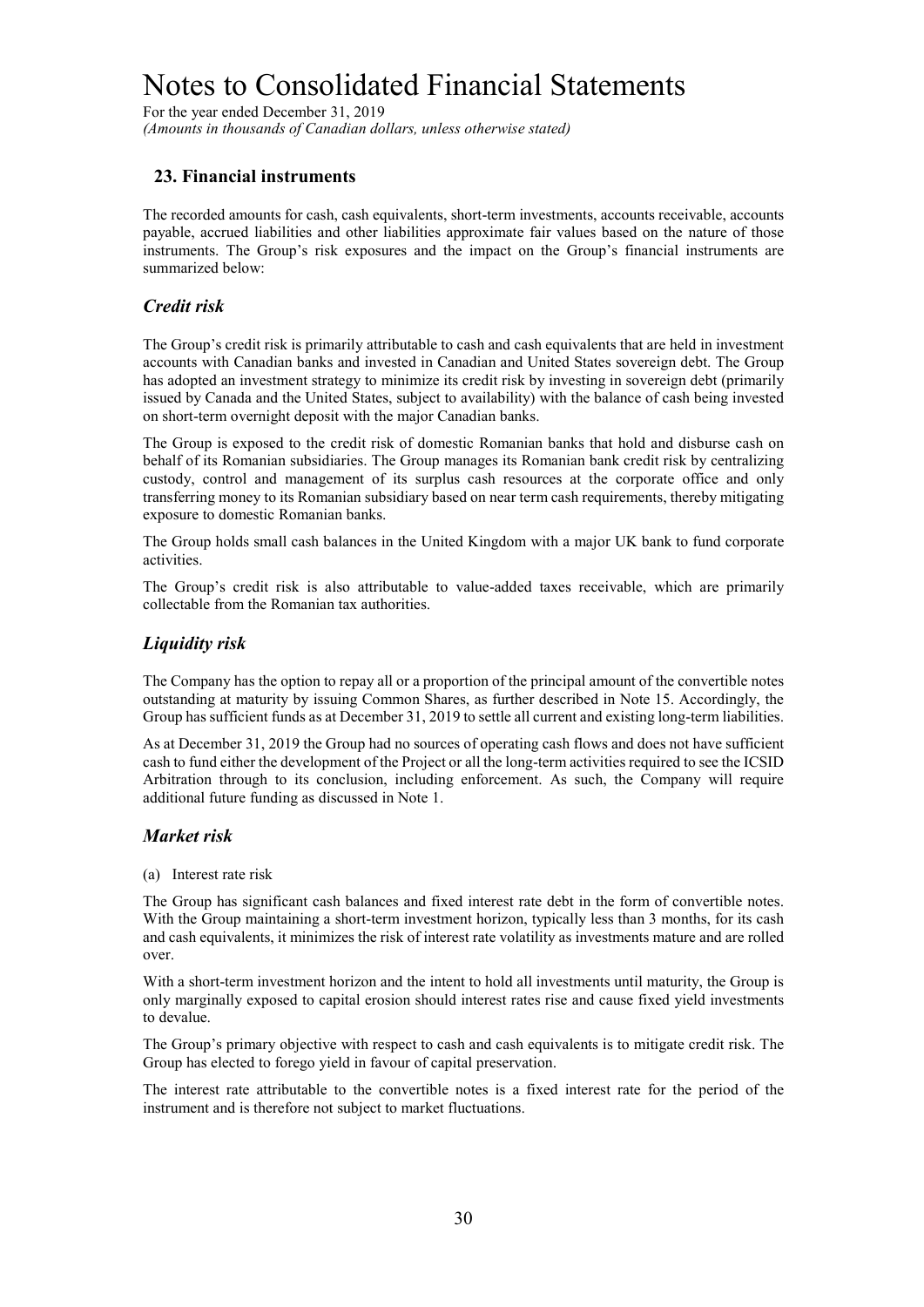For the year ended December 31, 2019 *(Amounts in thousands of Canadian dollars, unless otherwise stated)*

#### **23**. **Financial instruments (continued)**

#### (b) Foreign currency risk

The Group's presentation currency is the Canadian dollar and its activities expose it to fluctuations in foreign exchange rates. The Group has monetary assets and liabilities denominated in Romanian Leu, US dollars, UK pounds sterling and Euros and is, therefore, subject to exchange variations against both the functional and presentation currency.

The Group maintains cash and cash equivalents in various currencies and is therefore susceptible to market volatility as foreign cash balances are revalued to the functional currency of the entity and thereafter to the presentation currency of the Group. Therefore, the Group may report foreign exchange gains or losses during periods of economic and market volatility. The Group currently endeavours to keep the majority of its cash, cash equivalents, and short-term investments in United States dollars and Canadian dollars.

#### *Financial instruments*

The Group's financial assets consist of cash and cash equivalents; the estimated fair value is considered to approximate the carrying value. The Group's financial liabilities consist of trade and other payables, resettlement liabilities, and convertible notes (Note 15), which are at amortized cost, and other liabilities which are fair valued through profit and loss (Note 14).

The following table illustrates the classification of the Group's financial instruments, which are measured at fair value on a recurring basis, within the fair value hierarchy as at December 31, 2019:

|                           | Level 1                  | Level 2                  | Level 3                  | Total  |
|---------------------------|--------------------------|--------------------------|--------------------------|--------|
| Cash and cash equivalents | 26,256                   | $\overline{\phantom{0}}$ | $\overline{\phantom{a}}$ | 26,256 |
| Long lead-time equipment  | $\overline{\phantom{0}}$ | $\overline{\phantom{a}}$ | 3,210                    | 3,210  |
| Other liabilities         | 1.522                    | $\overline{\phantom{0}}$ | $\overline{\phantom{a}}$ | 1,522  |
|                           | 27,778                   | $\overline{\phantom{a}}$ | 3.210                    | 30,988 |

# **Financial assets and liabilities at fair value as at December 31, 2019**

The Group uses the following hierarchy for determining and disclosing the fair value of financial instruments which are measured at fair value by the stated valuation technique:

- **Level 1:** Quoted (unadjusted) prices in active markets for identical assets or liabilities.
- Level 2: Other techniques for which all inputs which have a significant effect on the recorded fair value are observable, either directly or indirectly.
- Level 3: Techniques which use inputs which have a significant effect on the recorded fair value that are not based on observable market data.

The long lead-time equipment, considered in the level 3 component of other liabilities, was estimated for fair value with the assistance of specialist third parties, as described in Note 8.

#### *Sensitivity analysis*

As of December 31, 2019, the carrying amount of the financial instruments equals fair market value. Based on Management's knowledge and experience of the financial markets, the Company believes, based on its balance of cash and cash equivalents as at December 31, 2019, the following movements are "reasonably possible" over a twelve-month period:

- Cash and cash equivalents. A plus or minus 1% change in earned interest rates would affect net interest income by \$0.3 million.
- The Group holds foreign currency balances, giving rise to exposure to foreign exchange risk. A plus or minus 1% change in exchange rates would affect net income by \$0.3 million.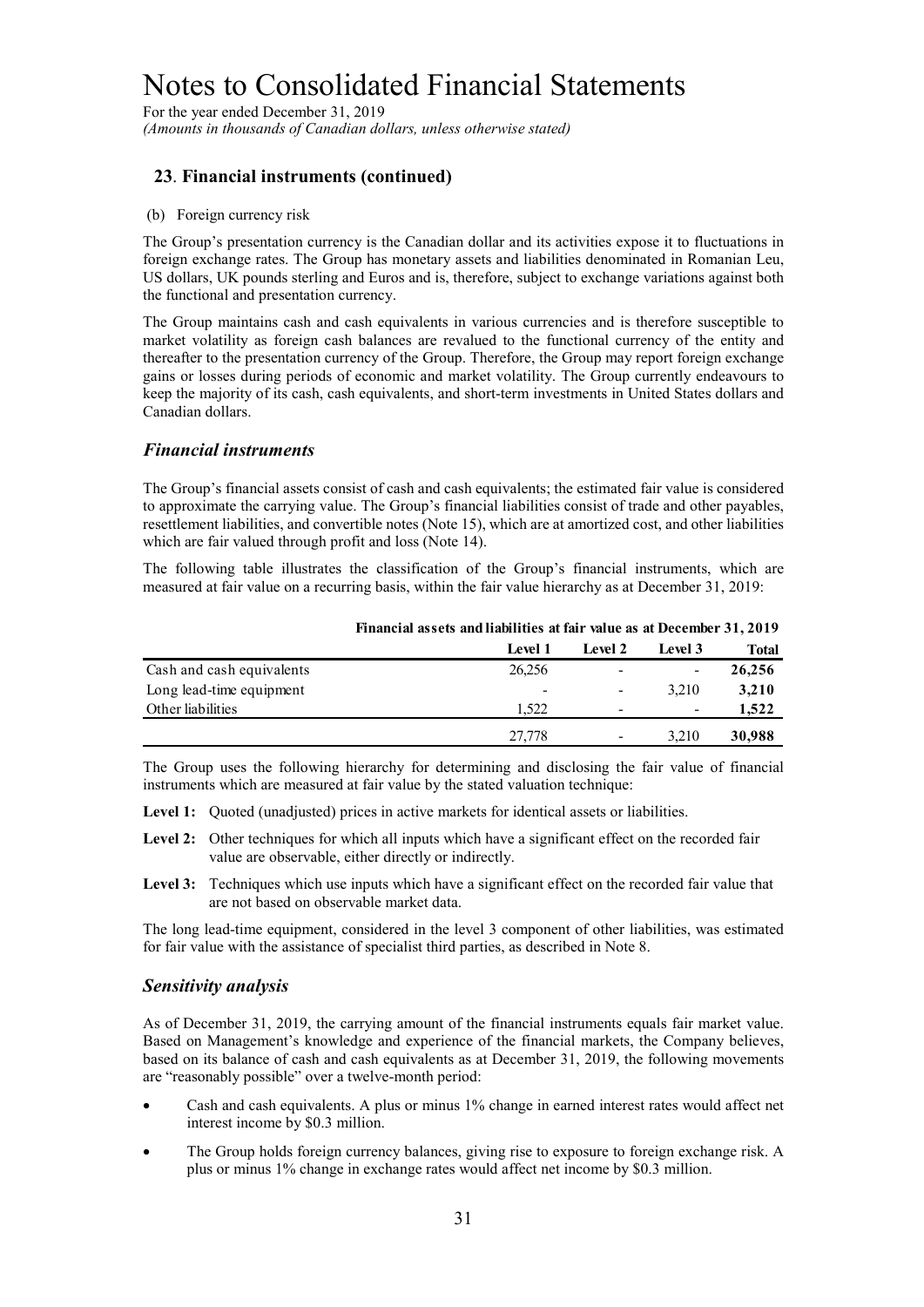For the year ended December 31, 2019 *(Amounts in thousands of Canadian dollars, unless otherwise stated)*

### **24. Capital management**

The Group's objective when managing capital is to safeguard the Group's ability to continue as a going concern, fund its planned activities and commitments and retain financial flexibility to respond to unforeseen future events and circumstances. The Group manages, and makes adjustments to its capital structure based on the level of funds on hand and anticipated future expenditures.

In order to maintain or adjust the capital structure, the Group has, when required, raised additional capital. The Group has not paid dividends, nor returned capital to shareholders to date. At December 31, 2019, the Group's debt consisted of convertible notes with an original maturity of five years (Note 15). To safeguard capital the Group invests its surplus cash and cash equivalents in highly liquid, highly rated financial instruments.

With the exception of minimum capital requirements pursuant to general company law, the Group is not subject to any other externally imposed capital requirements.

## **25. Supplemental cash flow information**

|                                                       | December 31<br>2019 | December 31<br>2018 |
|-------------------------------------------------------|---------------------|---------------------|
| (a) Net changes in non-cash working capital           |                     |                     |
| Operating activities:                                 |                     |                     |
| Accounts receivable, prepaid expenses and supplies    | (108)               | (124)               |
| Accounts payable and accrued liabilities              | 4,269               | 1,407               |
| Unrealized foreign exchange gain on working capital   | 63                  | 35                  |
|                                                       | 4,224               | 1,318               |
| (b) Cash and cash equivalents is comprised of:        |                     |                     |
| Cash                                                  | 7,501               | 18,116              |
| Short-term investments (less than 90 days) - weighted |                     |                     |
| average interest of 1.64% (2018- $n/a$ ).             | 18,229              |                     |
|                                                       | 25,730              | 18.116              |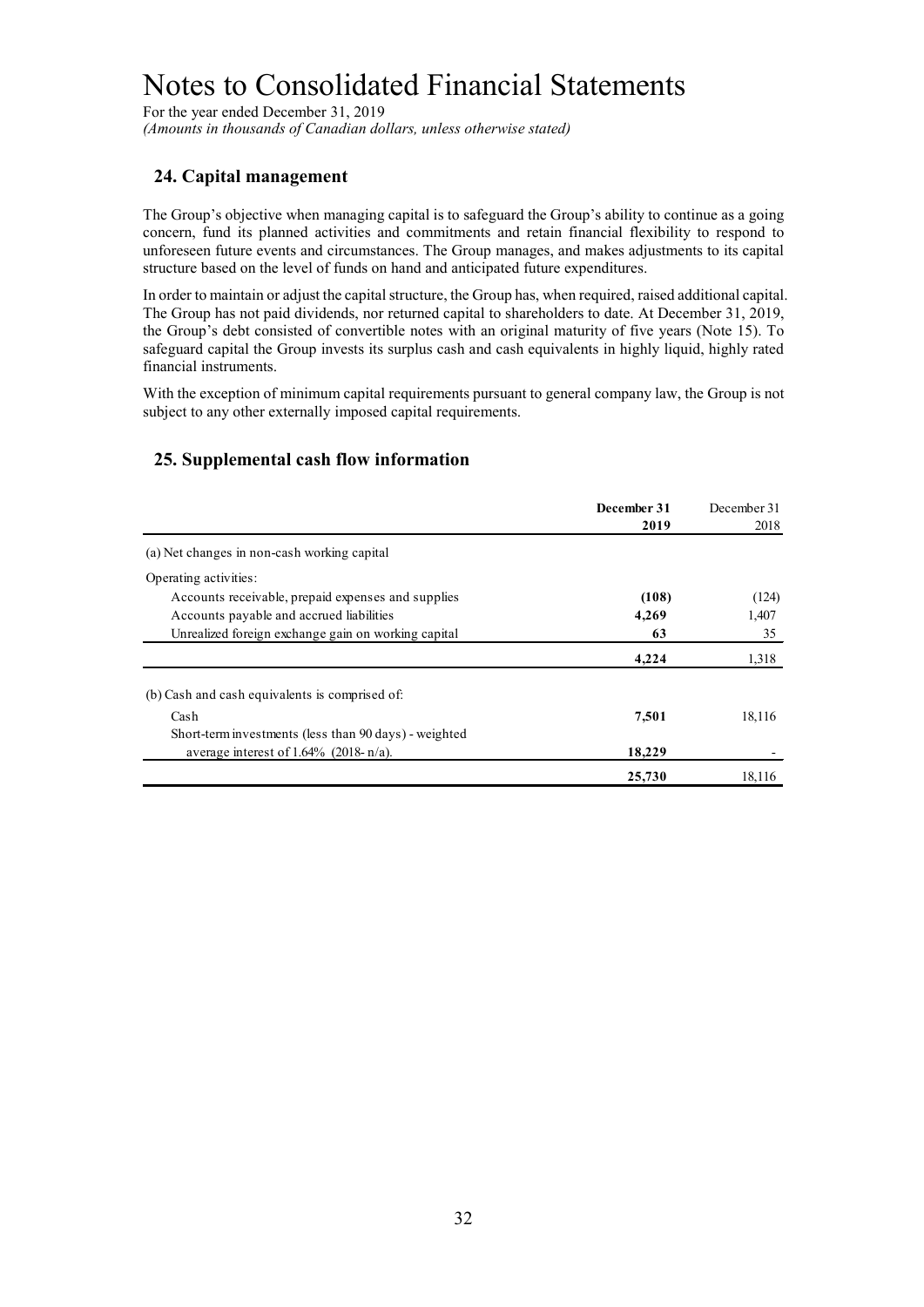For the year ended December 31, 2019 *(Amounts in thousands of Canadian dollars, unless otherwise stated)*

#### **26. Summarized financial information of subsidiary with non-controlling interest**

RMGC is the Group's only subsidiary with a non-controlling interest, as summarized further in Note 18. The summarized financial statements of RMGC, which are unaudited and are derived from the consolidation workings for these Financial Statements, are as follows:

| Summarized statement of financial position                            |            |            |
|-----------------------------------------------------------------------|------------|------------|
| As at December 31                                                     | 2019       | 2018       |
| Current assets                                                        | 4,094      | 7,478      |
| Non-current assets                                                    | 643        | 678        |
| <b>Total assets</b>                                                   | 4,737      | 8,156      |
| Current liabilities                                                   | (1,986)    | (2,099)    |
| Non-current liabilities                                               | (813, 738) | (796,011)  |
| <b>Total liabilities</b>                                              | (815, 724) | (798, 110) |
| Summarized statement of comprehensive income                          |            |            |
| For the year ended December 31                                        | 2019       | 2018       |
| Loss for the year                                                     | 9,412      | 9,551      |
| Other comprehensive loss / (income) (Currency translation adjustment) | 264        | (319)      |
| Comprehensive loss for the year                                       | 9,676      | 9,232      |

| Summarized statement of cash flows                     |         |         |
|--------------------------------------------------------|---------|---------|
| For the year ended December 31                         | 2019    | 2018    |
| Net cash utilized by operating activities              | (9,359) | (9,731) |
| Net cash provided by financing activities              | 9.264   | 9,877   |
| Net (decrease) / increase in cash and cash equivalents | (96)    | 146     |

### **27. Contingent liabilities**

As at December 31, 2019, the Company does not believe that the outcome of any of the matters not recorded in the Financial Statements, individually or in aggregate, would have a material adverse impact to the Company's financial position.

RMGC has been subject to two tax inspections by the Romanian National Agency for Fiscal Administration (the Agenția Națională de Administrare Fiscală – "ANAF") in relation to the value added tax ("VAT") previously claimed and received by RMGC from the Romanian tax authorities in respect of RMGC's purchase of goods and services in the period from July 2011 to January 2016.

The first inspection was concluded by ANAF in July 2016 and assessed a liability with interest and penalties of RON 42.9m (then approximately \$13.7 million). This 2016 assessment was successfully challenged by RMGC and partially quashed in September 2016.

A repeat inspection was undertaken by ANAF and on July 5, 2017, RMGC was served with a decision by ANAF assessing a liability in the amount of RON 27 million (approximately \$8.6 million) ("VAT Assessment").

On October 2, 2017, the Alba Iulia Court of Appeal admitted RMGC's request for a stay of enforcement of the VAT Assessment, pending the determination of RMGC's annulment challenge of the VAT Assessment. On October 23, 2017, RMGC received an additional demand from ANAF in respect of interest and penalties related to the VAT Assessment for RON 18.6 million (approximately \$6.0 million).